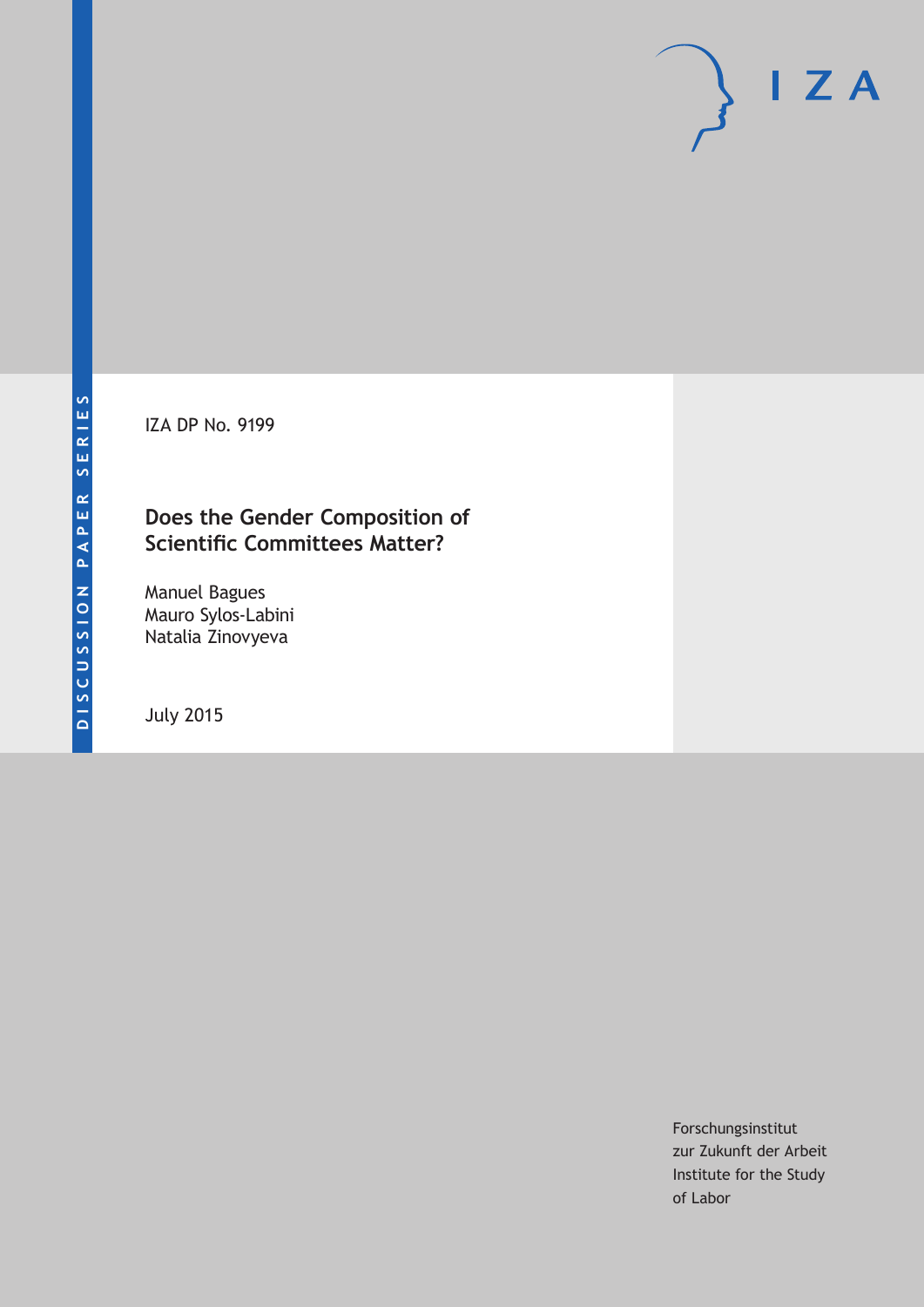# **Does the Gender Composition of Scientific Committees Matter?**

## **Manuel Bagues**

*Aalto University and IZA*

## **Mauro Sylos-Labini**

*University of Pisa*

## **Natalia Zinovyeva**

*Aalto University*

## Discussion Paper No. 9199 July 2015

IZA

P.O. Box 7240 53072 Bonn **Germany** 

Phone: +49-228-3894-0 Fax: +49-228-3894-180 E-mail: iza@iza.org

Any opinions expressed here are those of the author(s) and not those of IZA. Research published in this series may include views on policy, but the institute itself takes no institutional policy positions. The IZA research network is committed to the IZA Guiding Principles of Research Integrity.

The Institute for the Study of Labor (IZA) in Bonn is a local and virtual international research center and a place of communication between science, politics and business. IZA is an independent nonprofit organization supported by Deutsche Post Foundation. The center is associated with the University of Bonn and offers a stimulating research environment through its international network, workshops and conferences, data service, project support, research visits and doctoral program. IZA engages in (i) original and internationally competitive research in all fields of labor economics, (ii) development of policy concepts, and (iii) dissemination of research results and concepts to the interested public.

<span id="page-1-0"></span>IZA Discussion Papers often represent preliminary work and are circulated to encourage discussion. Citation of such a paper should account for its provisional character. A revised version may be available directly from the author.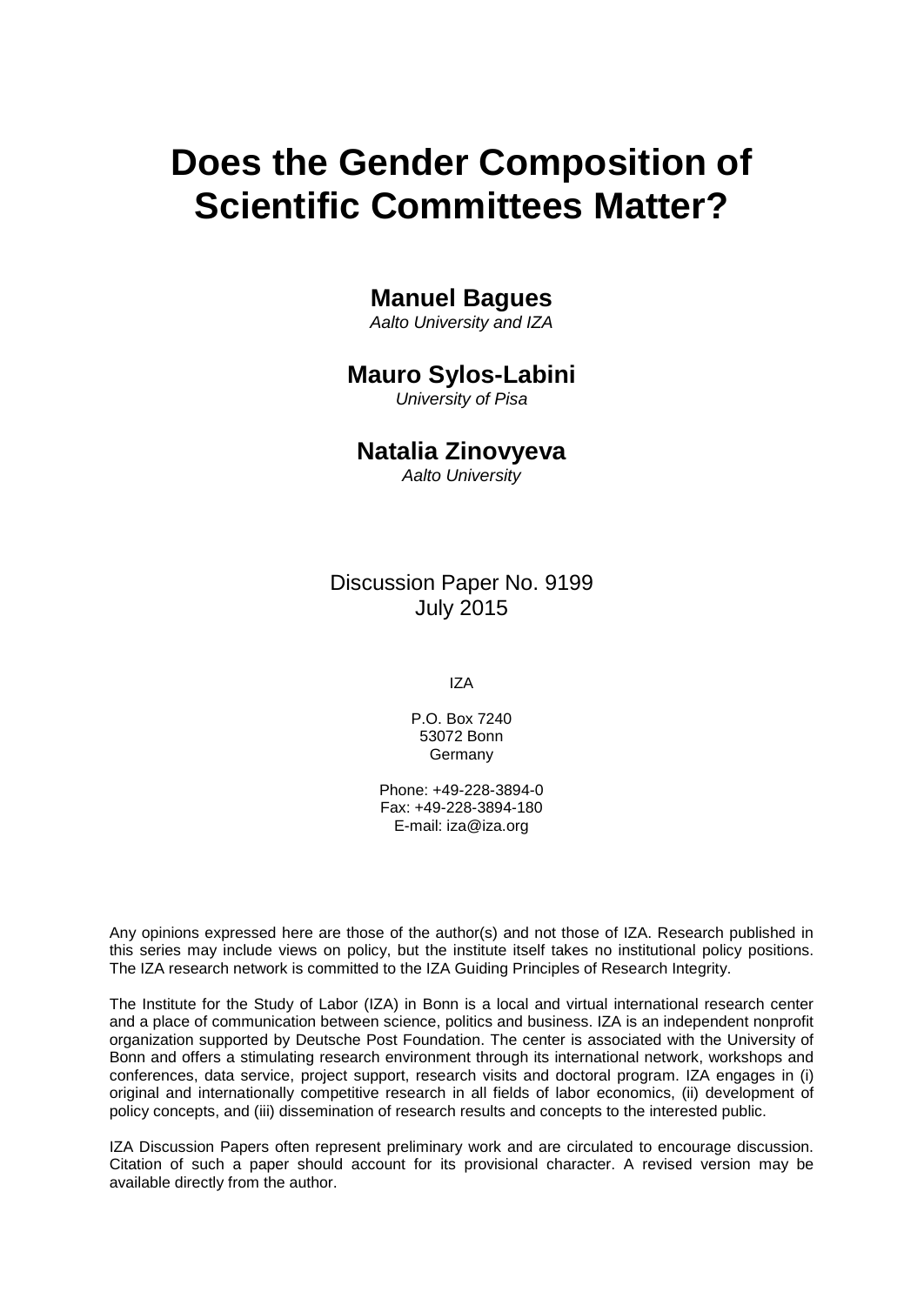IZA Discussion Paper No. 9199 July 2015

# **ABSTRACT**

# **Does the Gender Composition of Scientific Committees Matter?[\\*](#page-1-0)**

An increasing number of countries are introducing gender quotas in scientific committees. We analyze how a larger presence of female evaluators affects committee decision-making using information on 100,000 applications to associate and full professorships in all academic disciplines in two countries, Italy and Spain. These applications were assessed by 8,000 evaluators who were selected through a random draw. A larger number of women in evaluation committees does not increase either the quantity or the quality of female candidates who qualify. If anything, when evaluators' are not familiar with candidates' research area, gender-mixed committees tend to be less favorable towards female candidates than all-male committees, with the exception of evaluations to full professorships in Spain. Data from 300,000 individual voting reports suggests that men become less favorable towards female candidates as soon as a woman joins the committee.

JEL Classification: J71, J16

Keywords: scientific committees, gender discrimination, randomized natural experiment

Corresponding author:

Manuel Bagues Aalto University Department of Economics P.O. Box 21240 00076 Helsinki Finland E-mail: [manuel.bagues@aalto.fi](mailto:manuel.bagues@aalto.fi)

This paper combines information that was previously reported in two working papers: "Do Gender Quotas Pass the Test? Evidence from Academic Evaluations in Italy" and "Does Gender Matter for Academic Promotion? Evidence from a Randomized Natural Experiment." We would like to thank Olympia Bover, Irma Clots-Figueras, Sara de la Rica, Gemma Derrick, Juan Jose Dolado, David Dorn, Silvia Dorn, Berta Esteve-Volart, Luis Garicano, Marco Giarratana, Elena Martínez, Nic Morgan, Javier Ruiz-Castillo and participants in numerous presentations for their useful comments. We also acknowledge the financial support of the Social Sciences and Humanities Research Council of Canada and the Spanish Ministry of Science and Technology (research grants ECO2008-06395-C05- 05 and ECO2008-01116). All remaining errors are our own.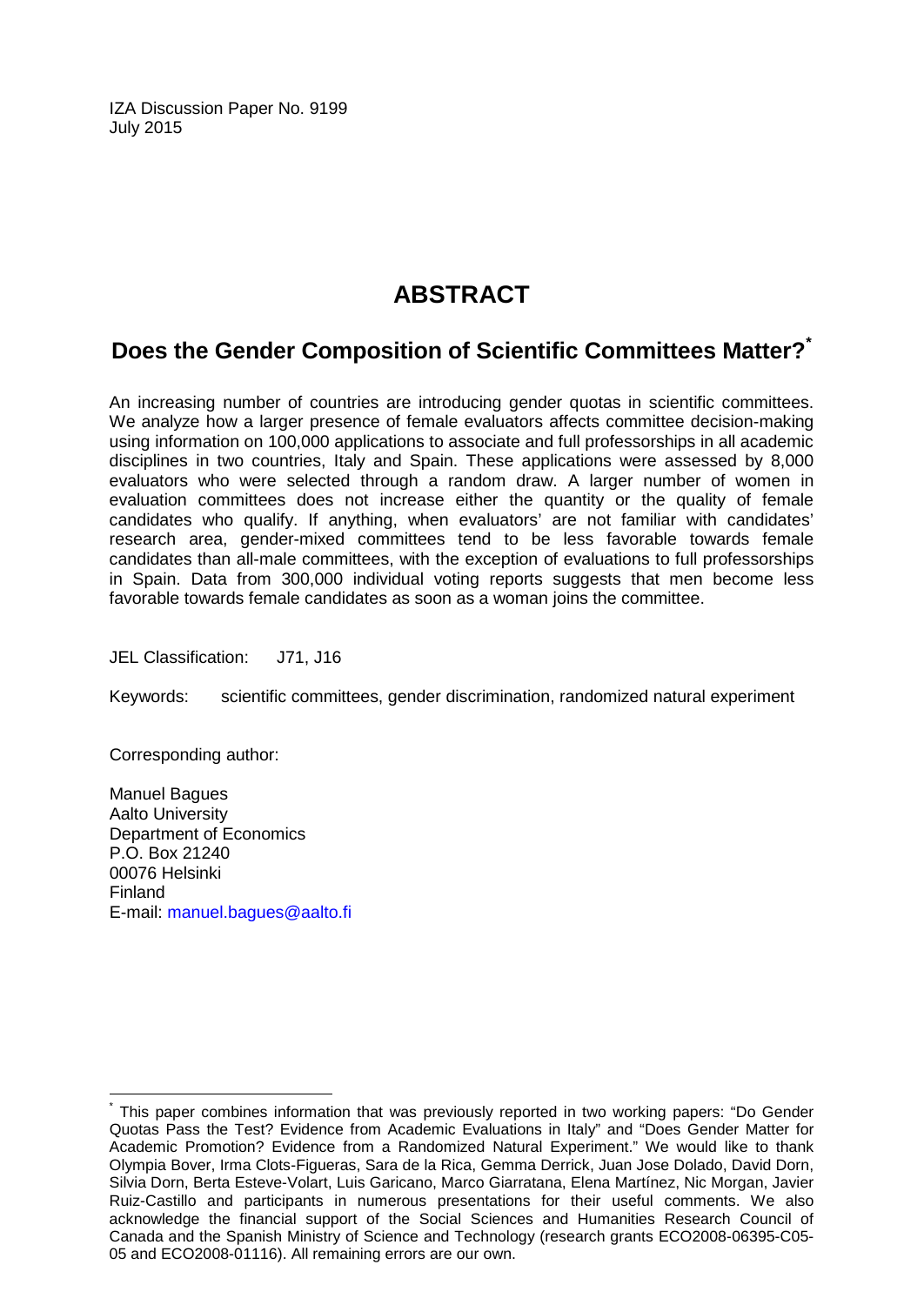# 1 Introduction

The underrepresentation of women in academia remains a cause for concern among universities and policy makers around the world. In Europe, women account for 46% of PhD graduates, 37% of associate professors and only a mere 20% of full professors (European Commission 2013). Similar patterns may be observed in the US and the gender imbalance is even larger in Japan (National Research Council 2009, Abe 2012).

Several explanations may account for the lack of women in high-level positions. According to the pipeline theory, once women have entered the lower rungs of the academic career it is mainly a matter of time that they would move their way through a metaphorical pipeline to reach high-level jobs. However, in most disciplines, the share of women among faculty members remains low even after decades of improved recruitment of women at the undergraduate and the doctoral level (Ginther and Kahn 2004, 2009). Gender differences in promotion rates might also reflect differences in productivity, perhaps due to the existence of gendered roles at the household level or the lack of female mentors and role models (Blau, Curie, Croson and Ginther 2010). Some women may also devote excessive time to tasks that are socially desirable but which are not taken into account in promotion decisions (Vesterlund, Babcock and Weingart 2014). Furthermore, some authors have pointed out that women are less likely to apply for promotions (Bosquet, Combes and Garcia-Peñalosa 2013; De Paola, Ponzo and Scoppa 2015), perhaps due to the existence of gender differences in the preference for competitive environments (Niederle and Vesterlund 2007; Buser, Niederle and Oosterbeek 2014) or in bargaining abilities in the labour market (Babcock, Gelfand, Small and Stayn 2006; Blackaby, Booth and Frank 2005).

Beyond these supply-side explanations, the slow progress made by women has been sometimes attributed to the existence of gender discrimination by the (mostly male) evaluators who decide on hiring and promotions.<sup>[1](#page-3-0)</sup> In this paper we examine whether

<span id="page-3-0"></span><sup>&</sup>lt;sup>1</sup>Gender discrimination in academia remains a controversial issue. According to a meta-analysis by Ceci and Williams (2011), the more recent empirical evidence fails to support assertions of discrimination in manuscript reviewing, interviewing, and hiring. However, other studies show that female researchers might still receive lower evaluations than male researchers with identical characteristics (Steinpreis, Anders and Ritzke 1999, Moss-Racusin, Dovidio, Brescoll, Graham and Handelsman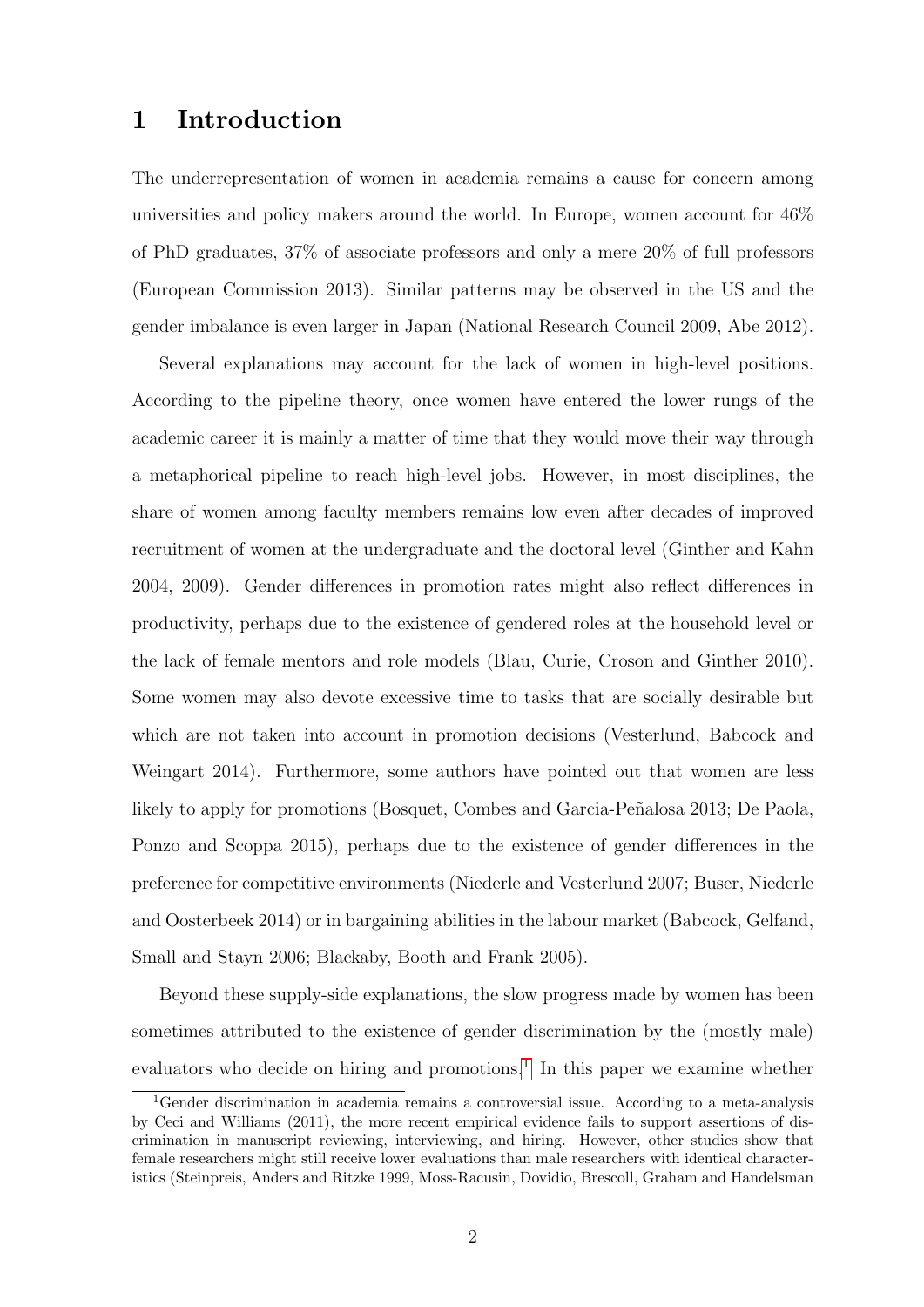having more women in scientific committees might help to increase the chances of success of female candidates. There are several reasons for considering this hypothesis. First, there is evidence of gender segregation across different scientific subfields (Dolado, Felgueroso and Almunia 2012, Hale and Regev 2014). If men and women tend to do research in different subfields and evaluators overrate the importance of their own types of research, the lack of female evaluators might be detrimental for female candidates (Bagues and Perez-Villadoniga 2012, 2013). Second, research networks tend to be gendered (Boschini and Sjögren 2007, Hilmer and Hilmer 2007). If evaluators are mostly male, male candidates might have a better chance to be acquainted with committee members and could perhaps benefit from these connections (Zinovyeva and Bagues 2015; Bagues, Sylos-Labini, Zinovyeva 2015). Third, men may be subject to gender stereotypes or they may be biased against women reaching high-level positions. For instance, according to the World Value Survey, around 25% of US males believe that men make better political leaders and 16% think than men make better business executives.[2](#page-4-0) Women are half as likely to hold such views. A similar pattern is observed in Europe.[3](#page-4-1) According to some experts in gender studies, these biases may have reached the academic world.<sup>[4](#page-4-2)</sup> Finally, the presence of women in evaluation committees might also improve the quality of the evaluation. It has been argued that group performance is positively correlated with the proportion of women in a group (Woolley, Chabris,

<sup>2012).</sup>

<span id="page-4-0"></span><sup>2</sup>World Value Survey Wave 6: 2010-2014. Official aggregate v.20140429. World Values Survey Association (www.worldvaluessurvey.org).

<span id="page-4-1"></span><sup>&</sup>lt;sup>3</sup>The 6th wave of the World Value Survey provides information on eight members of the European Union: Estonia, Germany, Netherlands, Poland, Romania, Slovenia, Spain and Sweden. In these countries 30% of men and 21% women believe that men make better political leaders than women do, and 29% of men and 17% women think that men make better business executives than women do.

<span id="page-4-2"></span><sup>4</sup>For instance, in a report commissioned by the European Commission, the expert group Women In Research Decision Making argues that "(a)t the very least, having male only committees risks replicating stereotypes and bias, both regarding applicants and issues in research. Therefore, measures are needed to have both women and men fairly represented on decision making bodies" (European Commission 2008, page 27). In an another expert report on the situation of women researchers in Spain it is also argued that "there are prejudices about women among those who co-opt, promote or have the key to promotion. The bodies which control this are mostly male and, even if they are not totally conscious of it, they see an academic woman first as a woman and secondly as a colleague." (Fundación Española para la Ciencia y la Tecnología, Mujer y Ciencia: La situación de las Mujeres Investigadoras en el Sistema Español de Ciencia y Tecnología, (FECYT, 2005), page 48). Other researchers have voiced similar views (Bagilhole 2005, Barres 2006, European Commission 2013, Smith et al. 2015).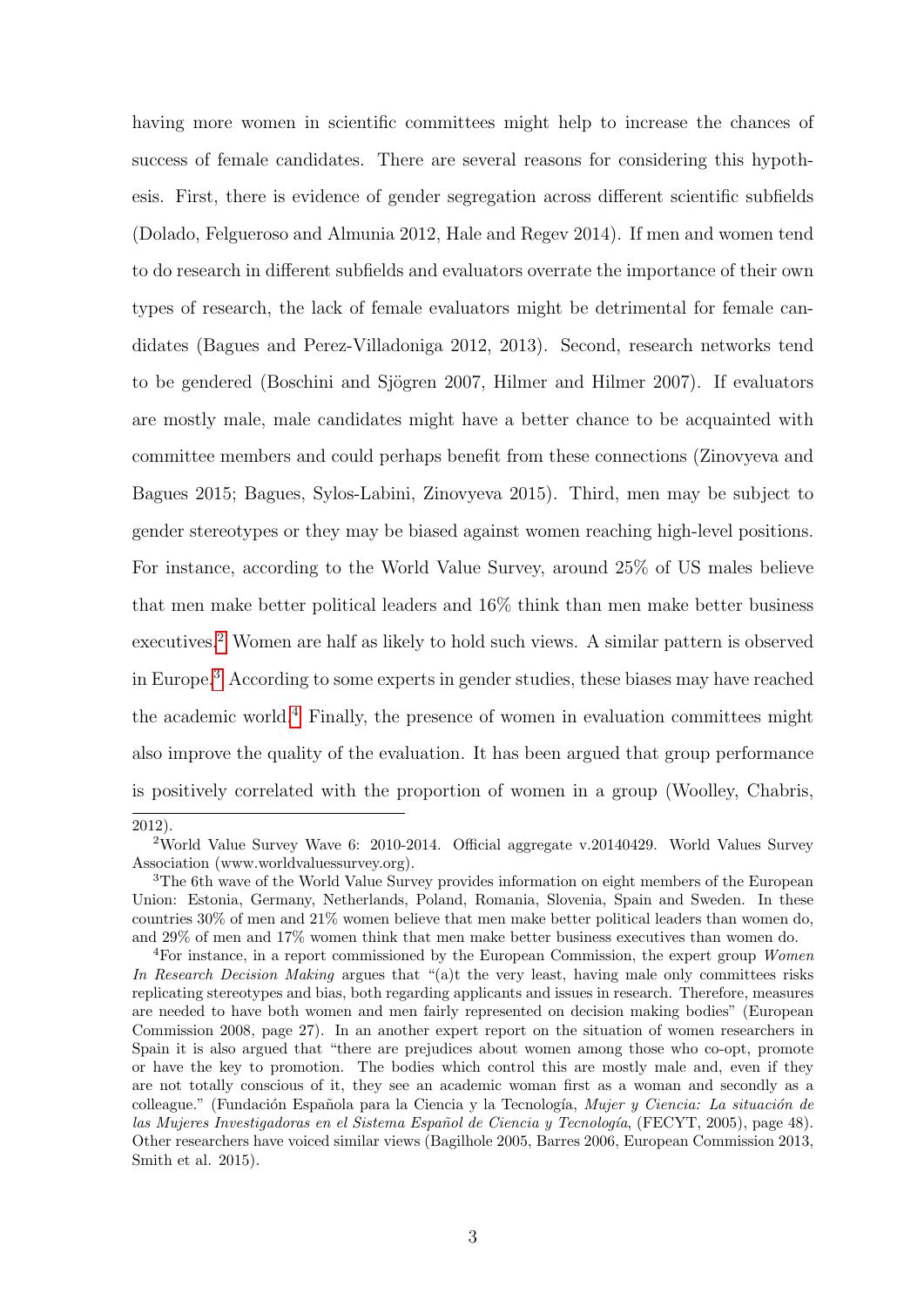Pentland, Hashmi and Malone 2010).

These arguments have reached policy makers and a number of countries have introduced quotas requiring the presence of at least 40% of women (and men) in scientific committees.[5](#page-5-0) Many universities and institutions all around the world also have internal guidelines requiring the presence of women in committees. But despite the increasing popularity of gender quotas in scientific committees, there are some important concerns about their effectivity (Vernos 2013). Quotas are costly for senior women, as they increase disproportionally the amount of time that female professors have to devote to evaluation committees. Furthermore, a larger presence of women in committees may not necessarily benefit female candidates. Both men and women have developed their careers in an academic environment dominated my men, and both genders may tend to associate important academic positions, and the features they require, with men, not with women (Mendez and Busenbark 2012). Women who made it to the upper echelons of academia may also exercise a type of "queen bee syndrome" in which they make exaggerated demands upon junior female staff (Staines, Jayaratne and Tavris 1973), and even if women are relatively more sympathetic towards female candidates, they may not have equal levels of voice and authority in deliberation processes (Karpowitz, Mendelberg and Shaker 2012, Brescoll 2011).

The empirical evidence on the impact of scientific committees' gender composition has been so far scarce, typically based on small samples and rather inconclusive. Sometimes researchers seem to benefit from the presence of evaluators who share the same gender (Casadevall and Handelsman 2013, De Paola and Scoppa 2014), sometimes applicants seem to obtain relatively better evaluations from opposite-sex evaluators (Broder 1993; Ellemers, Heuvel, de Gilder, Maass and Bonvini 2004), and in some other cases gender does not seem to play any (statistically) significant role (Abrevaya and Hamermesh 2012; Jayasinghe, Marsh and Bond 2003; Moss-Racusin, Dovidio, Brescoll,

<span id="page-5-0"></span><sup>&</sup>lt;sup>5</sup>In 1995 gender quotas were introduced in Finland through the amendment of the [Finnish Act on](http://www.refworld.org/docid/3ae6b51c0.html) [Equality between Women and Men.](http://www.refworld.org/docid/3ae6b51c0.html) In 1999, the European Commission stated the aim to achieve at least a 40% representation of women in Marie Curie scholarships, advisory groups, assessment panels and monitoring panels [\(COM\(1999\) 76 Final\)](http://ec.europa.eu/research/science-society/pdf/g_wo_co_en.pdf). In 2007, gender quotas were introduced in Spain within the [Equality Law.](http://www.boe.es/buscar/pdf/2007/BOE-A-2007-6115-consolidado.pdf) More recently, France has also introduced quotas in all scientific committees [\(decree](http://www.legifrance.gouv.fr/affichTexte.do;jsessionid=6746E0AE76EB59EE59D2E5B1E0B08D52.tpdila19v_3?cidTexte=JORFTEXT000029419294&dateTexte=20150630) [n 2014-997, September 2 2014, article 8\)](http://www.legifrance.gouv.fr/affichTexte.do;jsessionid=6746E0AE76EB59EE59D2E5B1E0B08D52.tpdila19v_3?cidTexte=JORFTEXT000029419294&dateTexte=20150630).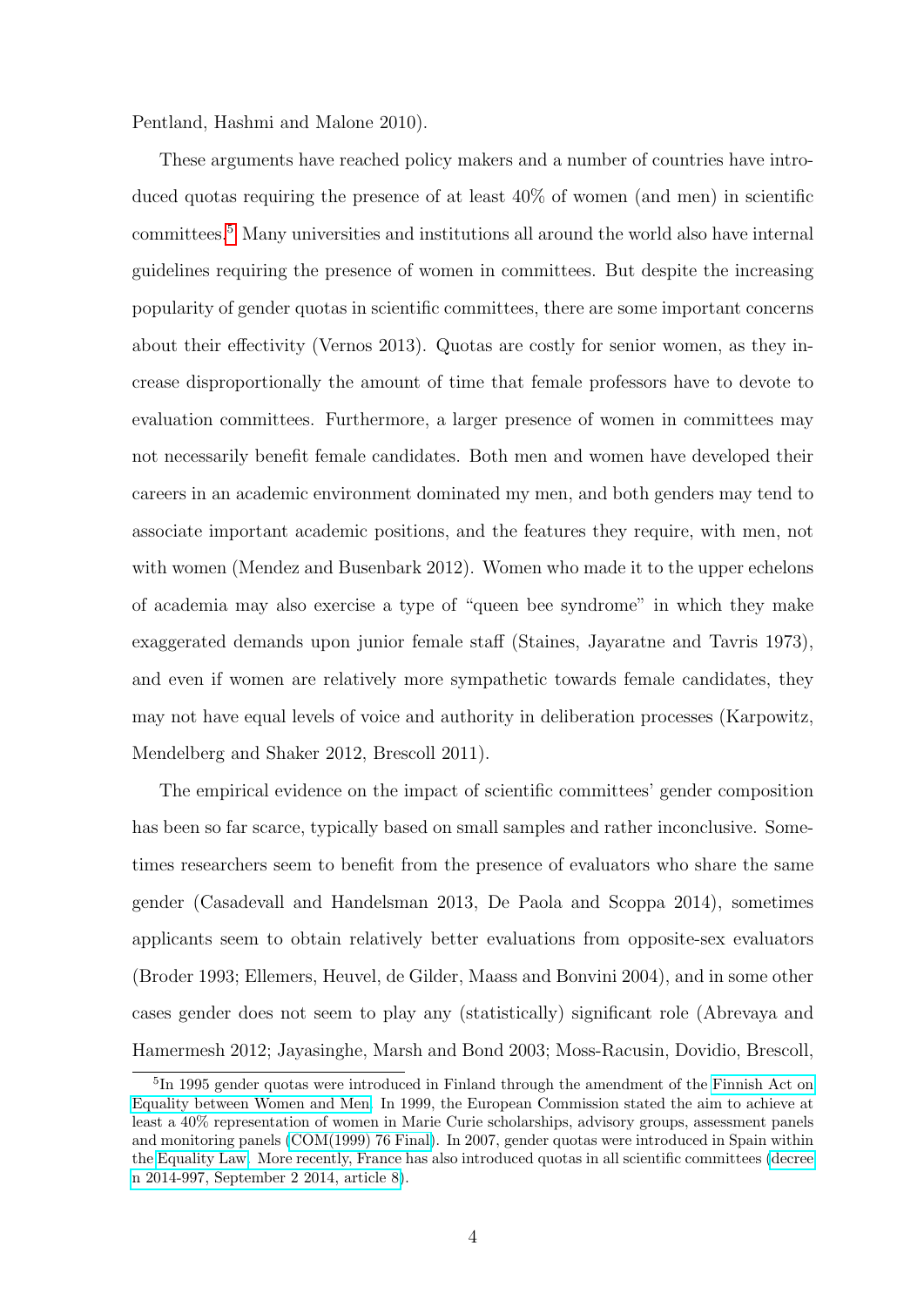Graham and Handelsman 2012; Steinpreis, Anders and Ritzke 1999; Williams and Ceci 2015). A brief summary of these papers is available in Table [A1](#page-53-0) in the Appendix.<sup>[6](#page-6-0)</sup> It is unclear whether these mixed findings reflect the idiosyncrasies of the different situations and samples analyzed in each study, or simple random sampling variation. From a policy perspective, the lack of more extensive and clear evidence is disappointing.

In this paper we analyze the role of evaluators' gender in academic evaluations using the exceptional evidence provided by two large-scale randomized natural experiments in two different countries, Spain and Italy. In order to be promoted at the university level to an associate or full professorship, in both countries researchers are required to first obtain a qualification granted by a centralized committee at the national level. These qualification exams are performed periodically in all disciplines. Our database includes information on approximately 300,000 individual evaluation reports, 100,000 applications and 8,000 evaluators in 200 different disciplines. Approximately one third of evaluation committees include no women and very rarely we observe a female majority in the committee.

The Spanish and Italian institutional arrangements provide some exceptional features. First, evaluators are selected from of a pool of eligible professors using a random draw. This allows us to consistently estimate the causal effect of committees' gender composition on evaluations. Second, evaluations are performed in all disciplines and at two different levels, qualification for assistant and full professorships. Therefore we can study how the role of evaluators' gender varies according to a number of relevant dimensions. Third, we observe extensive and detailed information on evaluators' and candidates' academic connections and their field of specialization. We use this information to test explicitly the role of gendered networks, gender segregation across different subfields, and gender stereotypes. Fourth, in the Italian case, we observe the evaluation reports submitted by individual committee members. Using this information we explore the interactions that arise within committees and we study whether the presence of women in the committee affects the voting behavior of male evaluators.

<span id="page-6-0"></span><sup>&</sup>lt;sup>6</sup>A related literature also analyses the role of evaluators' gender in non academic occupations (e.g. Bagues and Esteve-Volart 2010, Booth and Leigh 2010) or in sport activities (e.g. Sandberg 2014).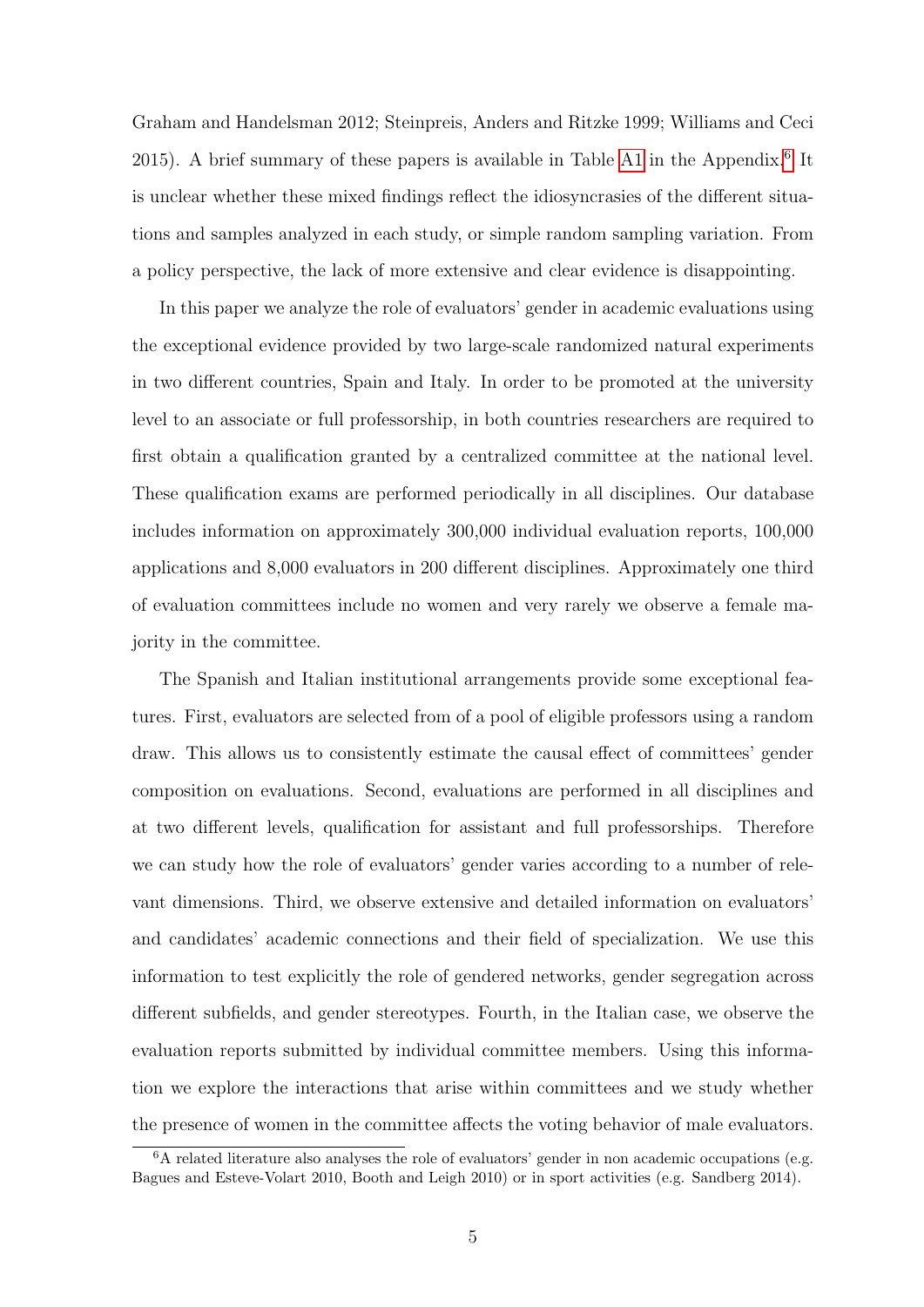Finally, we can observe the research output of candidates before the evaluation and, in the case of Spain, also their research output during the five following years. We use this information to explore whether committees with more women are better able to identify candidates with more potential.

There exist also a number of interesting institutional differences between the evaluation processes in the two countries. In Spain, evaluations involve oral presentations by the candidates, while in Italy evaluations are based only on candidates' CVs and publications. In Spain qualification leads almost automatically to promotion, while in Italy the chances are much lower. Finally, the Italian system is relatively more transparent and exposed to public scrutiny. Having data for the two slightly different institutional arrangements allows us to cross-validate the findings and to explore their robustness.[7](#page-7-0)

We find no empirical support, either from the average in the two countries or from the majority of subsamples analyzed, to suggest that a larger presence of female evaluators in the evaluation committees has a statistically or economically significant positive effect on the chances of success of female candidates. In the case of Italy we can discard any positive impact. In fact, in the Italian sample gender-mixed committees exhibit a small but significant bias against female candidates, relative to committees composed only by male evaluators. In the Spanish case, we can reject any sizable impact. An additional woman in a committee of seven members may increase the number of women promoted by at most 0.6 p.p. (5%) or it might also decrease it by up to 1 p.p. (9%). We also examine whether committees with a relatively larger proportion of women promote better candidates, using as a proxy of candidates' quality their research output before the evaluation and during the following five years. We do not observe any significant difference in the observable quality of candidates who have qualified in committees with different gender compositions.

To get a better understanding of these findings and also to determine their validity in other contexts, we explore the different specific mechanisms suggested by the theory.

<span id="page-7-0"></span><sup>&</sup>lt;sup>7</sup>For instance, some authors have argued that the degree of transparency in an evaluation procedure can affect gender biases (van den Brink, Benschop and Jansen 2010)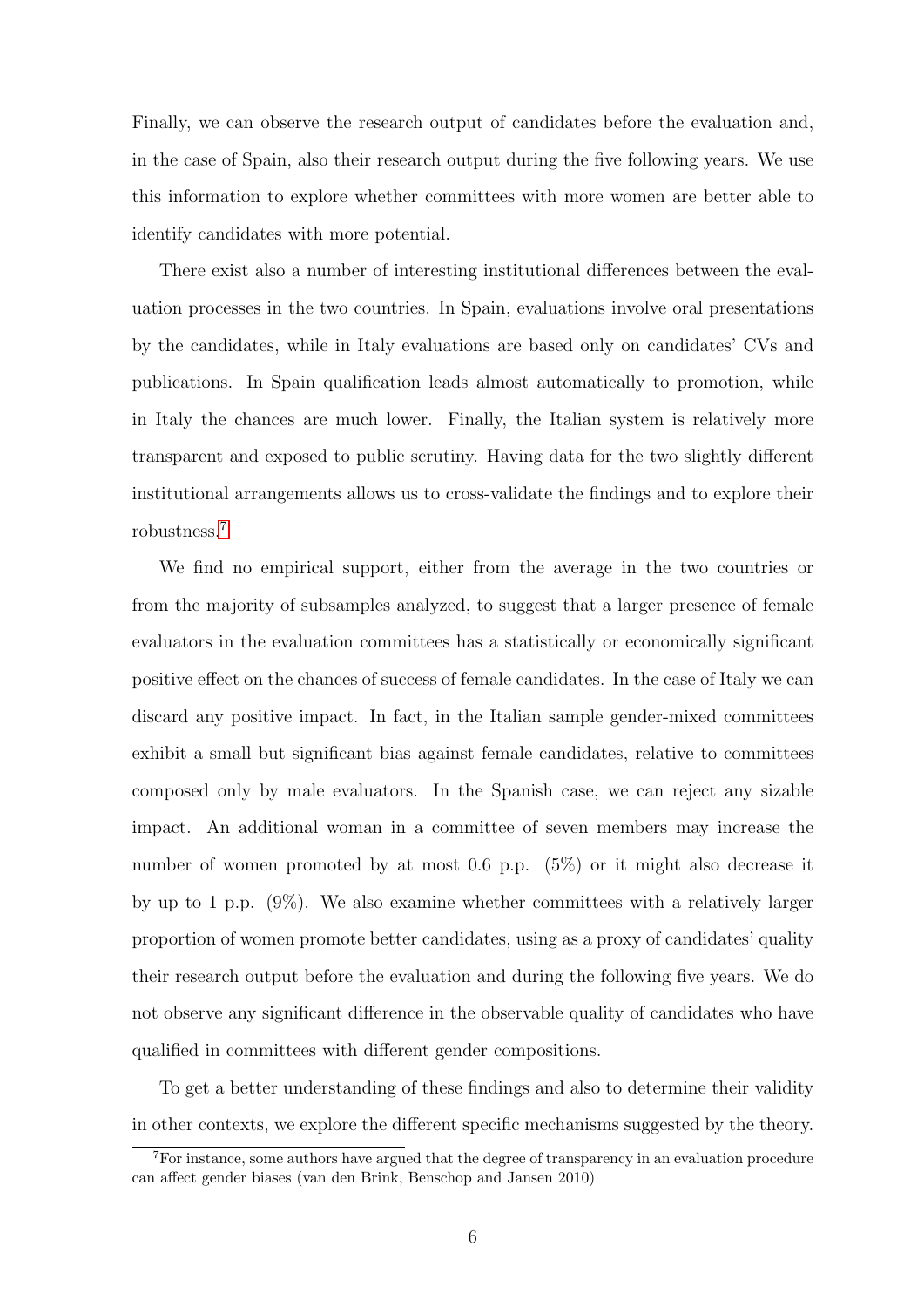As discussed above, one common argument is the existence of gender segregation across academic subfields. Within each discipline, some subfields are significantly more feminized than others, but the level of segregation that we observe in our data is relatively small (2-4%). We also study segregation across research networks. Researchers are significantly more likely to have an advisor, a colleague or a co-author of the same gender (10-20%). However, although committee members tend to favor connected candidates, in these national examinations the likelihood of having a connection in a committee is low and gender segregation across research networks has only a limited effect on the evaluation outcomes. We also examine separately evaluations for high-level positions. Male evaluators might have prejudices against women being promoted to full professorships, but not to positions at lower levels of the career ladder. Results are mixed: we find support for this hypothesis in the case of Spain, but not in the case of Italy.

We also study gender stereotypes. Stereotypes may be more relevant when evaluators cannot observe accurately the quality of candidates, for instance, because evaluators and candidates are specialized in different subfields of research. In our data, when the evaluators and the candidate belong to the same subfield or research, gender does not seem to play any role. However, when information asymmetries are expected to be larger because the candidate belongs to a different subfield, female candidates have relatively better chances of success in all-male committees than in gender-mixed committees. Evidence from individual voting reports suggests that this is partly due to the impact of women in the committee on male evaluators' voting behavior. The presence of female evaluators in committees makes male evaluators tougher upon female candidates, although this effect is only marginally significant. It is unclear whether this effect reflects the information that female evaluators provide to their male colleagues or, perhaps, male evaluators' reaction to the presence of women. On the other hand, in mixed-gender committees female evaluators are slightly more favorable towards female candidates than male evaluators but this difference is not statistically significant.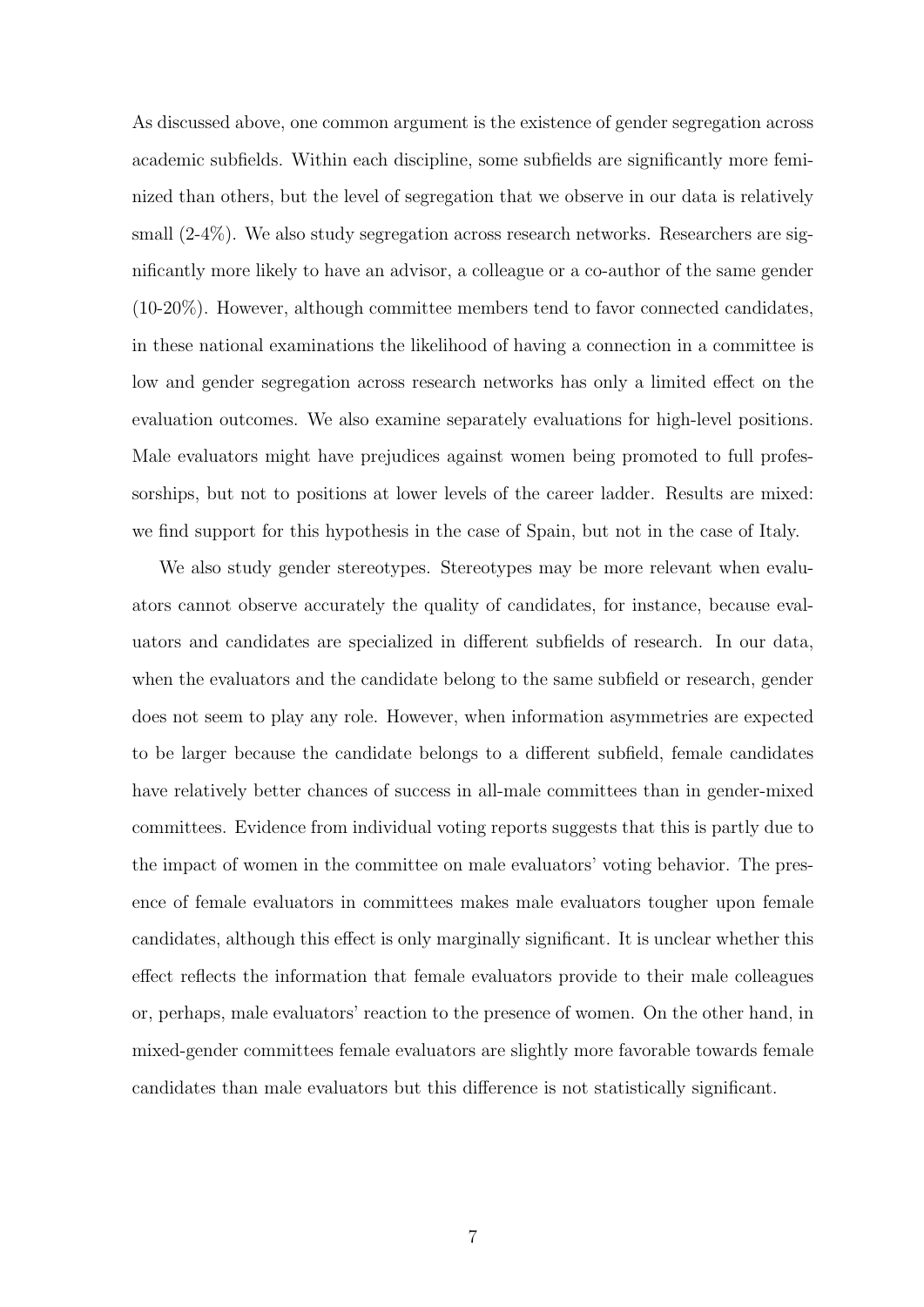## 2 Institutional background

Several European countries have national systems of quality assurance which are meant to guarantee the academic quality of professors in public universities. The evidence presented in this paper is based on an analysis of two variants of such systems: the Italian system known as Abilitazione Scientifica Nazionale, which was introduced in 2012, and the Spanish system known as  $Habilitaci\acute{o}n$ , which was in place between 2002 and 2006.

Both systems require candidates for associate and full professorships to qualify in national evaluations held by an academic board in the appropriate discipline. In each country, there are nearly two hundred legally defined academic disciplines, each corresponding to a certain area of knowledge. Successful candidates can then apply for a position at a given university.

In both countries, the time line of evaluations has the following steps. First, a call for applicants is announced in which candidates can apply for multiple disciplines and positions. Once the list of initial applicants is settled, committee members are randomly selected from the list of eligible evaluators in the corresponding discipline. Once the committees are formed, the evaluation process begins and once this is over, the evaluation results are made public. Rostered evaluators can potentially resign at any point of the process, something that happens in 2% of cases in Spain and in 8% of cases in Italy. Resigned evaluators are substituted by randomly selected evaluators. The procedure has also distinctive features specific to each country. We summarize these features below (see also Table [A2](#page-54-0) in the Appendix).

## 2.1 Abilitazione Scientifica Nazionale

In Italy, four out of five committee members are selected through a random draw from the pool of 'Italian' eligible evaluators and the remaining evaluator is drawn out of the pool of 'foreign' eligible evaluators. The former pool consists of full professors affiliated to Italian universities who volunteered to be members. The latter pool consists of professors affiliated to universities from OECD countries, who also volunteered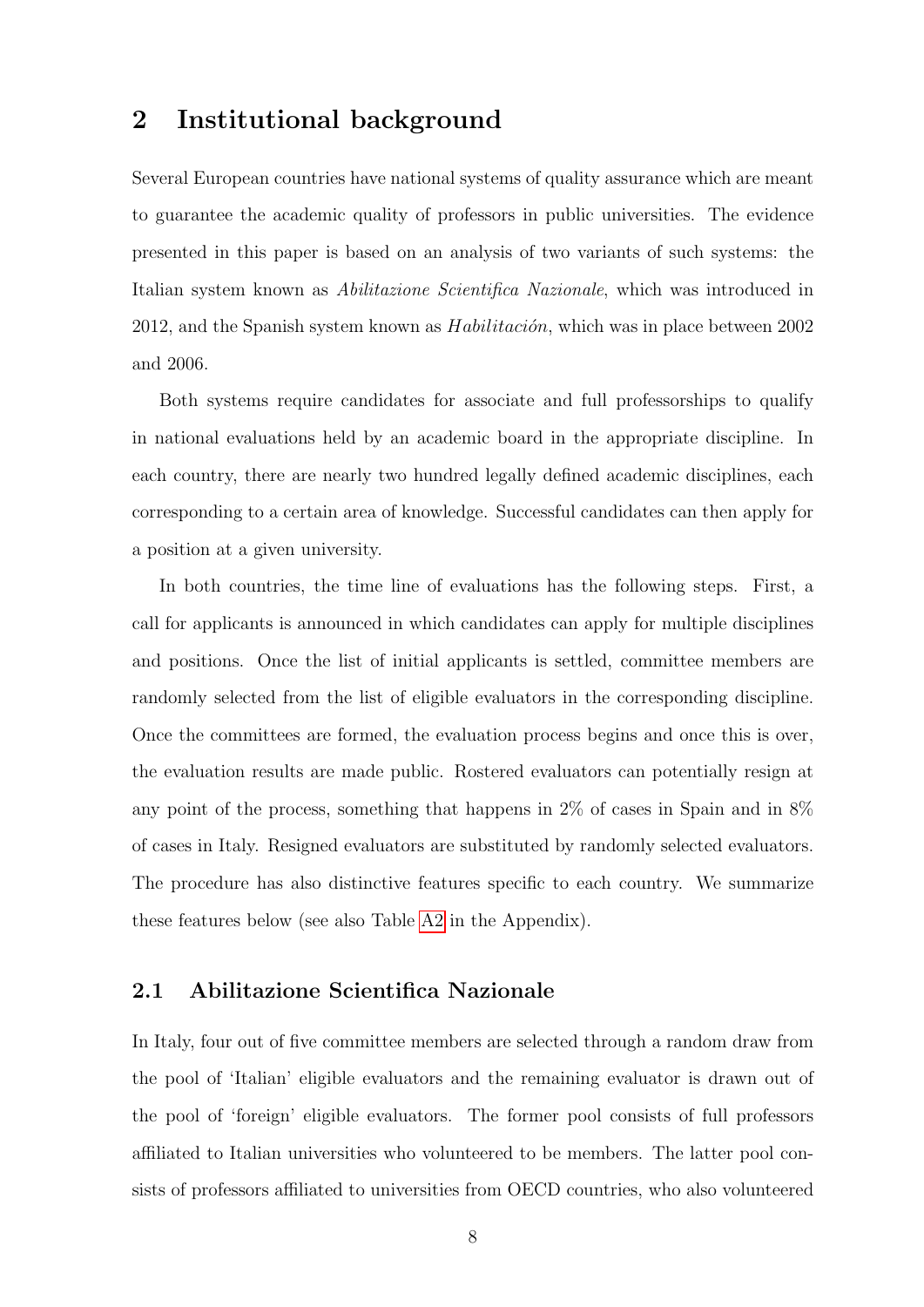to participate in Italian evaluations. The randomization procedure is subject to one important constraint: no university can have more than one evaluator within a single committee

The eligibility of evaluators is decided in the following way. In science, technology, engineering, mathematics and medicine (STEMM), evaluators are required to have a research output above the median for full professors in the discipline in at least two of the following three dimensions: (i) the number of articles published in scientific journals, (ii) the number of citations, (iii) and the H-index. In the social sciences and the humanities (SSH), the research performance of evaluators has to be above the median in at least one of the following three dimensions: (i) the number of articles published in high quality scientific journals (in what follows, A-journals), $^{8}$  $^{8}$  $^{8}$  (ii) the overall number of articles published in any scientific journals and book chapters, and (iii) the number of published books. 'Foreign' eligible evaluators have to satisfy the same research requirements as 'Italian' ones. While 'Italian' evaluators work pro bono, OECD evaluators receive  $\epsilon$ 16,000 for their participation.

Evaluations are based solely on the material provided in candidates' application packages consisting of CVs and recent publications. Committees have full autonomy regarding the criteria to be used in the evaluation and the number of qualifications to be granted. Each evaluation committee is required to draft and publish online a document describing the general criteria to be used in providing a positive assessment. Candidates may withdraw their application up until two weeks after evaluation criteria are publicized. A positive assessment of the candidate requires a qualified majority of four out of five votes. Once granted, qualifications are only valid for four years, while a negative evaluation means that candidates are excluded from participating in further national evaluations during the following two years.

An important feature of the Italian system is its extreme transparency: all the relevant information – including candidates' and evaluators' CVs, as well as individual evaluation reports – is published online. An independent evaluation agency appointed

<span id="page-10-0"></span><sup>&</sup>lt;sup>8</sup>An evaluation agency determined with the help of several scientific committees the set of journals to be considered as high quality in each field.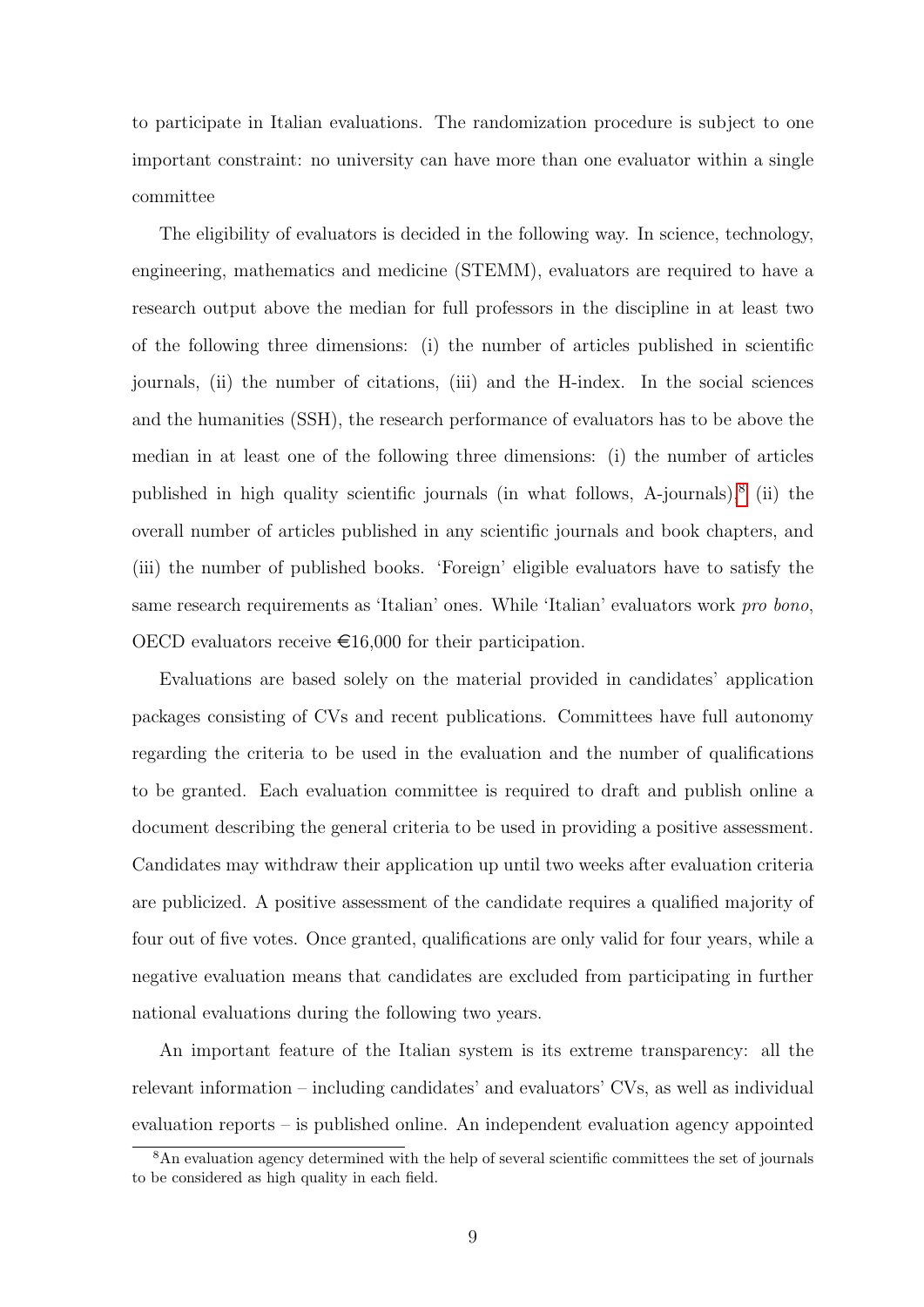by the ministry also collects and publicizes information on the research output of final candidates in the ten years preceding the evaluation, as measured by the three bibliometric indicators described above. The evaluation agency compared the research productivity of candidates in each of these three dimensions with the research productivity of professors in the category to which they applied, and committees were asked to take this information into consideration.

## 2.2 Habilitación

In Spain, committees are composed of seven members. In evaluations for full professorships, all evaluators are full professors based in Spanish universities or research institutes. In evaluations for associate professorships, three committee members are full professors and four evaluators are associate professors. No more than one nonuniversity researcher is allowed to be selected as a member of the committee for a given exam. Similarly, no more than one emeritus professor may be selected as a member of a given committee.

In order to be eligible, evaluators are required to satisfy some minimum research level which is assessed by the Spanish education authority.<sup>[9](#page-11-0)</sup> This requirement is satisfied by approximately 81% of full professors and 70% of associate professors. Unlike the Italian system, where participation is voluntary, in Spain all eligible professors can be selected to serve in committees.

Candidates for evaluation are required to make several oral presentations in front of a committee. For candidates to full professorships, these exams have two qualifying stages. In the first stage, each candidate presents their CV and then, in the second, an example of their research work. Exams for the position of associate professor, in addition to these two stages, have an intermediate stage where candidates give a lecture on a topic randomly chosen from a syllabus proposed by the candidate. In each stage

<span id="page-11-0"></span><sup>&</sup>lt;sup>9</sup>The Spanish education authority determines professors' eligibility according to the number of sexenios completed. Sexenios are granted periodically by the ministry on the basis of applicants' research output in any non-interrupted period of a maximum of six years. Eligible associate professors are required to have held at least one sexenio while eligible full professors are required to have held at least two sexenios.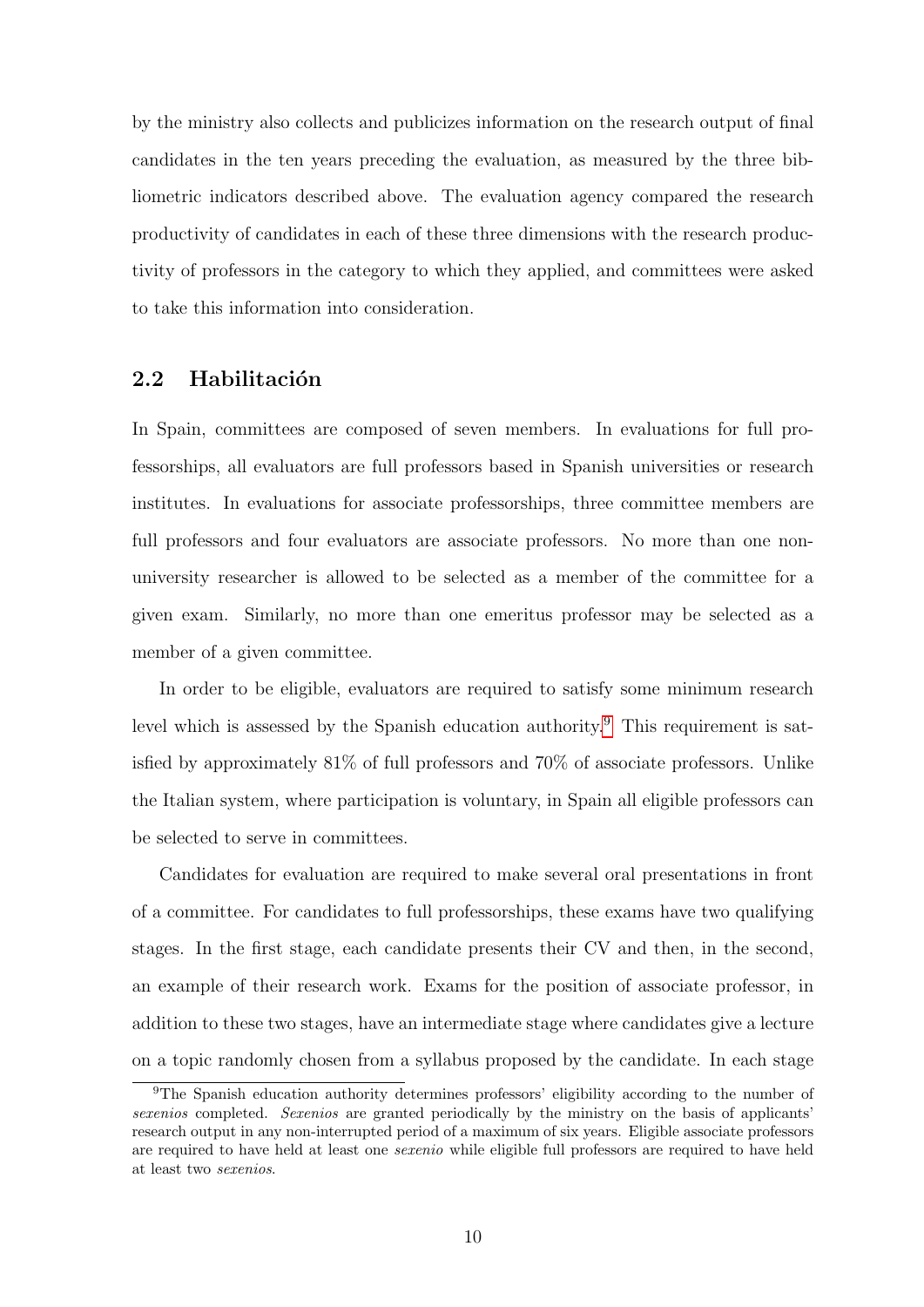evaluations are made on a majority basis. Qualifications have unlimited validity once they have been granted. The number of qualifications conceded at the national level is very limited and being accredited is, in most cases, equivalent to being promoted.

## 3 Data

We use data on all evaluations from the first edition of the Italian Abilitazione Scientifica Nazionale and on all evaluations from the Spanish Habilitación. In Italy, the data includes information on 184 committees, one per each academic discipline. Each committee assessed both applications to associate and to full professorships. In Spain, there are in total 967 committees in 174 disciplines, of which 502 are committees evaluating candidates for full professorships and 465 evaluate candidates for associate professorships.

The dataset includes information on eligible and actually selected evaluators, applicants, and the final outcome of the evaluation. In addition to demographic characteristics and a number of productivity measures, we have also gathered information on research networks and research specialization. In Appendix A we provide detailed information on how this information was collected, and how each variable was constructed. Below we briefly summarize the main features of the dataset.

### 3.1 Evaluators

In Italy, 39% of Italian female full professors and 41% of Italian male full professors volunteered and were considered eligible to sit in evaluation committees. The list of eligible evaluators includes 5,876 professors based in Italian universities and 1,365 evaluators based in OECD universities. In the average field, the pool of eligible evaluators includes 32 'Italian' professors and eight 'foreign' professors. While approximately 20% of 'Italian' evaluators are women, the 'foreign' pool is less feminized and only 12% of 'foreign' evaluators are women. Taking into account the composition of both pools,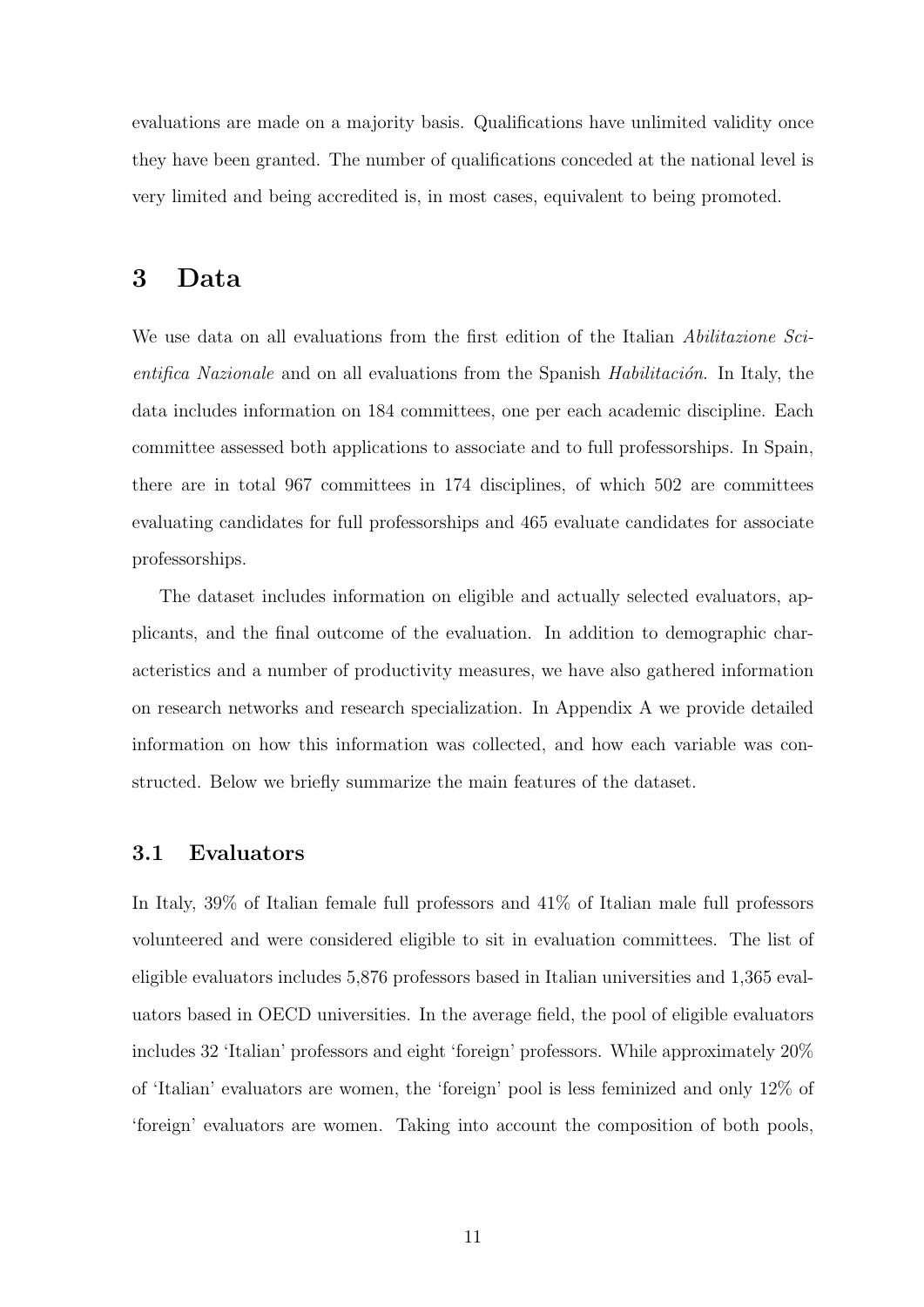the expected share of women in the committee is around  $18\%$ .<sup>[10](#page-13-0)</sup> Approximately one out of every thirteen evaluators resigned and was replaced by another eligible evaluator. These replacements slightly increased the share of women in committees, but the difference is not statistically significant. 41% of committees include no women at all, in 35% of committees there is one woman, and only 8% of committees have a majority of female evaluators.

The CVs of potential evaluators are publicized by the Ministry. Table [1](#page-37-0) provides descriptive statistics on the research productivity of evaluators, based on their CVs.<sup>[11](#page-13-1)</sup> Eligible professors have on average 13 years of tenure in the position. They list on average 131 publications in their CVs, of which just over half are articles in scientific journals, and the rest are books, book chapters, publications in conference proceedings, patents, etc. To assess the quality of research output, in STEMM disciplines we compute the total Article Influence Score; in SSH disciplines we measure the number of articles in high impact journals, or A-journals.[12](#page-13-2) In columns 2-4 we compare the length of tenure and the research output of male and female evaluators. For this comparison, we normalize all variables at the discipline level. Female evaluators have significantly shorter tenure than their male counterparts and they also have lower research output in almost all dimensions.

In Spain, the lists of eligible evaluators include 49,199 full professors and 61,052 associate professors.<sup>[13](#page-13-3)</sup> Women constitute  $35\%$  of eligible associate professors, but only 14% of full professors are women. Overall, 32% of committees are composed by only male evaluators, 39% of committees have one woman on board, while only 6% have more women than men.

<span id="page-13-0"></span><sup>10</sup>We have calculated the expected gender composition of committees using a simulation with 1,000 draws, taking into account that the lottery that decided committee composition was subject to the constraint that committees cannot include more than one member from the same university.

<span id="page-13-1"></span><sup>&</sup>lt;sup>11</sup>CVs of 'foreign' evaluators are not in a standardized format and are often incomplete, so they are not considered in this paper.

<span id="page-13-2"></span><sup>&</sup>lt;sup>12</sup>Article Influence Score is available for all journals in the Thomson Reuters Web of Knowledge. It is related to *Impact Factor*, but it takes into account the quality of the citing journals, the propensity to cite across journals and it excludes self-citations.

<span id="page-13-3"></span><sup>&</sup>lt;sup>13</sup>The Spanish data covers information from several evaluation waves, so many professors appear in the lists several times. In total, there 7,963 individual full professors and 21,979 individual associate professors in these lists.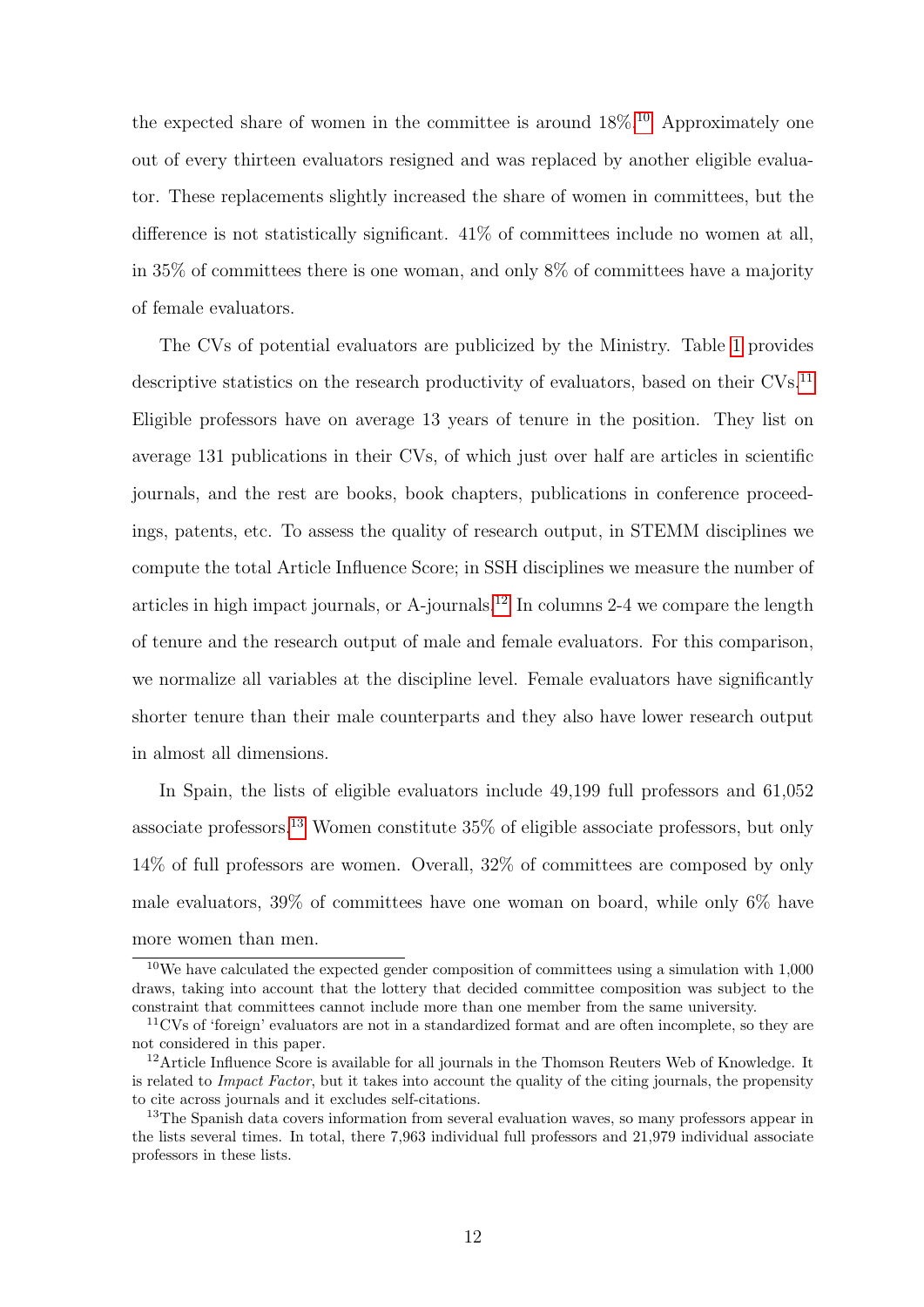We collect from several sources information on the research outcomes of Spanish researchers. We observe their publications in international journals covered by the Web of Knowledge and their articles and books in the Spanish language included in the database Dialnet, as well as patents in the European Patent Office in which they are listed as inventors. We also have information on researchers' activity as Ph.D. advisors and as members of dissertation committees. We compare female and male eligible evaluators, normalizing their characteristics at the level of exam and category. The results are very similar to the ones observed for the Italian academia (see columns 6-8 and 10-12 of Table [1\)](#page-37-0). Female eligible evaluators have shorter tenure, and on average they published less than male researchers in the same discipline and rank. They have also lower accumulated quality-adjusted scientific production: women in STEMM disciplines have a relatively lower total Article Influence Score, and women in SSH disciplines have fewer A-journal articles.<sup>[14](#page-14-0)</sup> Among both full and associate professors, women tend to have participated less in advising and evaluating doctoral students.

## 3.2 Candidates

There were 69,020 applications in Italy. On average, there were 375 applications per field, with 117 of them participating in evaluations for full professor positions and 258 participating in evaluations for associate professor positions. Some candidates applied to more than one position: the average candidate participated in 1.5 evaluations.

As shown in the upper panel of Table [2,](#page-38-0) 31% of applications for the position of full professor and 41% of applications for the position of associate professor were submitted by women. Candidates for a full professorship are about 49 years old and candidates for an associate professorship are six years younger. Most applicants are based in Italian universities. About a half of applicants for associate professorships hold a permanent contract and about three fourths of applicants for full professorships do. Candidates mainly apply for an evaluation in the field in which they currently hold a permanent

<span id="page-14-0"></span><sup>&</sup>lt;sup>14</sup>In Spain, we define A-journals following the journal rank developed by Dialnet, which categorizes journals in four groups according to their prestige.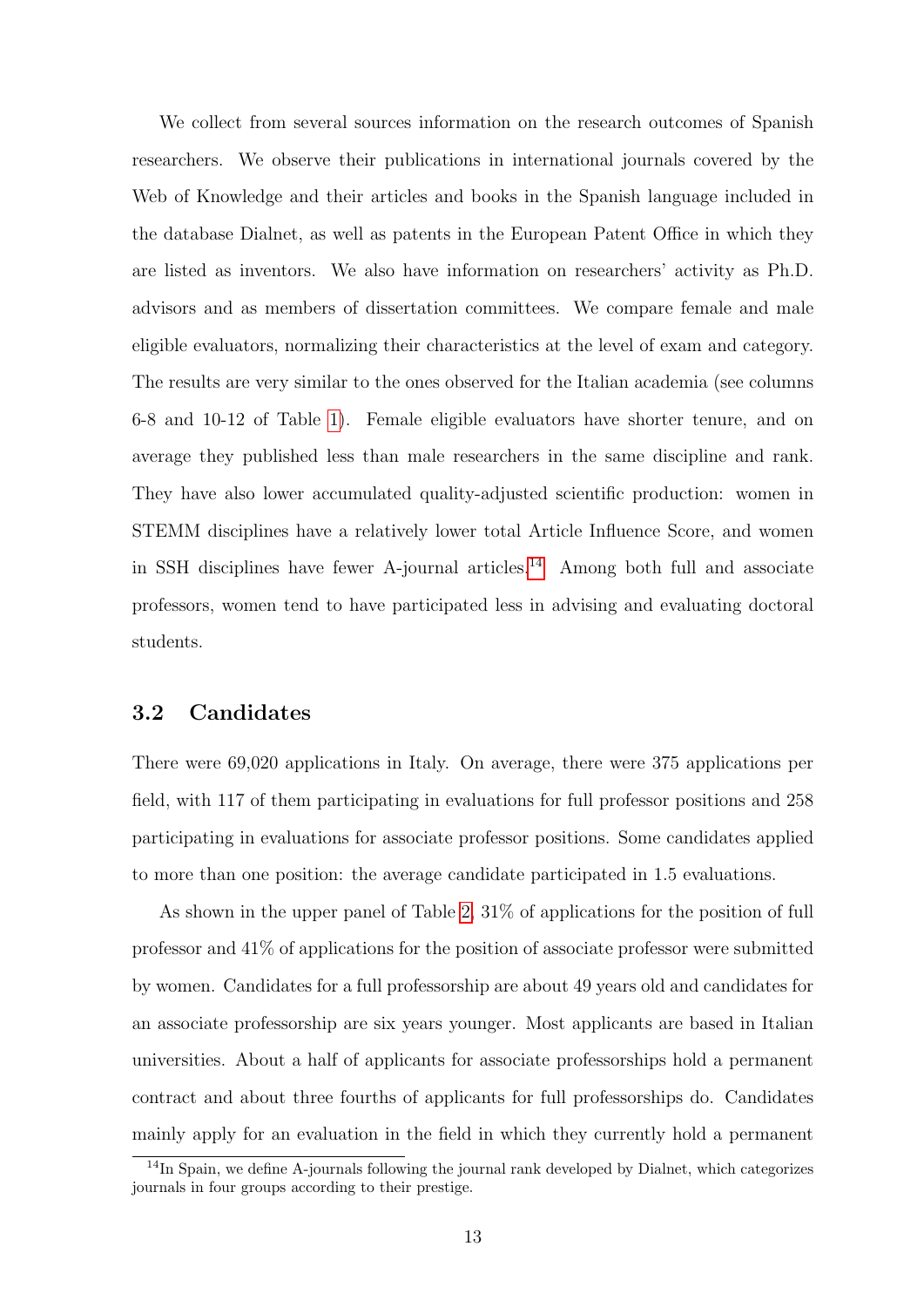contract.

Female applicants tend to be younger among applicants for associate professorships, and they are of a similar age to their male counterparts in evaluations for full professor (columns 3-5 and 8-10). In both cases the publication record of female candidates is significantly weaker. The only dimension in which women seem to be achieving better results than men is in publishing conference proceedings. In addition to information on productivity coming from candidates' CVs, we observe the order in which candidates submitted their applications. In principle, the timing of the application might reflect both candidates' self-confidence and quality. We normalize this variable uniformly between 0 and 1. We observe that female candidates for the post of full professor apply a bit later than their male counterparts, but no similar gender difference can be observed among candidates for associate professor positions.

In Italy, approximately 14% of applicants (9,870 out of 69,020 applications) withdrew their application once the identity and the criteria of evaluators were made public. Withdrawals were more common among female applicants. Overall, approximately 38% of applications by male candidates and 35% of applications by female candidates were successful.

As explained above, the evaluation agency of the Ministry of Education published detailed information regarding the research production of the final set of applicants in the 10 previous years. Around 38% of candidates were above the median in each of the three corresponding bibliometric dimensions. Performance according to these indicators is strongly correlated with candidates' success. Among those candidates whose quality was below the median in every dimension there was a success rate of only 4%, while among those who excelled in every dimension there was a success rate of 63%.

In addition to the final decision of the committee, we also collected information on the individual evaluation reports.<sup>[15](#page-15-0)</sup> 44% of these reports were favorable to the

<span id="page-15-0"></span><sup>15</sup>We conducted a text analysis of the individual evaluation reports. We identified approximately 9,000 different sentences that indicate the evaluator's decision to fail or to pass a given candidate. These sentences were used in approximately 279,000 of the 295,000 available individual evaluation reports. Due to the data collection problem, we are missing information on individual evaluations for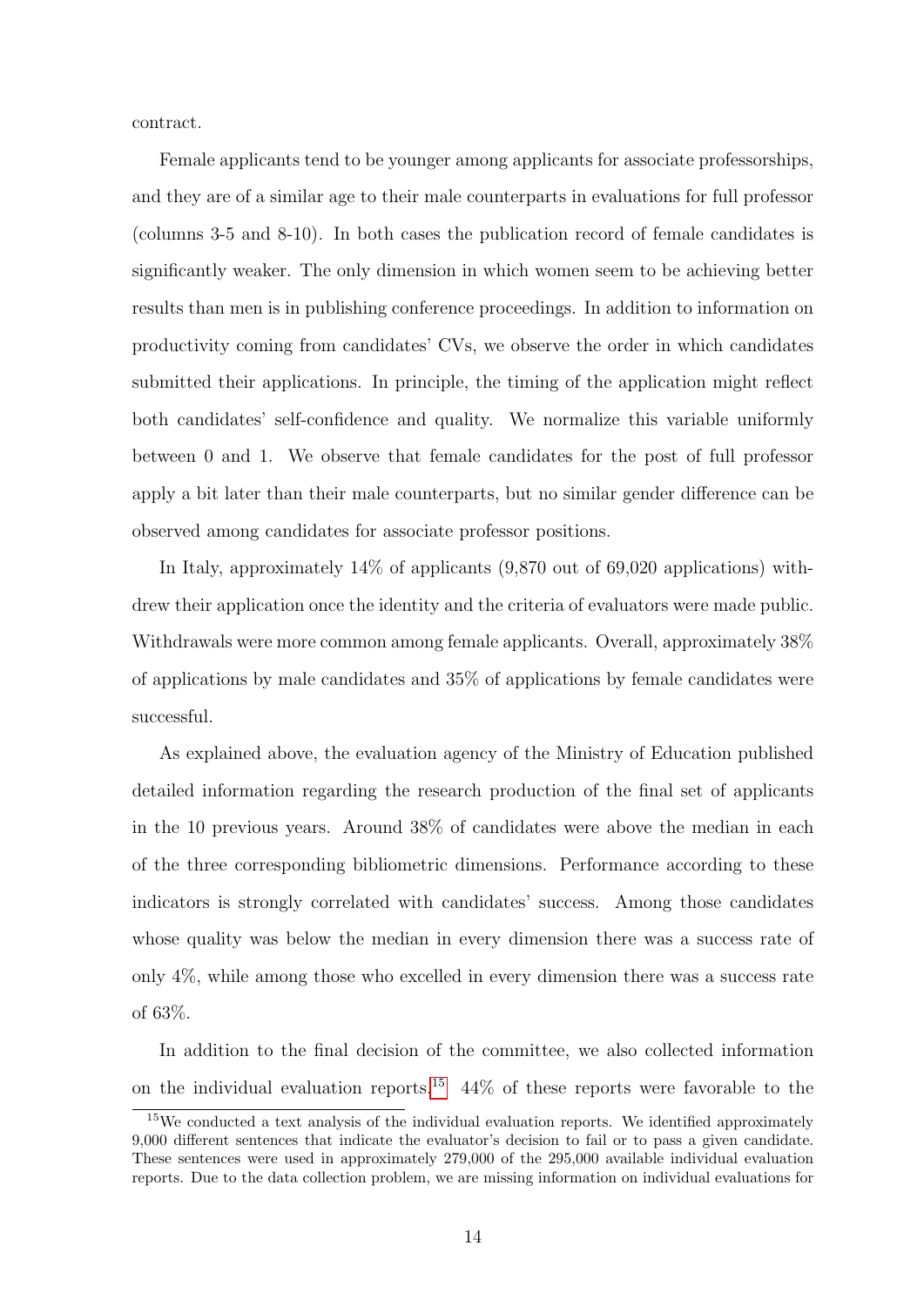candidate and most of the time (in 83% of the cases) decisions were taken unanimously.

In Spain, overall there were 13,444 applications for full professorships and 17,799 applications for associate professorships (lower panel of Table [2\)](#page-38-0). The gender ratios among applicants are very similar to the ones in Italy: around 27% of applicants to full professor are women and there are around 40% of women among applicants to associate professor. Once again, male applicants seem to have stronger research records than their female counterparts. They also tend to be slightly more successful in evaluations.

Finally, for the candidates who qualified in Spain, we collected information on their individual research productivity in a five-year period following the national evaluations and on their performance in future evaluations for promotion to full professor. This information allows us to assess the quality of selection not only in terms of candidate characteristics easily observable at the moment of the exam, but also in terms of dimensions that are difficult to observe but that are nevertheless important determinants of future productivity of the candidate.

### 3.3 Connections

We identify professional links between candidates and eligible evaluators. We consider all the possible interactions within each discipline, around 2.5 million possible pairs in Italy and 5 million in Spain. As shown in Table [3,](#page-39-0) the probability that a candidate and an eligible evaluator are affiliated to the same institution is around 3% in Italy and  $5\%$  in Spain. The probability that they have co-authored a paper is smaller:  $1.4\%$ in Italy and 0.4% in Spain.

In the case of Spain, we also observe if there was a student-advisor relationship or if the candidate and the eligible evaluator have participated in the same thesis committee.<sup>[16](#page-16-0)</sup> These links are relatively rare: in  $0.2\%$  of the cases the eligible evaluator is the PhD thesis director of the candidate and in 1.3% they have participated in the same thesis committee.

<sup>202</sup> candidates.

<span id="page-16-0"></span><sup>&</sup>lt;sup>16</sup>We consider three possible interactions: (i) the evaluator was a member of candidate's thesis committee, (ii) one of them had invited the other to sit in her students' thesis committee, or (ii) both of them sat in the same student thesis committee.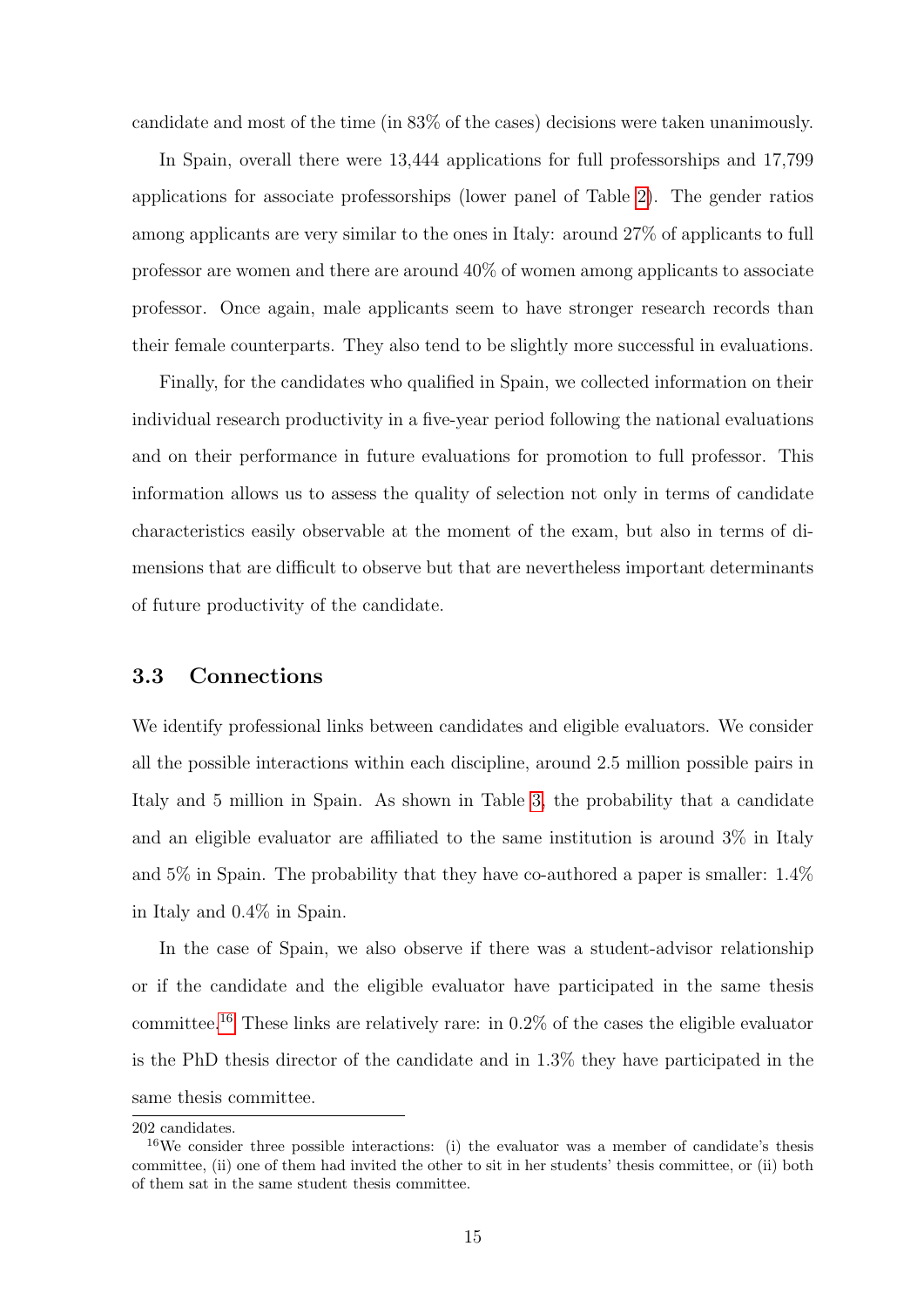Male candidates tend to have more coauthors among eligible evaluators and they are more likely to have interacted with an eligible evaluator previously in a thesis committee (Table [3,](#page-39-0) columns 3-5).

### 3.4 Research similarity

We also collect information on the overlap of research interests between candidates and eligible evaluators. Due to data availability, there are some differences in how we define research similarity in the two countries. In the case of Italy, we have information on the field and the subfield where all researchers with a permanent contract in an Italian university are officially registered. There are 184 fields (settore concorsuale) and approximately 370 subfields (settore scientifico-disciplinare).<sup>[17](#page-17-0)</sup> Approximately in 60% of the cases the candidate and the eligible evaluator belong to the same subfield (Table [3\)](#page-39-0).

In the case of Spanish researchers, we infer their research interests using information on their participation in doctoral dissertations, either as authors, advisors, or committee members. In Spain, all doctoral theses are classified in more than two thousand categories.[18](#page-17-1) Economics, for example, is divided into one hundred different research fields (e.g.: Labor Economics). We construct a measure of the overlap of the research interests of candidates and evaluators based on the subfield of every dissertation where they have been involved. More precisely we construct the following measure:

$$
Overlap_{ij} = \sum_{c} \sqrt{S_i^c S_j^c}
$$
 (1)

where  $S<sup>c</sup>$  is the ratio of the number of dissertations in category c over the total number of dissertations, in which a certain individual has been involved. This index takes value one if two individuals have participated in dissertations in the same subfields in the

<span id="page-17-0"></span><sup>&</sup>lt;sup>17</sup>Historically, each Italian researcher was a assigned to certain *settore scientifico-disciplinare*. More recently, upon the introduction of the new system of competitive exams (abilitazione scientifica nazionale) researchers were assigned also to a *settore concorsuale*. The correspondence between the two classifications is not always unique, in some cases researchers belonging to the same settore scientifico-disciplinare may be assigned to different settore concorsuale.

<span id="page-17-1"></span> $18$ The author of the dissertation selects the subfield using the *International Standard Nomenclature* for Fields of Science and Technology, a system developed by Unesco.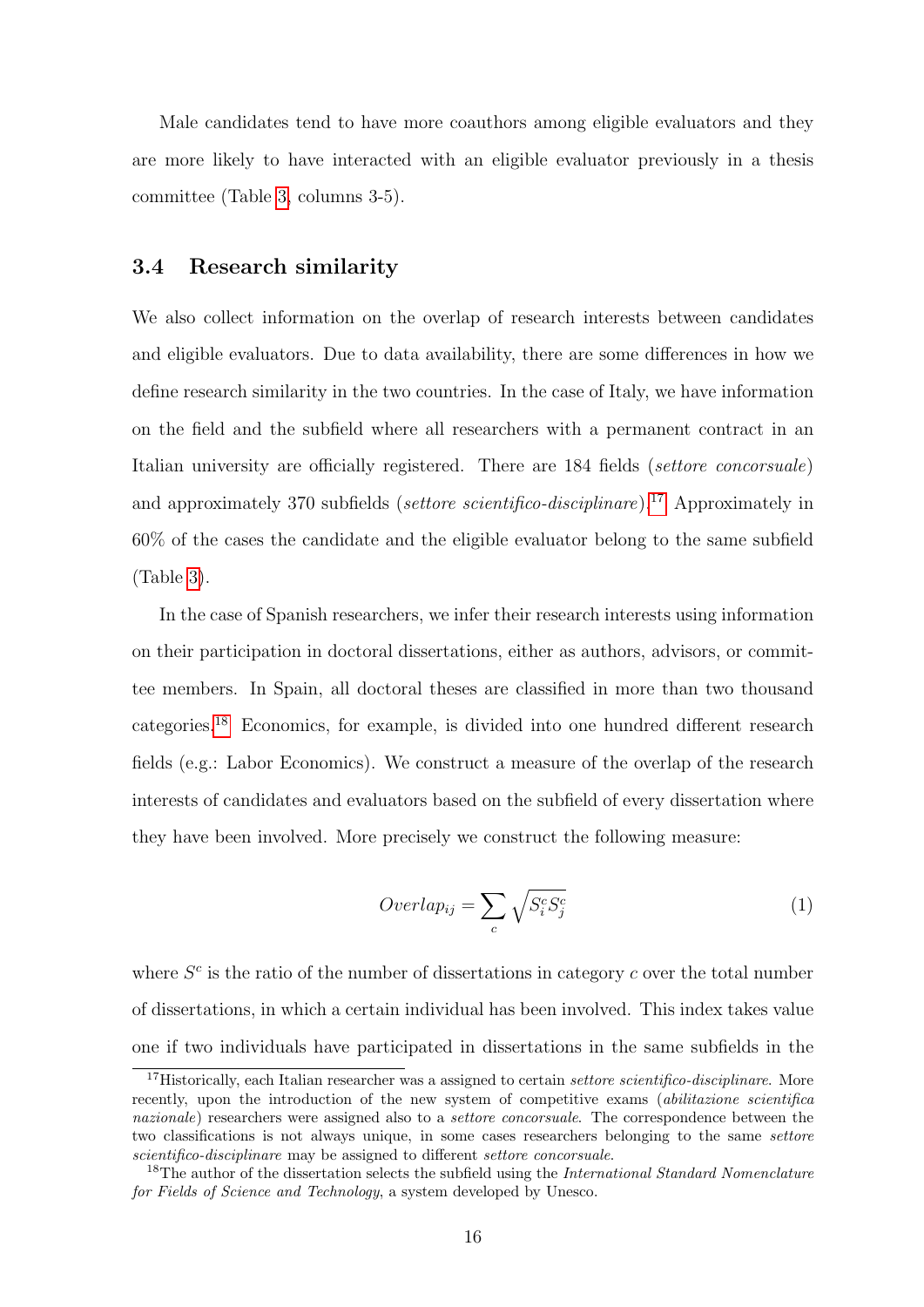same proportion and value zero if there is no overlap. On average, in our sample the degree of overlap between candidates and evaluators is equal to 0.20. Female candidates are slightly more likely than male candidates to share their research interests with eligible evaluators (Table [3\)](#page-39-0).

## 4 Empirical analysis

We examine how the gender composition of committees affects the quantity and the quality of male and female candidates who qualify. To achieve a better understanding of the observed patterns, we then explore the potential mechanisms. We examine the role of gender segregation across research networks and across subfields of research, gender stereotypes and taste discrimination. Finally, we use the information provided by individual voting reports in order to explore the interactions that may arise between male and female evaluators

# 4.1 The impact of committees' gender composition on the chances of success of male and female candidates

We compare the assessments received by male and female applicants and examine how their performance varies with the gender composition of committees. First, we follow an empirical strategy based on observables. Then, we re-examine the data exploiting the random assignment of evaluators to committees.

#### 4.1.1 Descriptive evidence

We estimate the following equation separately for the applicants in the two countries using the ordinary least squares  $(OLS)$  method:<sup>[19](#page-18-0)</sup>

$$
Y_{ie} = \beta_0 + \beta_1 Female_i + \beta_2 Female_i * Female_e + \mathbf{X}_i\beta_3 + \mu_e + \epsilon_{ie}
$$
 (2)

<span id="page-18-0"></span><sup>&</sup>lt;sup>19</sup>Results from probit estimations are very similar and are available upon request. We report the results for the linear probability model because interpreting the interaction effects is simpler.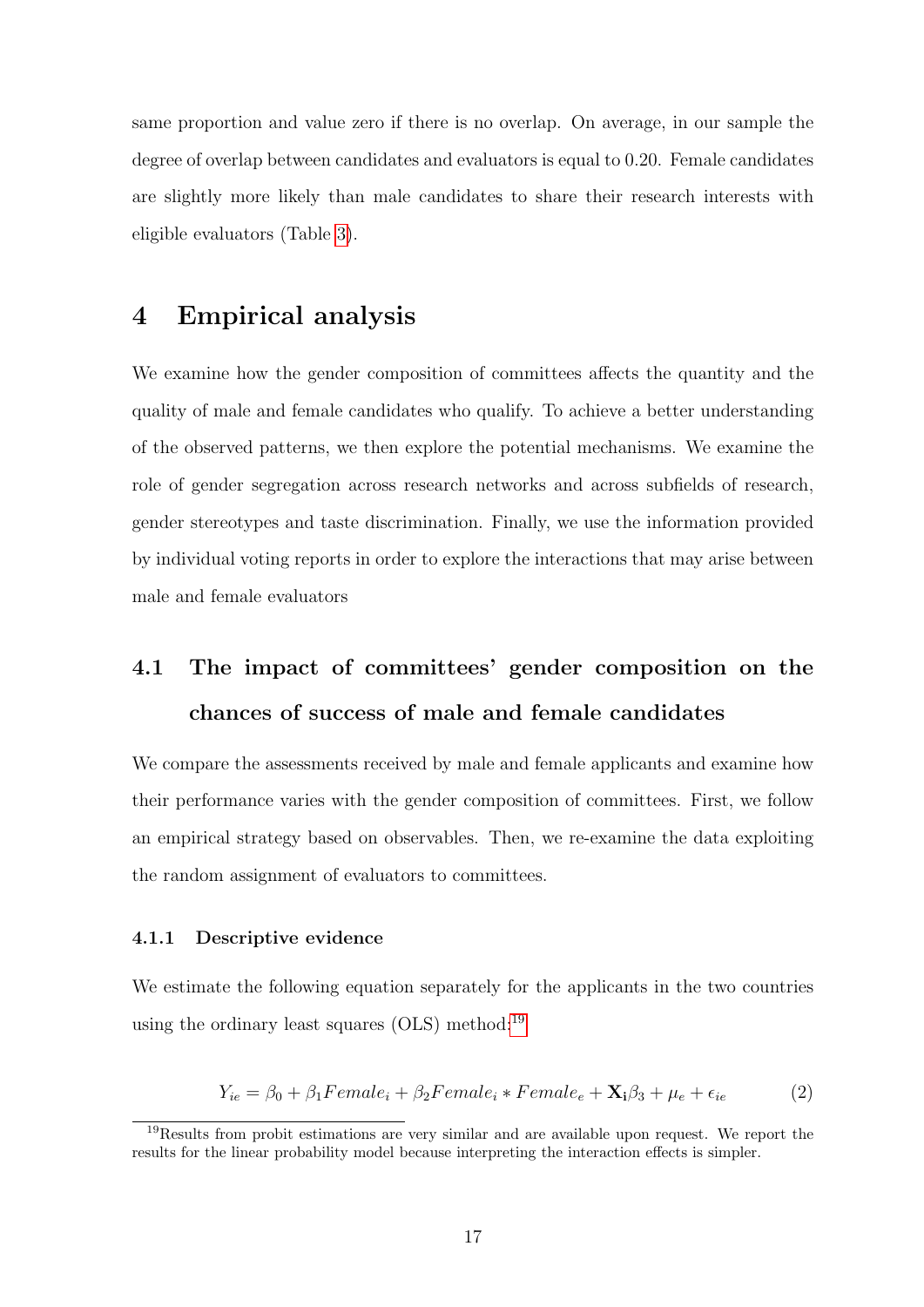where  $Y_{ie}$  is a dummy variable that takes value one if candidate i qualifies in evaluation e and value zero if the candidate fails to qualify.  $Female_i$  is a dummy variable indicating the gender of the candidate and  $Female_e$  represents the proportion of women in committee  $e$ .  $\mathbf{X}_i$  includes observable productivity indicators and individual characteristics. We allow the effect of productivity indicators to vary across disciplinary groups, and the effect of age and contract type to vary across disciplinary groups and levels of promotion. Exam fixed effects  $(\mu_e)$  control for any differences across exams that might affect the success rate of male and female candidates in a similar way. We cluster standard errors at the committee level.

In Italy, female candidates' success rate is 2.8 percentage points lower than male candidates in the same exam, unconditional on any measure of quality (Table [4,](#page-39-1) column 1). In Spain the unconditional gender gap is 2.2 percentage points (column 4). Approximately half of the gender gap can be explained by the differences in observable characteristics (columns 2 and 5). It is unclear whether the remaining gap should be attributed to differences in unobservable characteristics or to evaluators discriminatory behavior. Furthermore, the observable individual proxies of quality that we use in our analysis, such as position, affiliation or publications might also be the outcome of discriminatory processes, which would further hinder the interpretation of  $\beta_1$ .

The gender gap does not decrease when candidates are evaluated by committees including more female evaluators (columns 3 and 6). Actually, in both countries female candidates achieve worse results in committees with more female members, and in Italy this effect is statistically different from zero. Again, these estimates are only indicative and they do not necessarily have a causal interpretation. The gender composition of committees tends to reflect the degree of feminization of the field. There may be substantial differences in the (unobservable) quality of male and female candidates across different fields which are not fully captured by our controls. This may bias our analysis in either direction.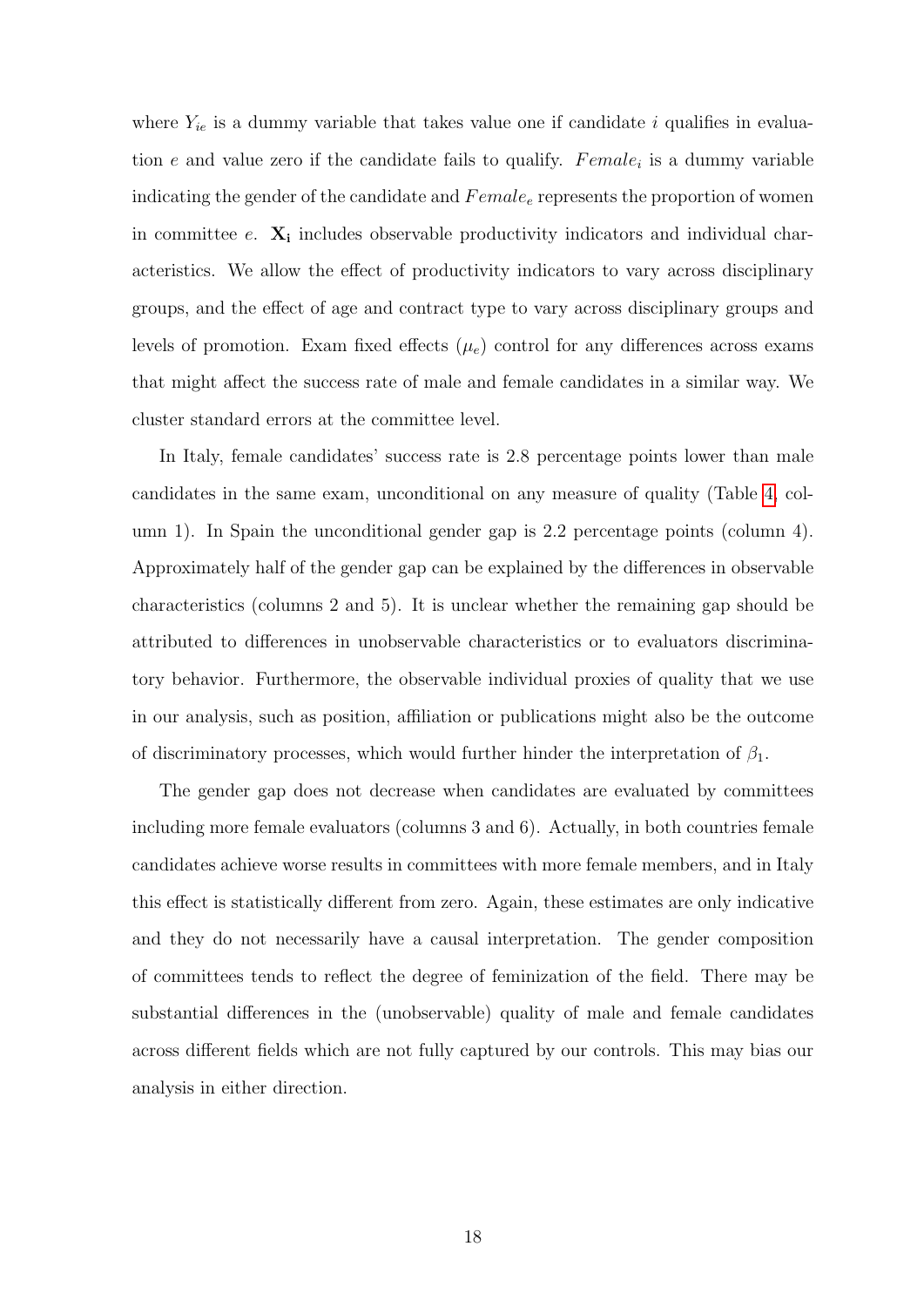#### 4.1.2 Causal evidence

In order to obtain causal estimates of the impact of committees' gender composition, we exploit the exogenous variation in committee composition provided by the random assignment of evaluators to committees. More precisely, we compare the success rate of male and female candidates who initially were expected to face an evaluation committee with the same gender composition but, due to the random draw, were assigned to committees with different gender compositions. To avoid any potential selection biases, we consider the initial pool of applicants and the initial set of evaluators, independently of whether they eventually withdrew their application or they resigned from the committee. We estimate the following equation using  $OLS:^{20}$  $OLS:^{20}$  $OLS:^{20}$ 

<span id="page-20-2"></span>
$$
Y_{ie} = \beta_0 + \beta_1 Female_i + \beta_2 Female_i * Female_e^{initial} +
$$

$$
+ \beta_3 Female_i * Female_e^{expected} + \mu_e + \epsilon_{ie}
$$
(3)

where  $Female<sub>e</sub><sup>initial</sup>$  represents the share of female evaluators in the committee that was initially randomly drawn, before any evaluator resigned.  $Female<sub>e</sub><sup>expected</sup>$  is the expected share of women in this committee, calculated based on the composition of the pool of eligible evaluators and the rules that determine the draw. Coefficient  $\beta_2$ captures the causal effect of committees' gender composition upon the success rate of female candidates, relative to male candidates. Since  $Female_e^{initial}$  is computed using the initial assignment of evaluators, coefficient  $\beta_2$  provides an intention-to-treat estimate. In order to increase the accuracy of the estimation, in some specifications we also include information about individual observable productivity and individual characteristics  $(X_i)$ . Standard errors are clustered at the committee level.

The causal interpretation of  $\beta_2$  relies on the assumption that the assignment was indeed random. The way in which the randomization was conducted in each country suggests that there was little room for manipulation.<sup>[21](#page-20-1)</sup> Nonetheless, before moving into

<span id="page-20-1"></span><span id="page-20-0"></span> $20$ Idem.

<sup>&</sup>lt;sup>21</sup>In Italy, a random sequence of numbers was drawn and was then applied to several disciplines. In Spain, the random draw was carried out publicly on the same day for all disciplines and was certified by the notary.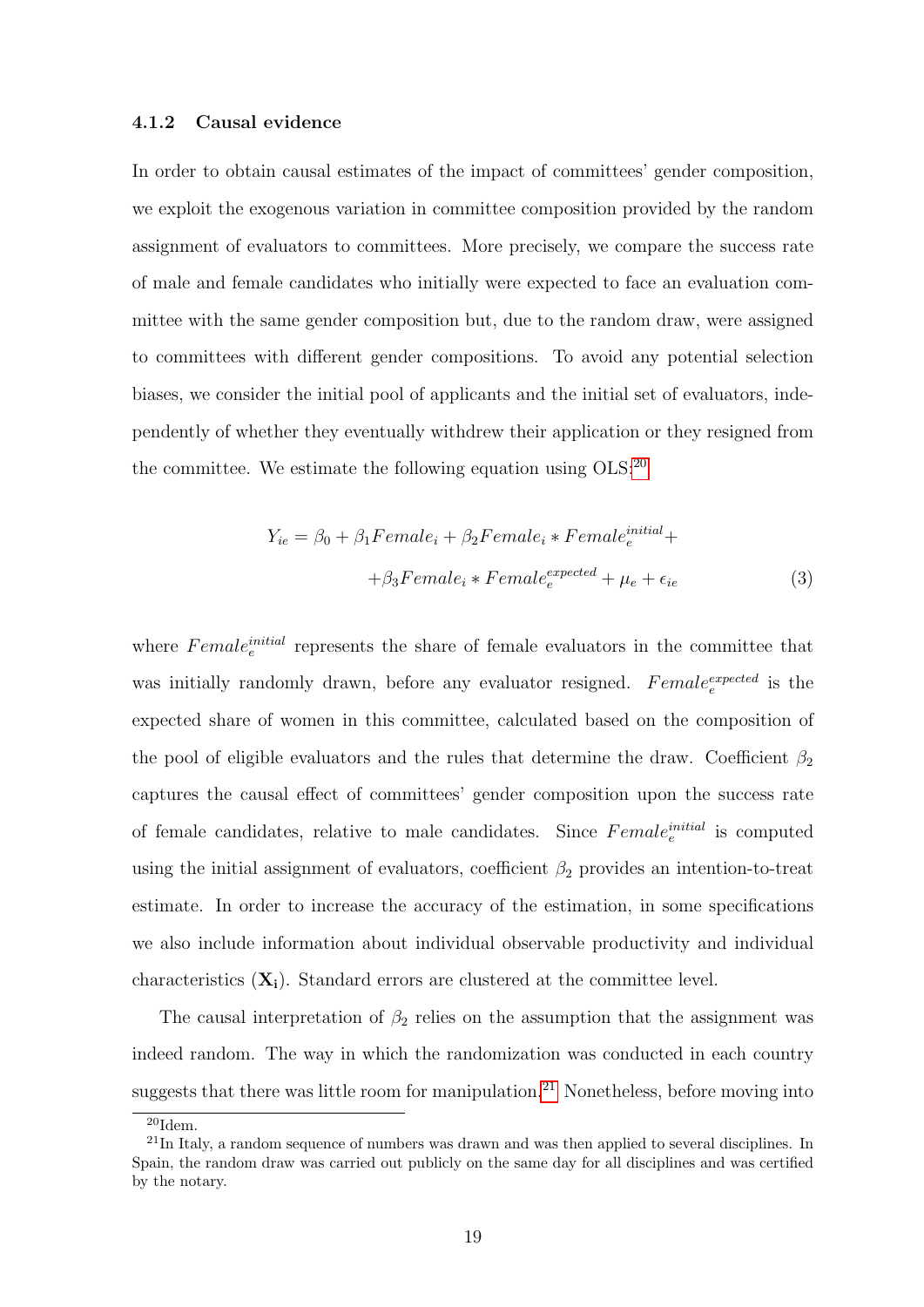the discussion of the impact of committees' gender composition on candidates' chances of success, we verify empirically that, conditional on the expected composition of the committee, its actual composition is uncorrelated with any observable predetermined factor. We estimate equation [\(3\)](#page-20-2) using the eleven predetermined variables that are common for Italian and Spanish databases. As expected, the evidence is consistent with the assignment being indeed random. Out of twenty two coefficients, only one is significantly different from zero at 5% level (Table [5\)](#page-39-2). A joint F-test cannot reject that the difference in quality between female and male candidates is similar across committees with different gender compositions.

Next, we examine the causal impact of committees' gender composition. The estimates are in line with our preliminary results based on observables. In Italy, the proportion of women in committees has a significant negative impact on the relative chances of success of female candidates (Table [6,](#page-40-0) column 1). In Spain, the effect of female evaluators on the relative success of female candidates is also negative, though it is not significantly different from zero (column 5). These estimates are (statistically) unchanged when we include in the estimation the available information on candidates' research output and other observable characteristics (columns 2 and 6). In columns 3 and 7, we take into account that some evaluators declined to participate in committees. We instrument the final gender composition of the committee using the initial composition determined by the random draw. The results are very similar; if anything, the impact of committees' gender composition is slightly greater. In quantitative terms, in Italy an additional female evaluator decreases the relative chances of success of female candidates by approximately 2.6 percentage points ( $\Delta$  Female<sub>e</sub>=1/5). In the Spanish committees, the effect is around 0.2 p.p. ( $\Delta$  Female<sub>e</sub>=1/7;  $\beta_2 = 0.016$ ).

To make these two estimates more comparable, it is useful to express them taking into account the average success rate of female candidates in each country and to consider explicitly the upper and the lower bounds of a 95% confidence interval. In Italy, an extra woman on the committee lowers the success rate of women by somewhere between 4% and 11%. In Spain, an extra woman on the committee can lower the success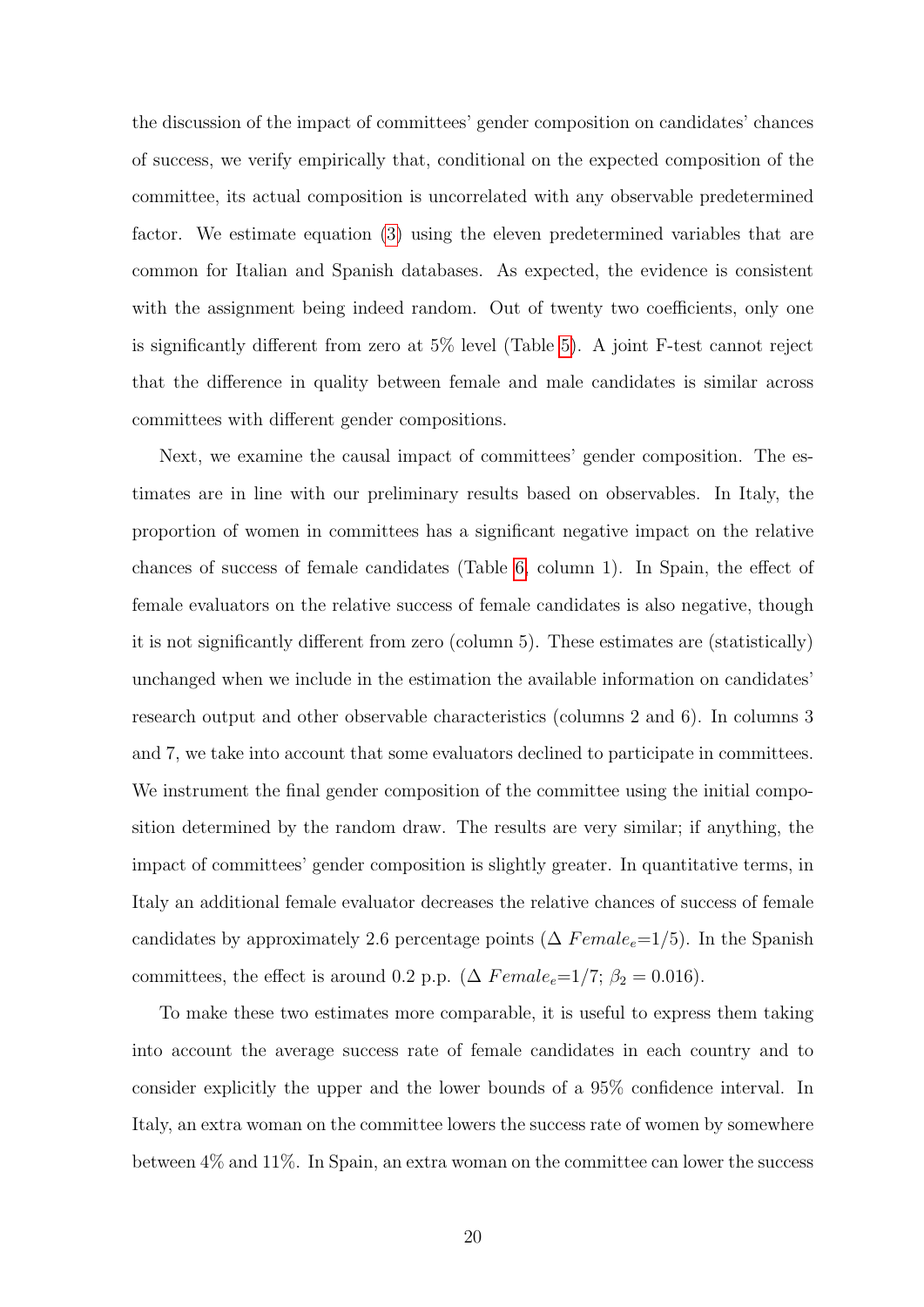rate of women by at maximum 9%, but she can also increase it by up to 5%. In sum, the impact that women in committees have upon the success rate of female candidates is more negative and more precisely estimated in the Italian case, but we cannot reject that the effect is statistically similar in the two countries.

The range of variation in gender composition that we exploit in our analysis is typically between committees with no women and committees with a minority of women. In Appendix B we also show that within this range there are no significant non-linearities.

# 4.2 Does the presence of women in the committee affect candidates' decision to apply?

So far we have considered the sample of all initial candidates. Some of these candidates dropped from the evaluation process after committees were formed, perhaps because they anticipated that they had a small chance to qualify and they preferred to avoid the costs associated to failure, and they did not receive an evaluation from the committee.

Therefore, the above estimates may in principle capture the effect that the gender composition of a committee has upon candidates' decision to self-select into the process. To examine this issue, we use data from Italy and estimate equation (2) using as the dependent variable the indicator for those potential candidates who did not withdraw their application. While relatively fewer women decided to go ahead with the application (-2.6 p.p.), these differences are not related to the share of female evaluators (Table [6,](#page-40-0) column 4). The evidence thus suggests that impact of committees' gender composition on the chances of success of candidates can only be attributed to evaluations.

# 4.3 Does the presence of women in the committee affect the quality of promoted candidates?

An additional justification for increasing female representation in committees might be that female researchers help to reduce evaluation biases and select better candidates,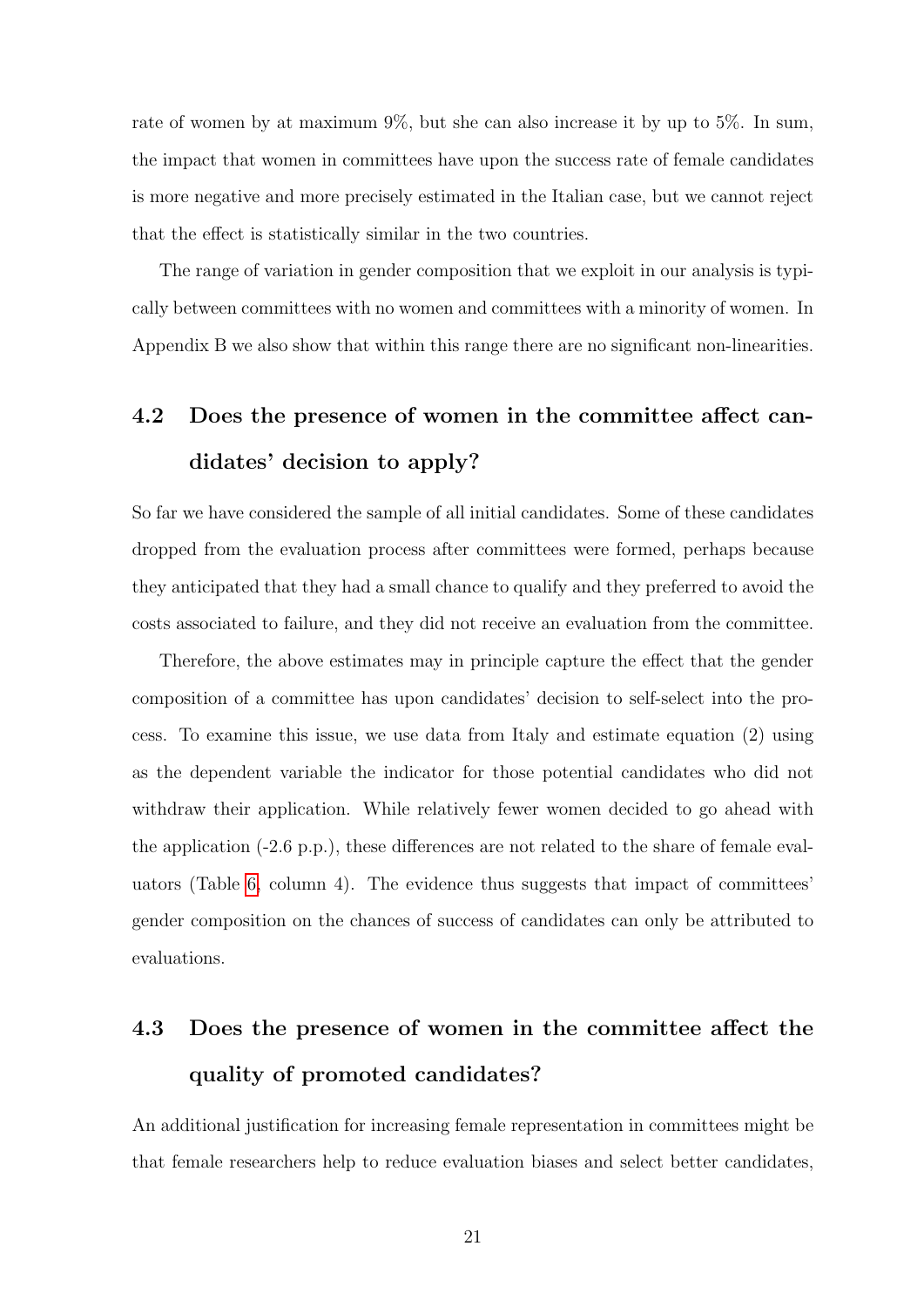even though not necessarily more female candidates. To shed light on this issue, we compare the observable quality of candidates who qualified in committees with different gender compositions:

$$
x_{ie} = \beta_0 + \beta_1 Female_e + \beta_2 Female_e^{expected} + \epsilon_{ie}
$$
\n
$$
\tag{4}
$$

where  $x_{ie}$  is a proxy of candidate i's quality, measured at the time of the evaluation or during the following five years. We instrument the final gender composition of the committee (Female) using the original one (Female<sup>initial</sup>), and we cluster standard errors at the committee level.

We consider several proxies of quality. First, we consider the research output of successful candidates at the time of the evaluation. As shown in Table [7,](#page-40-1) candidates that were promoted by committees with a different gender composition are at the time of the evaluation statistically similar in terms of the number of papers that they have published, the quality of the journals, the number of students advised or their participation in theses committees.

Using the Spanish data, we also examine the research productivity of successful candidates during the five-year period following the evaluation. Additionally, for the candidates who qualified to positions of associate professor, we check whether they succeeded in obtaining a qualification for full professorship. Once again, we see no evidence that the quality of candidates who qualify is related to the number of women who sat on these candidates' evaluation committees. Overall, we do not observe any indication that committees with more female evaluators select better or worse candidates.

### 4.4 Mechanisms

The two large-scale randomized natural experiments provide a clear result: increasing the proportion of women in scientific committees does not increase the average success rate of female candidates relative to the success of male candidates. Below, we try to provide a more in-depth examination of the main theoretical arguments discussed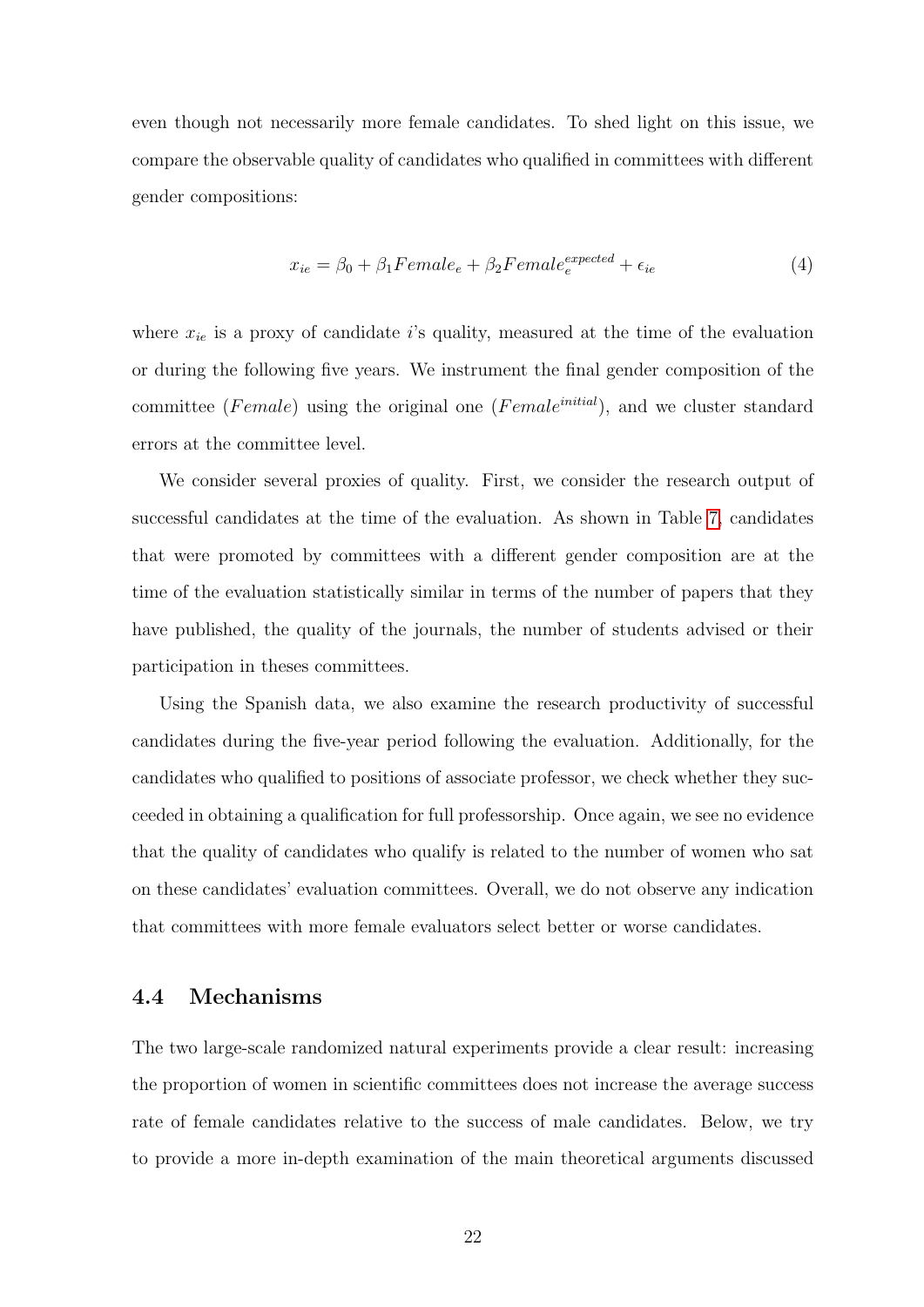in the literature supporting a larger presence of women in committees, and we try to understand why they are not empirically relevant.

#### 4.4.1 Gender segregation across research networks

One of the arguments behind gender quotas is the existence of 'old-boy networks'. If professional connections with committee members help to achieve success and, at the same time, these connections are gendered, female candidates might be at a disadvantage when evaluation committees do not include women.

Previous studies suggest that the presence of strong connections in evaluation committees, as measured by co-authorships, researchers' affiliation, PhD supervisions and participation in doctoral theses committees, have a positive impact on candidates' chances of success (Zinovyeva and Bagues 2015, Bagues, Sylos-Labini and Zinovyeva 2015). The empirical evidence of the previous section shows that the presence of more women in the committee does not increase the relative success rate of female candidates. Is this because in Spain and Italy research networks are not gendered?

We consider all possible pairs between candidates and potential evaluators within a given field and we analyze whether the probability of being linked varies with their gender:

<span id="page-24-0"></span>
$$
Link_{ij} = \beta_0 + \beta_1 Female_i + \beta_2 Female_j + \beta_3 Female_i * Female_j + \mu_e \beta_4 + \epsilon_{ij} \tag{5}
$$

where  $Link_{ij}$  stands for any of the observable links between candidate i and potential evaluator j. Female<sub>i</sub> and Female<sub>j</sub> are indicators for female candidates and evaluators, and  $\mu_{\rm e}$  are exam fixed effects. Coefficient  $\beta_3$  in this equation reflects whether female candidates are more likely to be connected with female eligible evaluators than with male ones.

Links are gendered in every observable dimension (Table [8\)](#page-41-0). There is gender segregation across institutions. In Italy, the likelihood of observing a female candidate with the same affiliation as a female professor is  $0.3$  p.p.  $(13\%)$  larger than the likelihood of observing a similar link between a female candidate and a male professor. In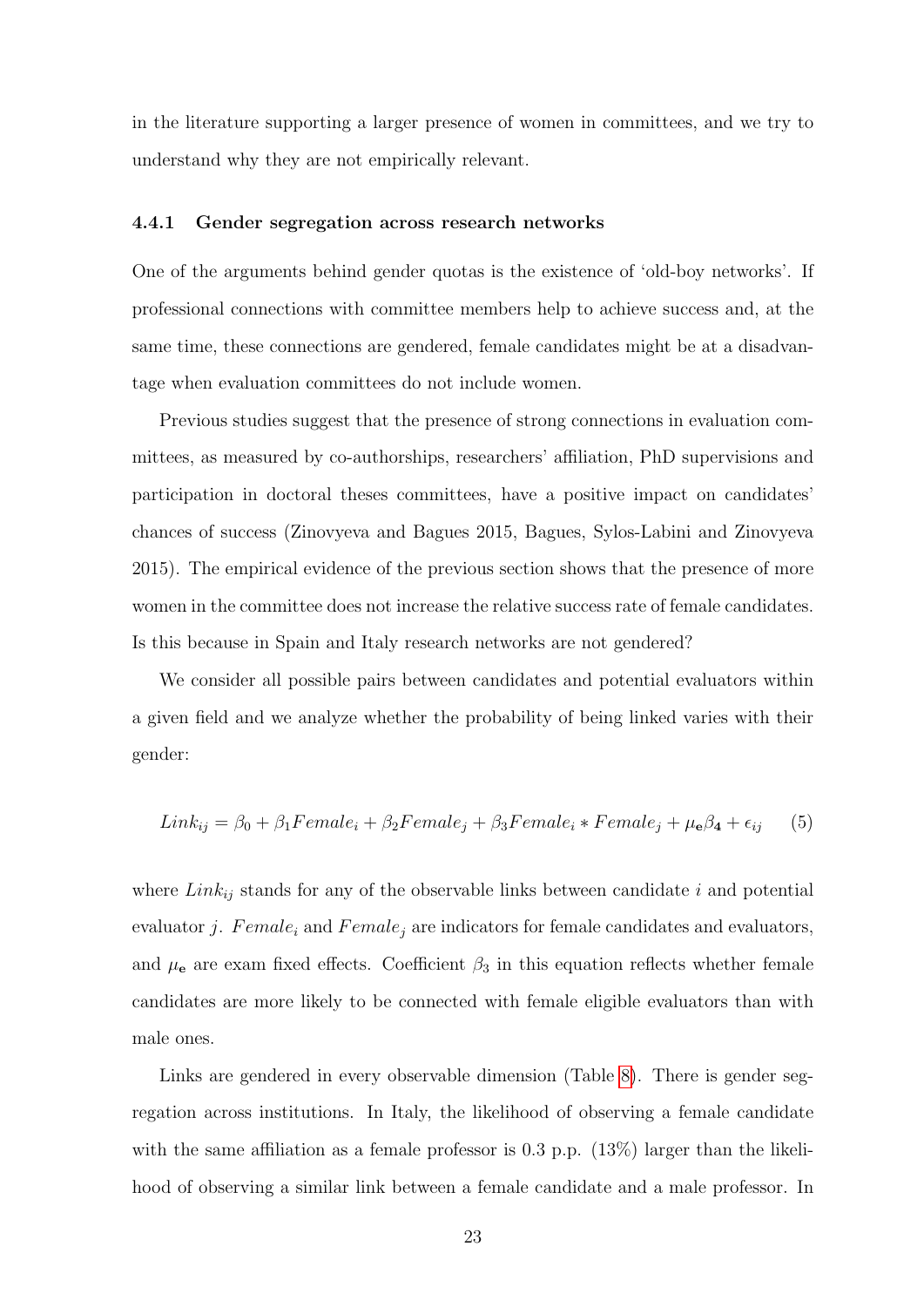Spain, female candidates are  $0.4$  p.p  $(9\%)$  more likely to be in the same institution as a female professor, relative to the probability of being affiliated to the same institution as a male professor. Co-authorships are also more likely when individuals share the same sex. In Italy female candidates are 0.2 p.p (19%) more likely to co-author with a female eligible evaluator than with a male one; in Spain the premium is equal to 0.1 p.p. (22%). Similarly, PhD supervisions and participation in PhD committees are also gendered. Female candidates are 0.2 p.p. (20%) more likely to have a female advisor and 1.4 p.p. (10%) more likely to have participated in the same dissertation committee as a female eligible evaluator.

We have shown that there is gender segregation across research networks. Next, we study whether candidates benefit from the presence of a connected evaluator in the committee. Specifically, we estimate the following equation:

$$
Y_{ie} = \beta_0 + \beta_1 Female_i + \beta_2 Female_i * Female_e + Links_{ie}\beta_3 +
$$
  
+  $\beta_5 Female_i * Female_e^{expected} + Links_{ie}^{expected}\beta_6 + \mathbf{X}_i\beta_8 + \mu_e + \epsilon_{ie}$  (6)

where  $Links_{ie}$  is a vector including the different types of links between committee members and candidates. We also include as controls the expected proportion of links in the committee and we instrument the final composition of the committee ( $Female_e$ ,  $Links_{ie}$ ) using the outcome of the initial lottery draw. The vector of coefficients  $\beta_3$ provides information about the causal impact of connections in the committee.

Table [9](#page-41-1) reports the results of this analysis. Connections with evaluators are important for promotion. The presence of a colleague in the committee increases the success rate of connected candidates by 3.6 p.p.  $(10\%)$  in Italy and by 4.5 p.p.  $(41\%)$  in Spain.The impact of co-authors is slightly larger: 5.0 p.p. (14%) in Italy and 12.5 p.p. (113%) in Spain. Candidates with a advisor in the evaluation committee also enjoy a premium of 9.0 p.p. (82%) and when an evaluator has interacted previously with the candidate in some thesis committee the premium is around 2.5 p.p. (22%). These results are similar to the ones reported in Zinovyeva and Bagues (2015) and Bagues, Sylos-Labini and Zinovyeva (2015).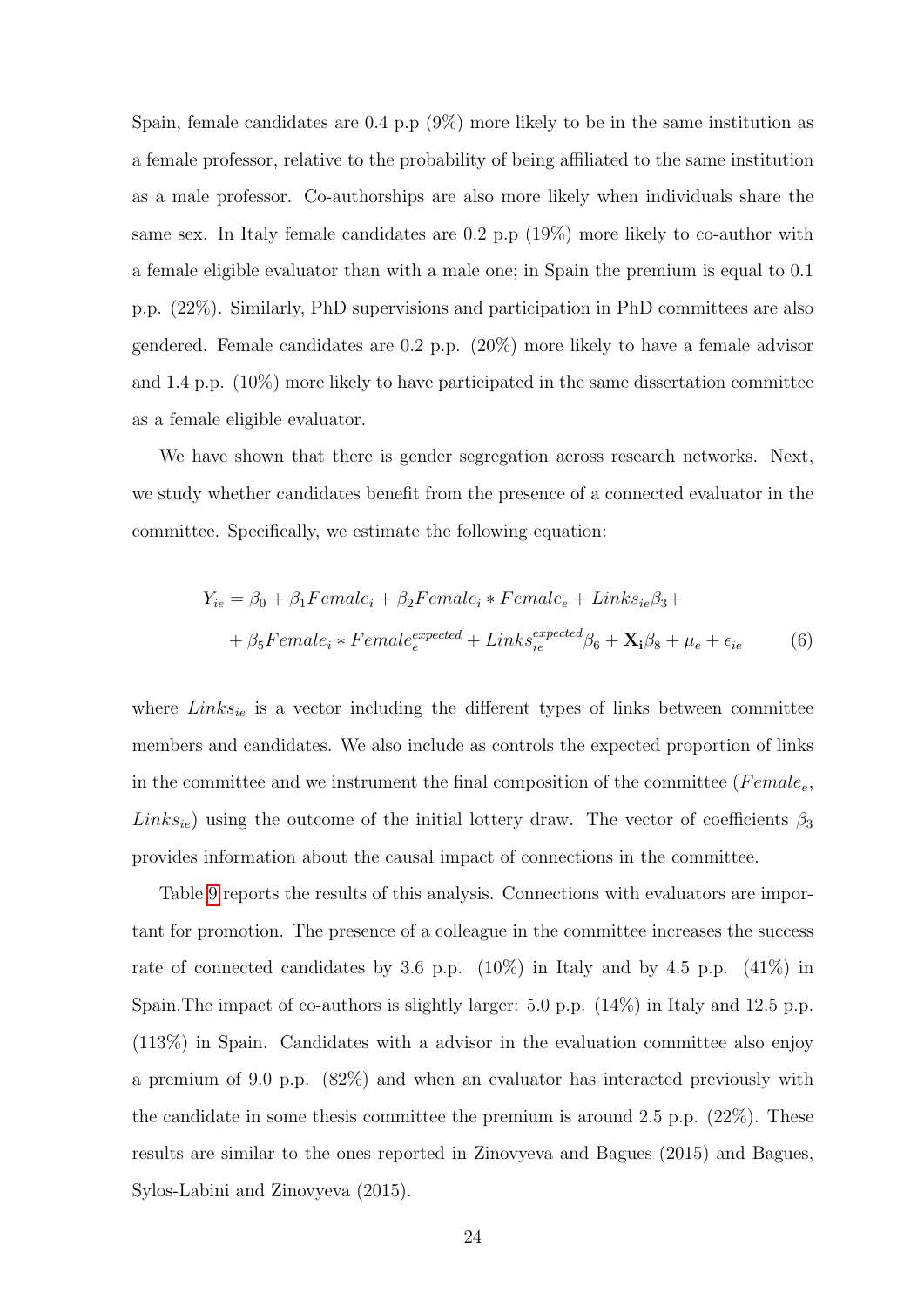While connections are gendered and their impact is large, their inclusion as controls in the analysis does not affect significantly our estimates of the effect of evaluators' gender on candidates' success rate (columns 1 and 5 vs. columns 2 and 6). A plausible explanation for why connections, while being gendered, do not affect significantly our estimates may be related to their scarcity in a context of evaluations at the national level. For instance, in Italy the probability that a female candidate and a male evaluator are co-authors is around  $1.4\%$ . This probability increases by 0.2 p.p. when the evaluator is also female, which would translate into an increase in the success rate of female candidates by a mere 0.01 p.p.<sup>[22](#page-26-0)</sup> Moreover, as we show in Appendix C, evaluators' support of connected candidates does not depend on their gender.

It is also possible that weaker links between candidates and evaluators, not considered above, are also gendered (for instance, co-authors of co-authors). Nonetheless, the analysis performed by Zinovyeva and Bagues (2015) suggests that these indirect links do not affect evaluation outcomes.

#### <span id="page-26-1"></span>4.4.2 Gender segregation across research subfields

If committee members tend to prefer candidates with similar research interests and, at the same time, men and women are segregated across research subfields, the lack of women in committees might hinder the ability of female candidates to succeed.

We check whether candidates are more likely to have the same research interests as eligible evaluators of the same gender. We estimate equation [\(5\)](#page-24-0) using as the dependent variable the research similarity between candidates and eligible evaluators. We find gender segregation across research subfields in both countries but its magnitude is relatively small. In Italy, female candidates are 1.7 p.p. (3.5%) more likely to be in the same subfield as a female professor. In Spain, the overlap between female candidates and female eligible evaluators is 0.4 p.p. (2%) larger (Table [8,](#page-41-0) columns 3 and 8).

Research similarity with evaluators tends to increase candidates' chances of suc-

<span id="page-26-0"></span> $22A$  back of the envelope calculation suggests that a 0.2 p.p. increase in the probability of having a coauthor in the committee, times the premium associated to the presence of a coauthor in the committee  $(5.0 p.p.),$  is equal to  $0.01 p.p.$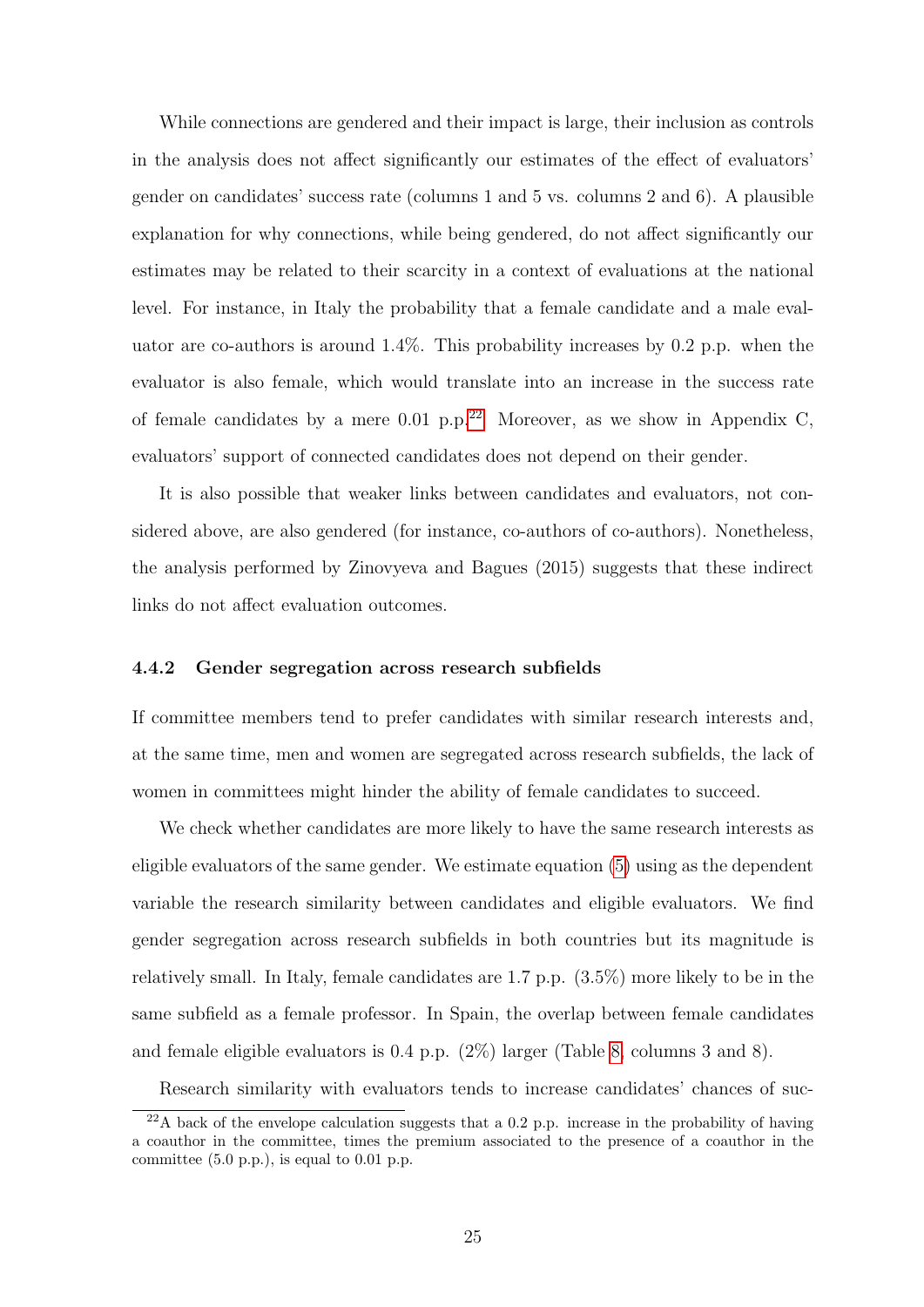cess, but the effect of female evaluators on female candidates' relative success rate is unchanged when we control in the estimation for research similarity (Table [9\)](#page-41-1). This is consistent with the relatively small level of gender segregation observed within fields. In sum, the gender segregation across research interests is too limited for female candidates to benefit significantly from more female evaluators in the committee.

#### 4.4.3 Stereotypes

An additional theoretical argument in favor of a higher female presence in evaluation committees is that senior male researchers might have stereotypes against female candidates. If senior female researchers do not share these stereotypes, having more women on the committee might reduce the impact of gender prejudices.

Stereotyping might be stronger when evaluators are less informed about candidates' quality. It might be particularly difficult to assess the quality of candidates who do research in subfields that lie far away from evaluators' knowledge. To investigate this issue, we divide evaluations in two groups based on the distance between evaluators' and candidates' research interests. When candidates and evaluators work in similar areas, evaluators' gender is irrelevant (Table [10,](#page-42-0) first row). However, when candidates do research in a different subfield, female candidates tend to perform relatively worse when there are relatively more women in the committee. This pattern is observed in both countries. If anything, the evidence is more consistent with stereotypes against women being more relevant in gender-mixed committees than in all-male committees.

It is also sometimes argued that stereotyping against women is stronger in sciences and mathematics-related disciplines (Reuben, Sapienza, and Zingales 2014). We compare the effect of female evaluators in STEMM and SSH disciplines, but we do not observe any significant differences between these two groups neither in Spain nor in Italy (second row of Table [10\)](#page-42-0).

One might also expect prejudices against women to be stronger in disciplines that are less feminized and, therefore, offer fewer chances to interact with female researchers. We examine separately disciplines with a relatively low and a relatively high proportion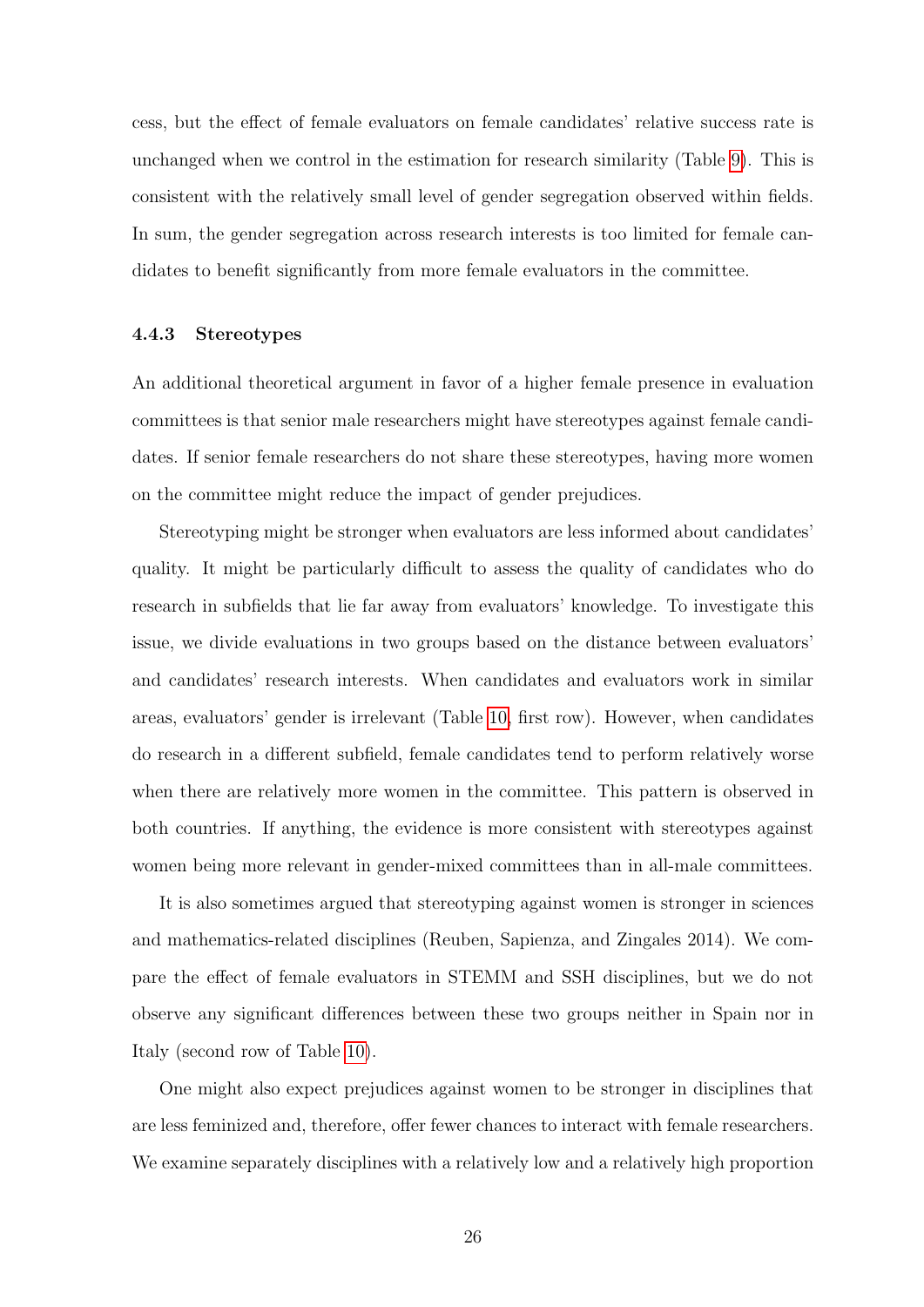of female full professors. We do not find any evidence suggesting that evaluators in these two groups differ in terms of their preference for candidates of the same sex (third row of Table [10\)](#page-42-0).

#### 4.4.4 High-level positions

The impact of committees' gender composition might also depend on the importance of the position at stake. Taste-based discrimination against women might be stronger when female candidates aspire to a high-level position. Some male evaluators might be reluctant to see a female colleague at the top of the academic career ladder. They might also hold negative stereotypes of women, for instance, regarding their leadership or other abilities specific to full professor positions.

We examine separately the effect of female presence upon the evaluation committee for candidates to full and associate professor positions (fourth row of Table [10\)](#page-42-0). We do not observe any significant differences between these groups of evaluations in Italy, but we do observe a significant difference between exams for full and associate professorships in Spain. Specifically, it appears that in Spain, in committees assessing candidates to full professor positions, a higher female presence has a positive impact on female candidates' relative chances of success. However, the opposite is true in evaluations for promotion to more junior positions.

So, in the case of promotions to full professorships in Spain, but not in Italy, the result is consistent with the existence of stereotypes, or even of taste discrimination, against women by committees with low or no representation of women.

#### 4.4.5 Analysis by disciplinary groups

Beyond these theories, it might be that the gender composition of committees matters in some specific fields. The previous empirical literature on the impact of evaluators' gender does not provide a clear pattern. Two articles conducted in Science and Economics find that evaluators tend to prefer candidates of the same sex (Casadevall and Handelsman 2013 and De Paola and Scoppa 2015) but in two other studies conducted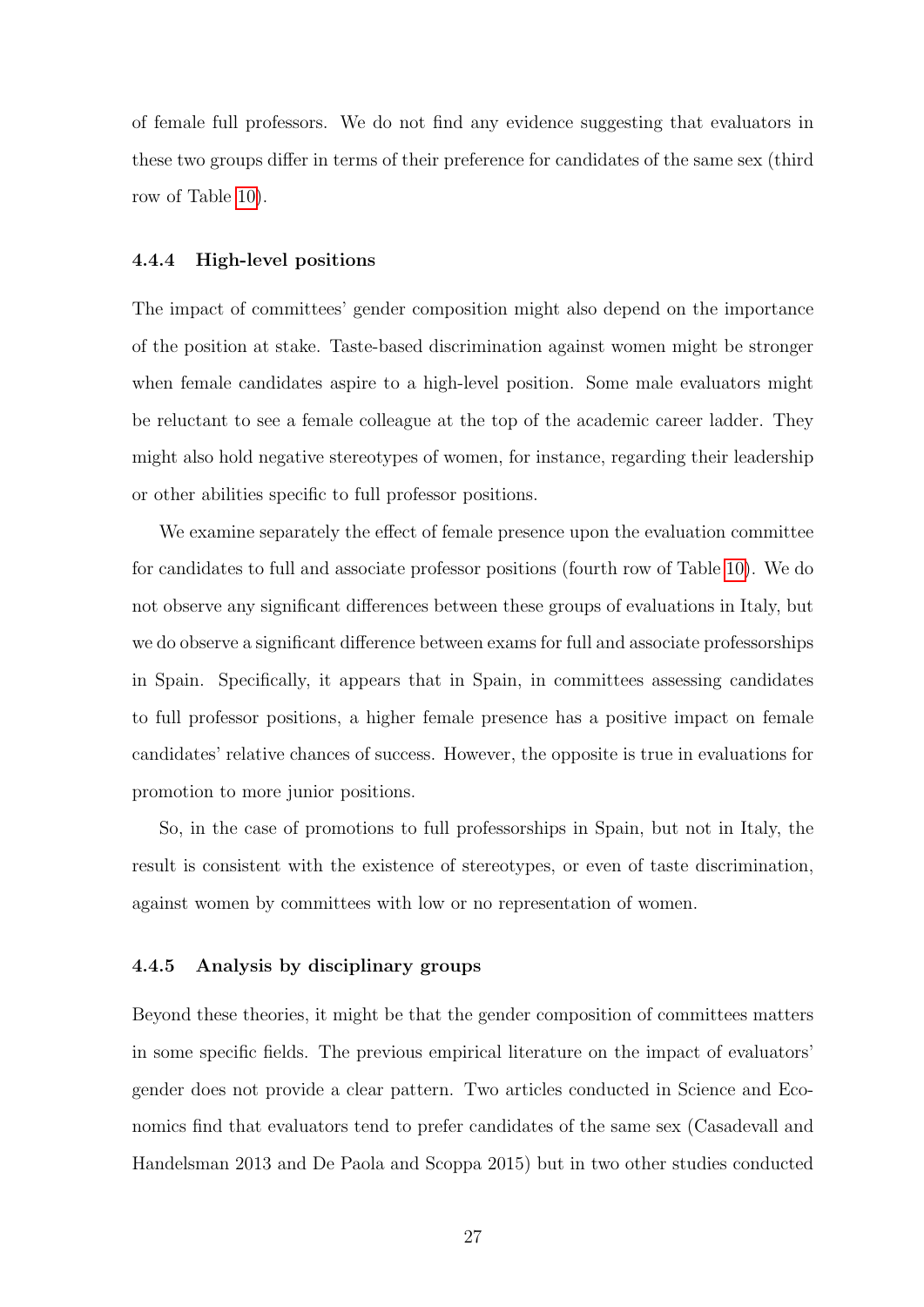in the same disciplines evaluators exhibit a preference for candidates of the other sex (Broder 1993, Ellemers et al. 2004). Five other articles in different fields do not find any significant relationship, but estimates are in general not precise. $^{23}$  $^{23}$  $^{23}$ 

We consider 16 different groups of disciplines: Civil Engineering, Architecture, Geology, Social Sciences, Psychology, Veterinary, Physics, Chemistry, Mathematics, History, Medicine, Biology, Economics and Business, Law, Languages and Industrial Engineering. We estimate equation [\(3\)](#page-20-2) separately for each group and each country. We report these estimates in Figure [1.](#page-43-0) Out of 32 coefficients, 21 are not significant, 5 are significantly positive and 6 are significantly negative. However, when we take into account in the calculation of standard errors that we are running multiple regressions using a Bonferroni correction none of the coefficients remains significant. Altogether, it is not possible to reject that the impact is similar to zero in any of the different fields and countries.

Figure [1](#page-43-0) also illustrates that estimations on small samples tend to produce estimates of an excessive magnitude (Gelman and Weakliem 2009). In the figure groups are ordered according to their size, from smaller to larger. Estimates tend to be less precise and also larger in absolute terms in the left-hand side of the figure. As the number of available observations in the field increases, the estimate becomes more accurate and also smaller in absolute terms.

### <span id="page-29-1"></span>4.5 Committee decision-making

So far we have documented that mixed-gender committees are not more favorable towards female candidates than all-male committees. There are several possible explanations. It might be that female evaluators are as biased (or unbiased) as male evaluators. Alternatively, maybe female evaluators are more favorable towards female candidates but they are in a minority and they are unable to have any impact on the decision of the committee. Their presence in the committee might also induce male evaluators to be less favorable towards female candidates.

<span id="page-29-0"></span> $23$ See more details in Table [A1.](#page-53-0)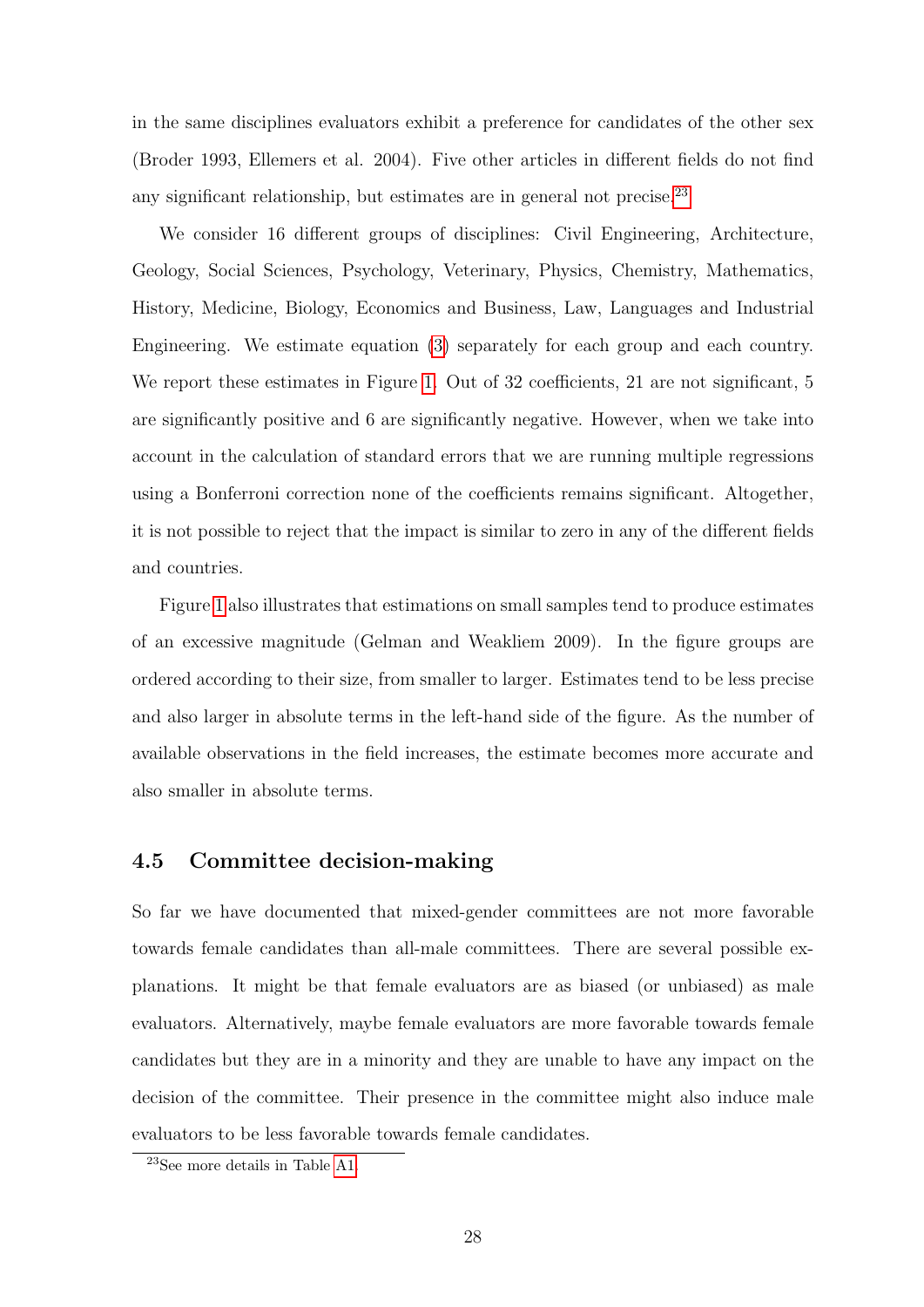To shed light on this issue, we compare the individual evaluations casted by male and female evaluators using the information provided by around 300,000 individual voting reports. We estimate the following equation:

$$
V_{ij} = \beta_0 + \beta_1 Female_j + \beta_2 Female_i * Female_j + \mu_i + \epsilon_{ij},\tag{7}
$$

where  $V_{ij}$  is a variable that takes value one if evaluator j casted a positive vote for candidate i, while  $Female_i$  and  $Female_j$  are indicators that capture the gender of the candidate and the evaluator respectively. A vector of candidates' fixed effects  $\mu_i$  captures any differences in candidates' characteristics that are observable to all evaluators. Female and male evaluators exhibit the same grading standards with male candidates. Female evaluators are  $0.6$  p.p.  $(1.3\%)$  more likely to vote in favor of female candidates than male evaluators, but this difference is not statistically different from zero (Table [11,](#page-42-1) column 1).

Another question that we would like to answer is whether the voting behavior of male evaluators changes when there are more female evaluators on committee. We estimate the following equation to explicitly address this question:

$$
V_{ije} = \beta_0 + \beta_1 Female_i + \beta_2 Female_j + \beta_3 Female_i * Female_j +
$$
  
+ 
$$
[\gamma_1 Female_i + \gamma_2 Female_j + \gamma_3 Female_i * Female_j] * Female_i^{final} +
$$
  
+ 
$$
\mathbf{X}_{ie}\beta_4 + \epsilon_{ije},
$$
 (8)

where  $Female<sub>e</sub><sup>final</sup>$  represents the share of female evaluators in the evaluation committee. Coefficient  $\beta_1$  captures whether, in all-male committees, female candidates receive fewer positive votes than male candidates of comparable quality and coefficient  $\gamma_1$  shows whether this gender gap in votes casted by male evaluators changes when there are female evaluators in the committee. According to our estimates, in all-male committees, male and female evaluators receive similar evaluations ( $\beta_1 = 0.004$ , st. error=0.007). Each additional female evaluator in the committee decreases the probability that a female candidate receives a positive vote from a male evaluator by 1 p.p.,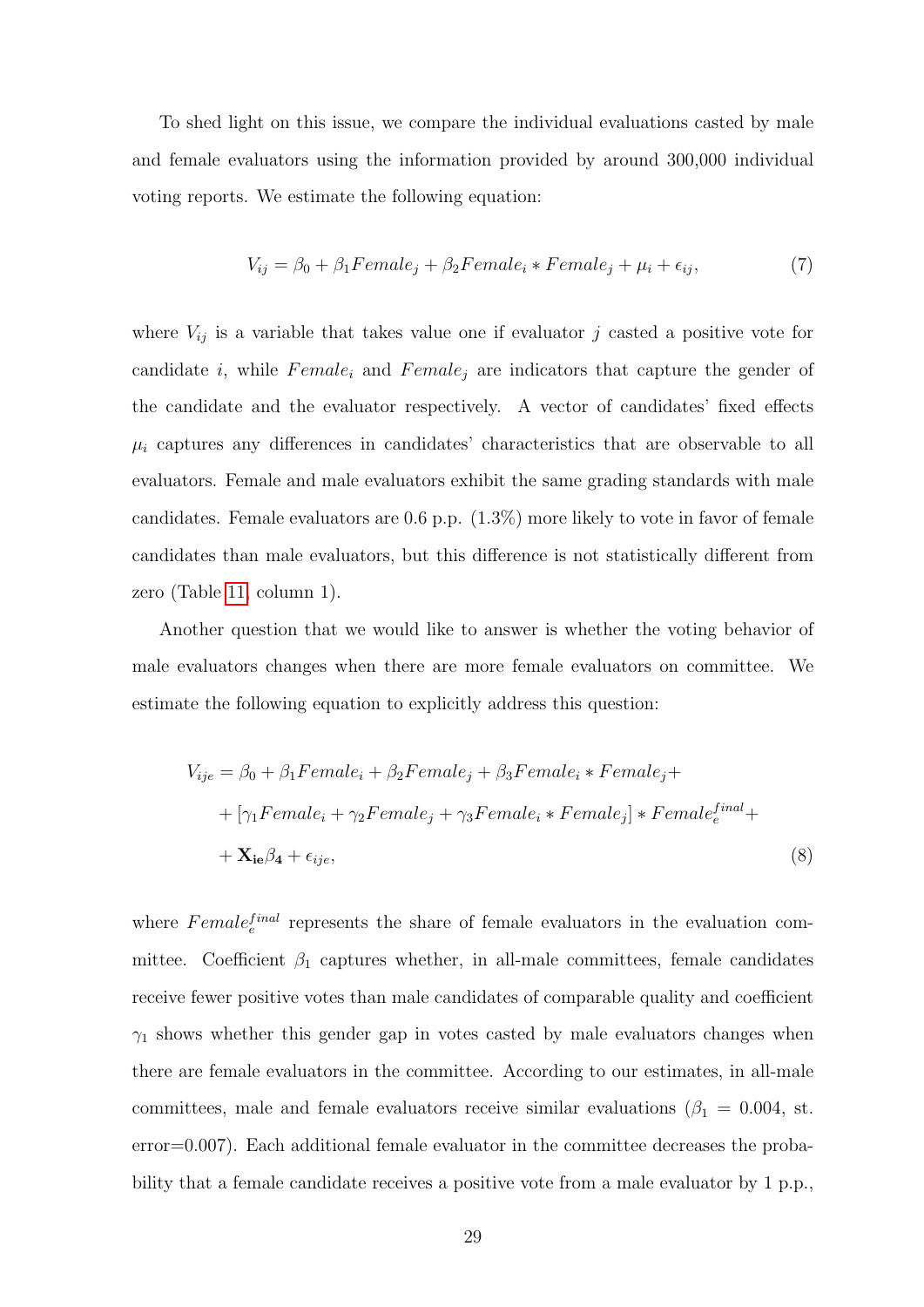an effect which is marginally significant ( $\Delta = 1/5$ ,  $\gamma_1 = -0.048$ , st. error=0.028).

# 5 Conclusions

A larger presence of women in committees is frequently defended in policy discussions. In this paper we analyze how the gender composition of scientific committees affects the chances of success of female and male candidates using the exceptional evidence provided by qualification evaluations for full and associate professorships in every discipline in two different countries, Italy and Spain. These evaluations involved around 100,000 applications and 8,000 evaluators. The random assignment of evaluators to committees creates a setting of large-scale natural randomized experiments.

In general, the presence of female evaluators in the committee neither increases the success rate of female candidates nor it improves the quality of selected candidates. Strikingly, in most subsamples we observe the opposite pattern: committees with more women tend to be less favorable towards female candidates. The only exception are evaluations to full professorships in Spain, where female candidates have better chances of success when they are evaluated by a committee with more women.

We explore why the standard theoretical arguments that are usually employed in support of a higher representation of women in scientific committees do not hold in this context. We observe some gender segregation in research interests, but its magnitude is relatively small. Women are 2-4% more likely to do research in the same subfield as a female evaluator than a male evaluator. Evaluators tend to have a preference for candidates with similar research interests but overall the impact of gender segregation across research subfields on evaluation outcomes is very limited.

We also document that in Italy and in Spain there exists gender segregation across research networks. Female candidates are significantly more likely to be connected to female evaluators than to male evaluators as measured by co-authorships, affiliation, thesis advisor and participation in theses committees. This difference is large (10%- 20%) but, in the context of the nation-wide evaluations that we consider in this paper, the likelihood of having a connection in the evaluation committee is small and thus the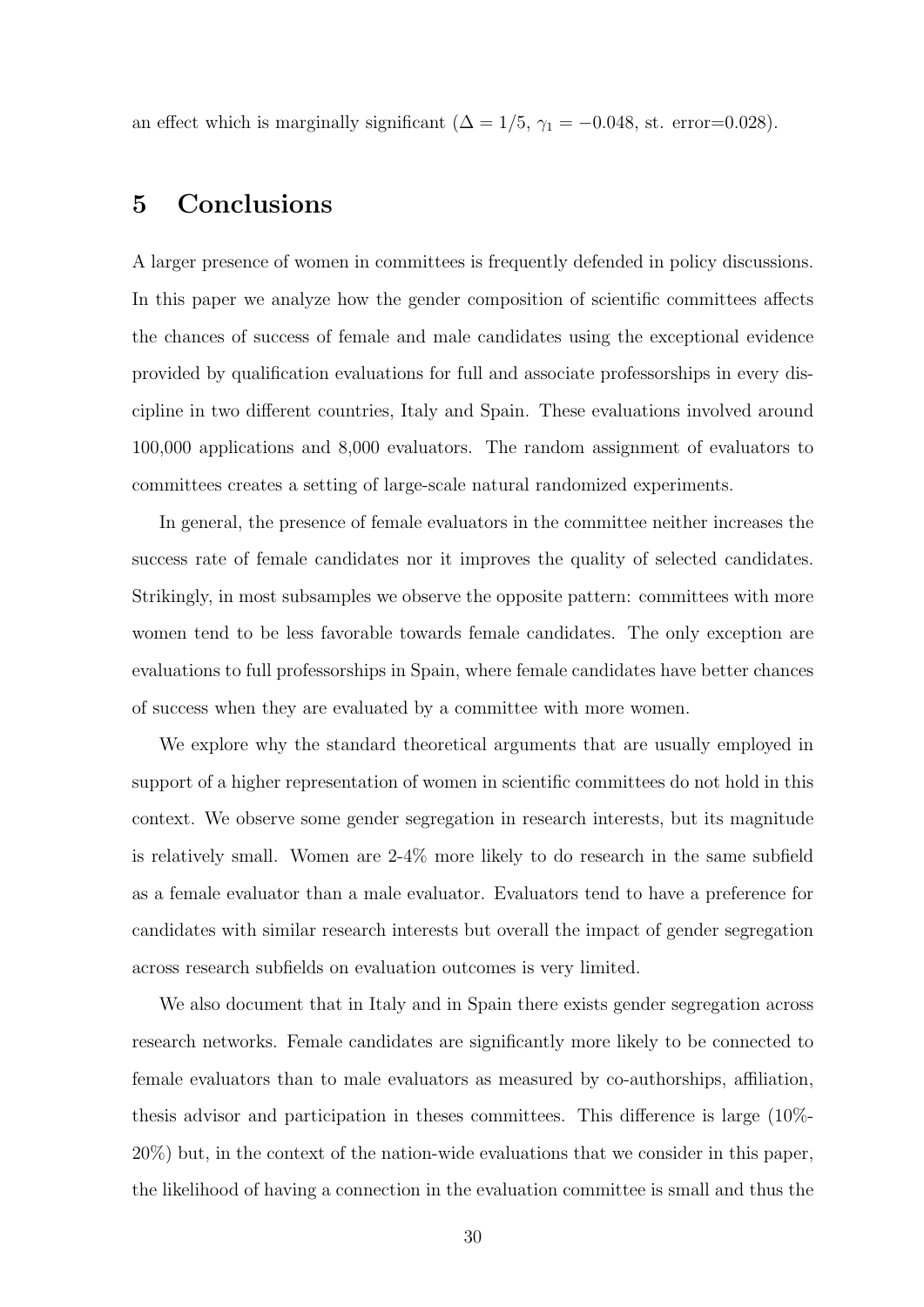impact of gendered networks on evaluations is again limited.

Another justification for increasing the presence of women in committees is that male evaluators may hold stereotypes that have a negative effect upon female candidates. In order to explore the potential impact of gender stereotypes, we focus on cases where evaluators are not familiar with the research profile of the candidate. When information asymmetries are important, gender-mixed committees are less favorable towards women than all-male committees. One possible explanation is that female evaluators hold stronger stereotypes against women than male evaluators. Another interpretation of the evidence is that the presence of women in the committee affects male evaluators behavior. As soon as a woman colleague joins the committee, men perhaps reduce their commitment for gender equality, or it might also be that their male identity is strengthened (Akerlof and Kranton 2000). Information from individual votes within committees provides support for the later hypothesis. Female evaluators are, if anything, relatively more favorable towards female candidates, and male evaluators become less favorable towards female candidates when women are present in the committee, although this result is only significant at the 10% level.

Several countries have introduced quotas in scientific committees requiring the presence of a minimum share of male and female evaluators. There are certain features of quotas that are not captured by our analysis. Evaluators that are explicitly chosen to represent a minority might behave differently, perhaps being more inclined to take a positive view of candidates belonging to their own group. Moreover, the introduction of quotas may affect the strategic incentives of evaluators. Nonetheless, keeping in mind these limitations, our results cast doubts on a generalized implementation of gender quotas in scientific committees. According to our results, a higher representation of women in scientific committees neither increases the number of promoted female candidates nor helps to promote candidates that prove to be more productive in the future, and it might also have unintended consequences. Quotas may be detrimental for senior female researchers, who would have to spend more time sitting on committees and, in some cases, for junior ones, who may even experience a reduction in their chances of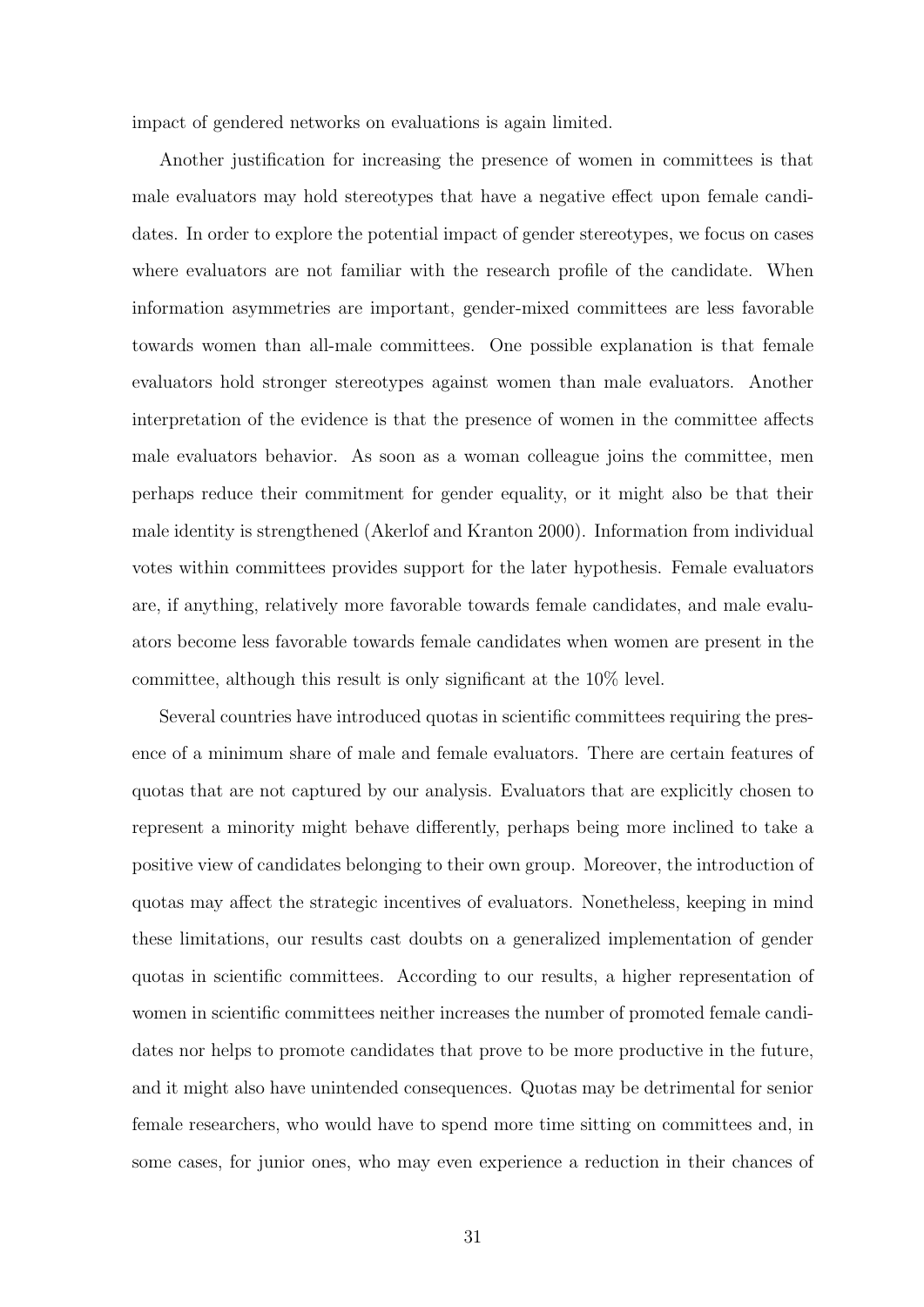success.

## References

- Abe, Yukiko (2012), "The Academic Labor Market in Japan and the Presence of Women," CSWEP Newsletter, Fall, pp. 9-10.
- Abrevaya, Jason and Daniel S. Hamermesh (2012), "Charity and Favoritism in the Field: Are Female Economists Nicer (to Each Other)?," Review of Economic and Statistics, Vol. 94(1), pp. 202-207.
- Akerlof, George A. and Rachel E. Kranton (2000), "Economics And Identity," The Quarterly Journal of Economics, MIT Press, Vol. 115(3), pp. 715-753.
- Babcock, Linda, Michele Joy Gelfand, Deborah Small, and Heidi Stayn (2006), "Propensity to initiate Negotiations: A New look at gender variation in Negotiation Behavior, in David De Cremer, Marcel Zeelenberg, and J. Keith Murnighan (Eds.) Social Psychology and Economics. Mahwah, NY: Lawrence Erlbaum Associates, pp. 239-259.
- Bagues, Manuel and Berta Esteve-Volart (2010), "Can Gender Parity Break the Glass Ceiling? Evidence from a Repeated Randomized Experiment," Review of Economic Studies, Vol. 77(4), pp. 1301-1328.
- Bagues, Manuel and Maria Jose Perez-Villadoniga (2012), "Do recruiters prefer applicants with similar skills? Evidence from a randomized natural experiment," Journal of Economic Behavior and Organization, Vol. 82(1), pp. 12-20.
- Bagues, Manuel and Maria Jose Perez-Villadoniga (2013), "Why do I like people like me?," Journal of Economic Theory, Vol. 148(3), pp. 1292-1299.
- Bagues, Manuel, Mauro Sylos-Labini and Natalia Zinovyeva (2015), "The Hidden Advantage of Connections in Scientific Committees: Evidence from a Large Scale Randomized Natural Experiment," Aalto University, mimeo.
- Barres, Ben (2006), "Does gender matter?" Nature, Vol. 442, pp. 133-136.
- Blackaby, David, Alison L. Booth and Jeff Frank (2005), "Outside Offers And The Gender Pay Gap: Empirical Evidence From the UK Academic Labour Market," Economic Journal, Vol. 115(501), pp. F81-F107.
- Blau, Francine D., Janet M. Curie, Rachel T.A. Croson and Donna K. Ginther (2010), "Can Mentoring Help Female Assistant Professors? Interim Results from a Randomized Trial," American Economic Review, Vol. 100(2), pp. 348-352.
- Booth, Alison L. and Andrew Leigh (2010), "Do Employers Discriminate by Gender? A Field Experiment in Female-Dominated Occupations," Economic Letters, Vol. 107(2), pp. 236-238.
- Boschini, Anne and Anna Sjögren (2007), "Is Team Formation Gender Neutral? Evidence from Coauthorship Patterns," Journal of Labor Economics, Vol. 25(2), pp. 325-365.
- Bosquet, Clément, Pierre-Philippe Combes, Cecilia Garcia-Peñalosa (2013), "Gender and Competition: Evidence from Academic Promotions in France," CESifo Working Paper, No. 4507.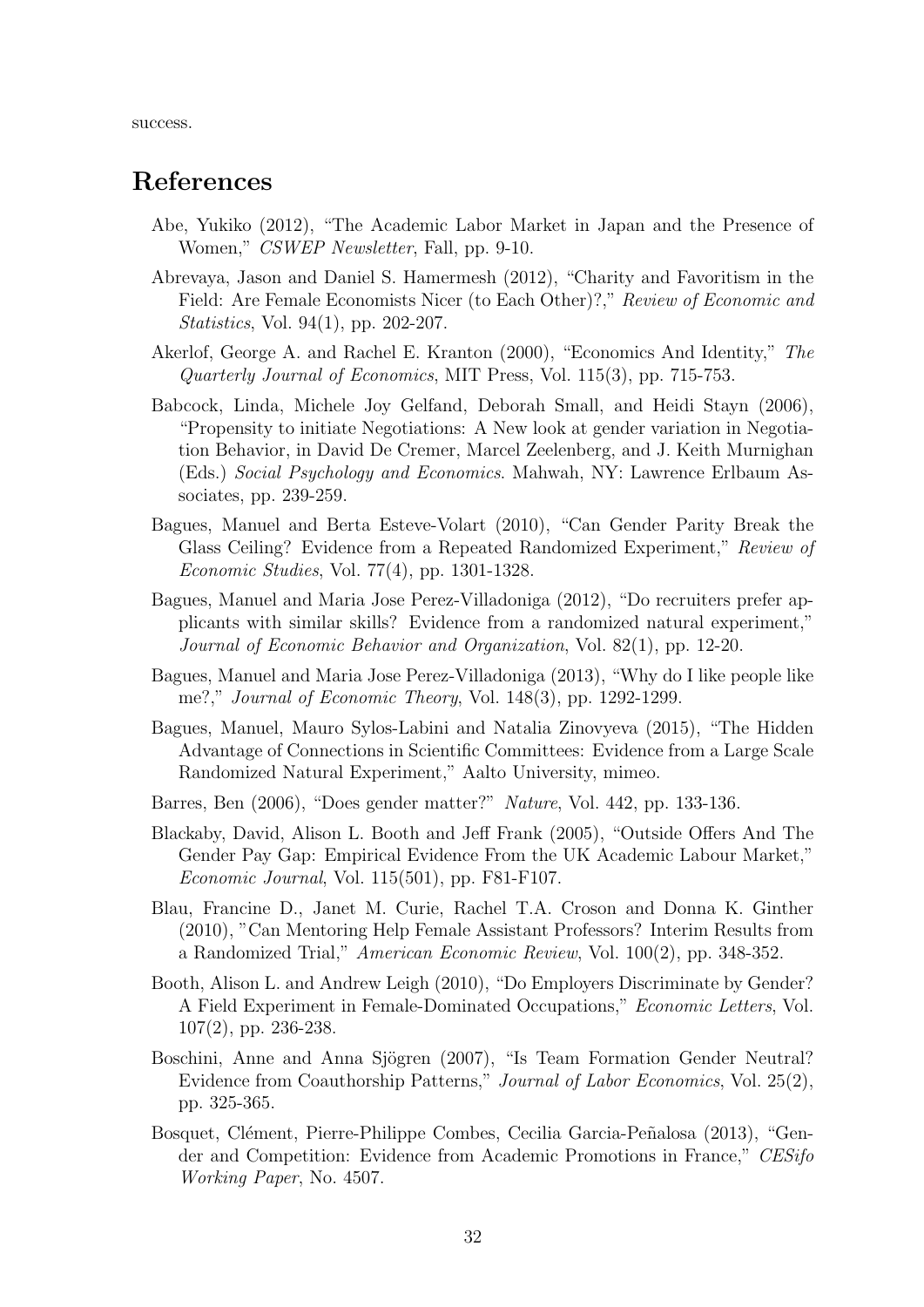- Brescoll, Victoria L. (2011), "Who Takes the Floor and Why Gender, Power, and Volubility in Organizations, Administrative Science Quarterly, Vol. 56(4), pp. 622-641.
- Broder, Ivy E. (1993), "Review of NSF Economics Proposals: Gender and Institutional Patterns," American Economic Review, Vol. 83(4), pp. 964-970.
- Buser, Thomas, Muriel Niederle and Hessel Oosterbeek (2014), "Do Women Shy away from Competition? Do Men Compete too Much?" Quarterly Journal of Economics, Vol. 129(3), pp. 1409-1447.
- Casadevall, Arturo and Jo Handelsman (2014), "The Presence of Female Conveners Correlates with a Higher Proportion of Female Speakers at Scientific Symposia," mBio, Vol. 5(1), e00846-13.
- Ceci, Stephen J. and Wendy M. Williams (2011), "Understanding current causes of women's underrepresentation in science," Proceedings of the National Academy of Sciences, Vol. 108(8), pp. 3157-3162.
- De Paola, Maria and Vincenzo Scoppa (2015), "Gender Discrimination and Evaluators' Gender: Evidence from the Italian Academy," Economica, Vol. 82 (325), pp. 162-188.
- De Paola, Maria, Michela Ponzo and Vincenzo Scoppa (2015), "Gender Differences in Attitudes Towards Competition: Evidence from the Italian Scientific Qualification," IZA discussion paper, No. 8859.
- Dolado, Juan Jose, Florentino Felgueroso and Miguel Almunia (2012), "Are men and women-economists evenly distributed across research fields? Some new empirical evidence," *SERIEs: Journal of the Spanish Economic Association*, Vol. 3(3), pp. 367-393.
- Ellemers, Naomi, Henriette Van den Heuvel, Dick de Gilder, Anne Maass, and Alessandra Bonvini (2004), "The underrepresentation of women in science: Differential commitment or the queen bee syndrome?" British Journal of Social Psychology, Vol. 43 (3), pp. 315-338.
- European Commission (2008), Mapping the Maze: Getting More Women to the Top in Research, Luxembourg: Publication Office of the European Union.
- European Commission (2013), She Figures 2012: Gender in Research and Innovation, Luxembourg: Publication Office of the European Union.
- Fuentes, Eulàlia and Llorenç Arguimbau (2010), "Las tesis doctorales en España  $(1997-2008)$ : análisis, estadísticas y repositorios cooperativos," Revista Española de Documentación Científica, Vol. 33(1), pp. 63-89.
- Gelman, Andrew and David Weakliem (2009), "Of beauty, sex, and power: Too little attention has been paid to the statistical challenges in estimating small effects," American Scientist, Vol. 97 (4), pp. 310-316.
- Giménez-Toledo, Elea, Carlos Tejada-Artigas and Jorge Mañana-Rodríguez (2012), "Scholarly Publishers Indicators (SPI), 1st edition. Available at: http://epuc.cchs.csic.es/SPI [Accessed Nov. 18 2013.]
- Ginther, Donna K. and Shulamit Kahn (2004), "Women in Economics: Moving Up or Falling Off the Academic Ladder," Journal of Economic Perspectives, Vol. 18(3), pp 193-214.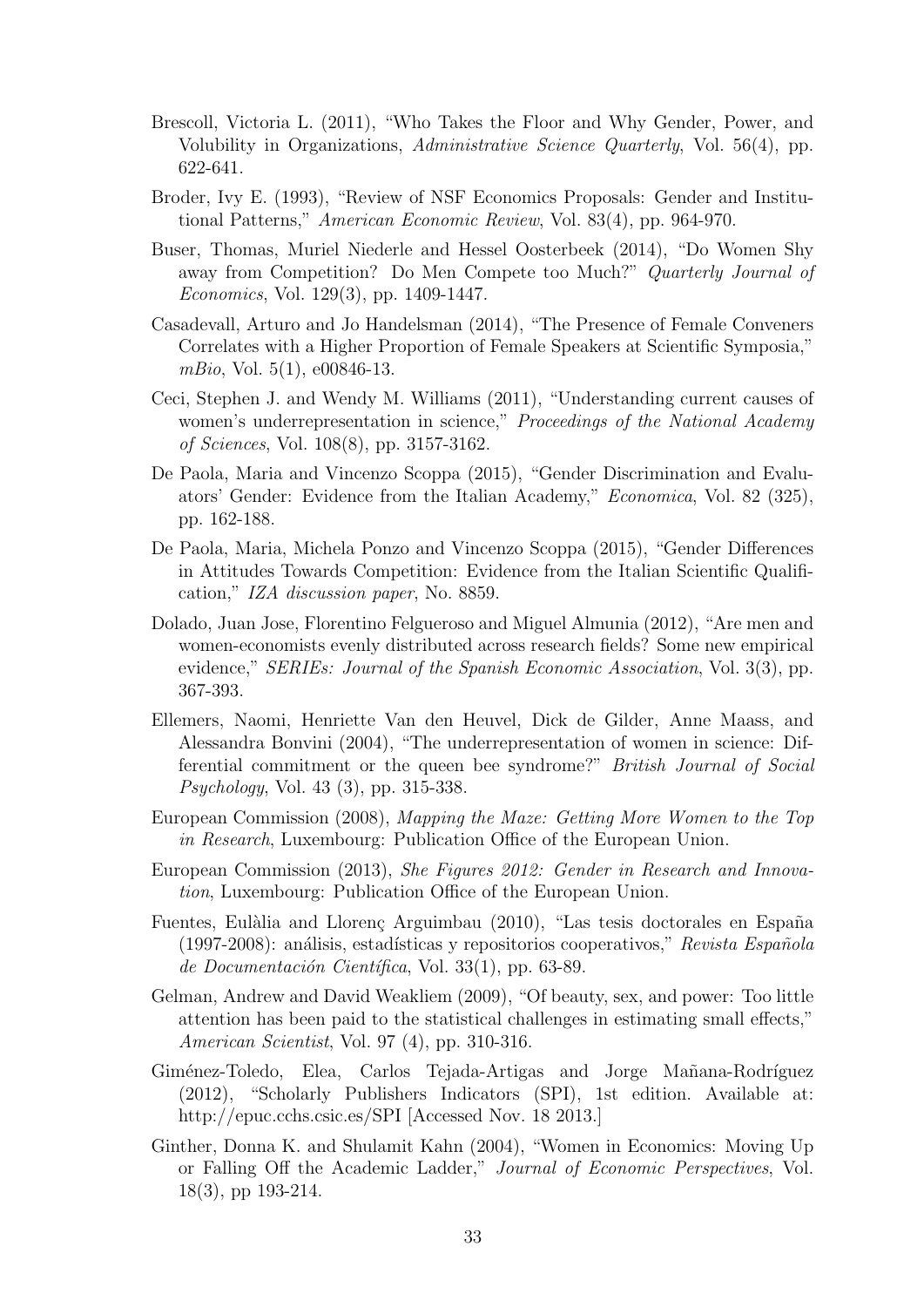- Ginther, Donna K. and Shulamit Kahn (2009), "Does Science Promote Women? Evidence from Academia 1973-2001," NBER chapters in: Science and Engineering Careers in the United States: An Analysis of Markets and Employment, pp. 163-194.
- Hale, Galina and Tali Regev (2014), "Gender Ratios at Top PhD Programs in Economics," *Economics of Education Review*, Vol. 41, pp. 55-70.
- Hilmer, Christiana and Michael Hilmer (2007), "Women Helping Women, Men Helping Women? Same-Gender Mentoring, Initial Job Placements, and Early Career Publishing Success for Economics PhDs," American Economic Review, Vol. 97(2), pp. 422-426.
- Jayasinghe, Upali W., Herbert W. Marsh and Nigel Bond (2003), "A multilevel cross-classified modelling approach to peer review of grant proposals: the effects of assessor and researcher attributes on assessor ratings," Journal of the Royal Statistical Society: Series A (Statistics in Society), Vol. 166 (3), pp. 279-300.
- Karpowitz,Christopher F., Tali Mendelberg and Lee Shaker (2012), "Gender Inequality in Deliberative Participation, American Political Science Review Vol. 106(3), pp. 533-547.
- National Research Council (2009), Gender Differences at Critical Transitions in the Careers of Science, Engineering, and Mathematics Faculty, Washington D.C.: The National Academies Press.
- Maraut, Stéphane and Catalina Martínez (2014), "Identifying author-inventors from Spain: methods and a first insight into results," *Scientometrics*, Vol. 101, pp. 445-476.
- Méndez, María J and John R. Busenbark (2015), "Shared leadership and gender: all members are equal... but some more than others", *Leadership and Organization* Development Journal, Vol. 36(1), pp. 17-34.
- Niederle, Muriel and Lise Vesterlund (2007), "Do women shy away from competition? Do men compete too much?" *Quarterly Journal of Economics*, Vol. 122 (3), pp. 1067-1101.
- Moss-Racusin, Corinne A., John F. Dovidio, Victoria L. Brescoll, Mark J. Graham and Jo Handelsman (2012), "Science faculty's subtle gender biases favor male students," Proceedings of the National Academy of Sciences, Vol. 109(41), pp. 6474-16479.
- Reuben, Ernesto, Paola Sapienza, and Luigi Zingales (2014), "How stereotypes impair women's careers in science," Proceedings of the National Academy of Sciences, Vol. 111 (12) 4403-4408, doi: 10.1073/pnas.1314788111.
- Sandberg, Anna (2014), "Competing biases: Effects of gender and nationality in sports judging, Stockholm School of Economics, mimeo.
- Smith, Kristin A., Paola Arlotta, Fiona M. Watt, The Initiative on Women in Science and Engineering Working Group, and Susan L. Solomon (2015), "Seven Actionable Strategies for Advancing Women in Science, Engineering, and Medicine," Cell Stem Cell, Volume 16(3), pp. 221-224.
- Staines, Graham, Carol Tavris and Toby Jayaratne (1974), "The queen bee syndrome,"  $Psychology Today, 7(8)$ , pp. 63-66.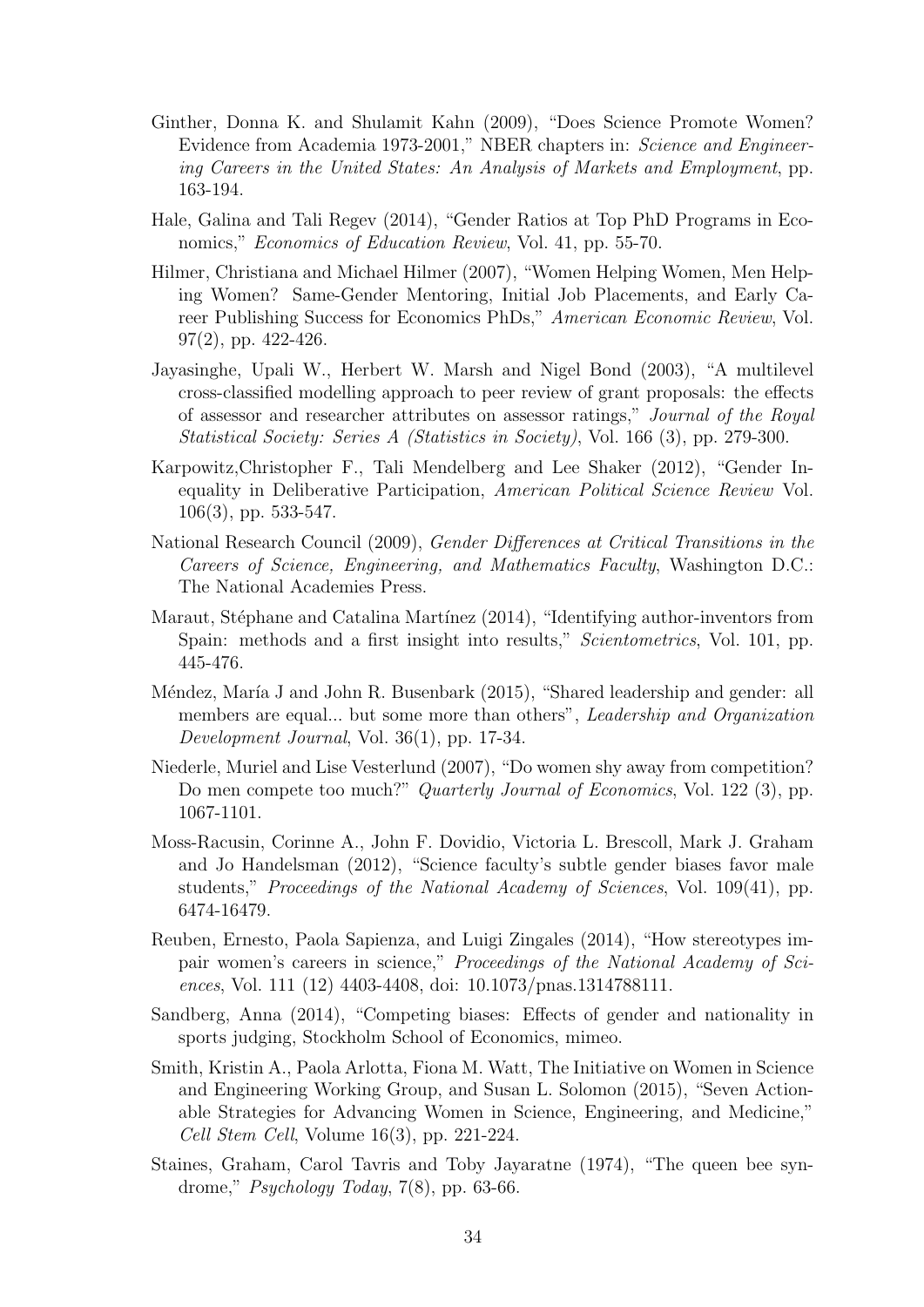- Steinpreis, Rhea E. and Katie A . Anders, and Dawn Ritzke (1999), "The Impact of Gender on the Review of the Curricula Vitae of Job Applicants and Tenure Candidates: A National Empirical Study," Sex Roles, Vol. 41(7/8), pp. 509-528.
- Torres-Salinas, Daniel, Maria Bordons, Elea Giménez-Toledo, Emilio Delgado-López-Cózar, Evaristo Jiménez-Contreras y Elías Sanz-Casado (2010), "Clasificación integrada de revistas científicas (CIRC): propuesta de categorización de las revistas en ciencias sociales y humanas", El profesional de la información, v. 19, n. 6, pp. 675-683.
- van den Brink, Marieke, Yvonne Benschop and Willy Jansen (2010), "Transparency in Academic Recruitment: A Problematic Tool for Gender Equality?" Organization Studies, Vol. 31 (11), pp. 1459-1483.
- Vesterlund, Lise, Linda Babcock, and Laurie Weingart (2014), "Breaking the Glass Ceiling with "No": Gender Differences in Declining Requests for Non-Promotable Tasks", mimeo.
- Vernos, Isabelle (2013), "Research management: Quotas are questionable, Nature, Vol. 495(7439), pp. 39.
- Williams, Wendy M. and Stephen J. Ceci (2015), "National hiring experiments reveal 2:1 faculty preference for women on STEM tenure track," Proceedings of the National Academy of Sciences, Vol 112 (17), pp. 5360-5365.
- Woolley, Anita Williams, Chabris, Christopher F., Pentland, Alex, Hashmi, Nada, and Thomas W. Malone (2010), "Evidence for a Collective Intelligence Factor in the Performance of Human Groups," Science, Vol. 330, pp. 686-688.
- Zinovyeva, Natalia and Manuel Bagues (2015), "The role of connections in academic promotion," American Economic Journal: Applied Economics, Vol. 7(2), pp. 264-292.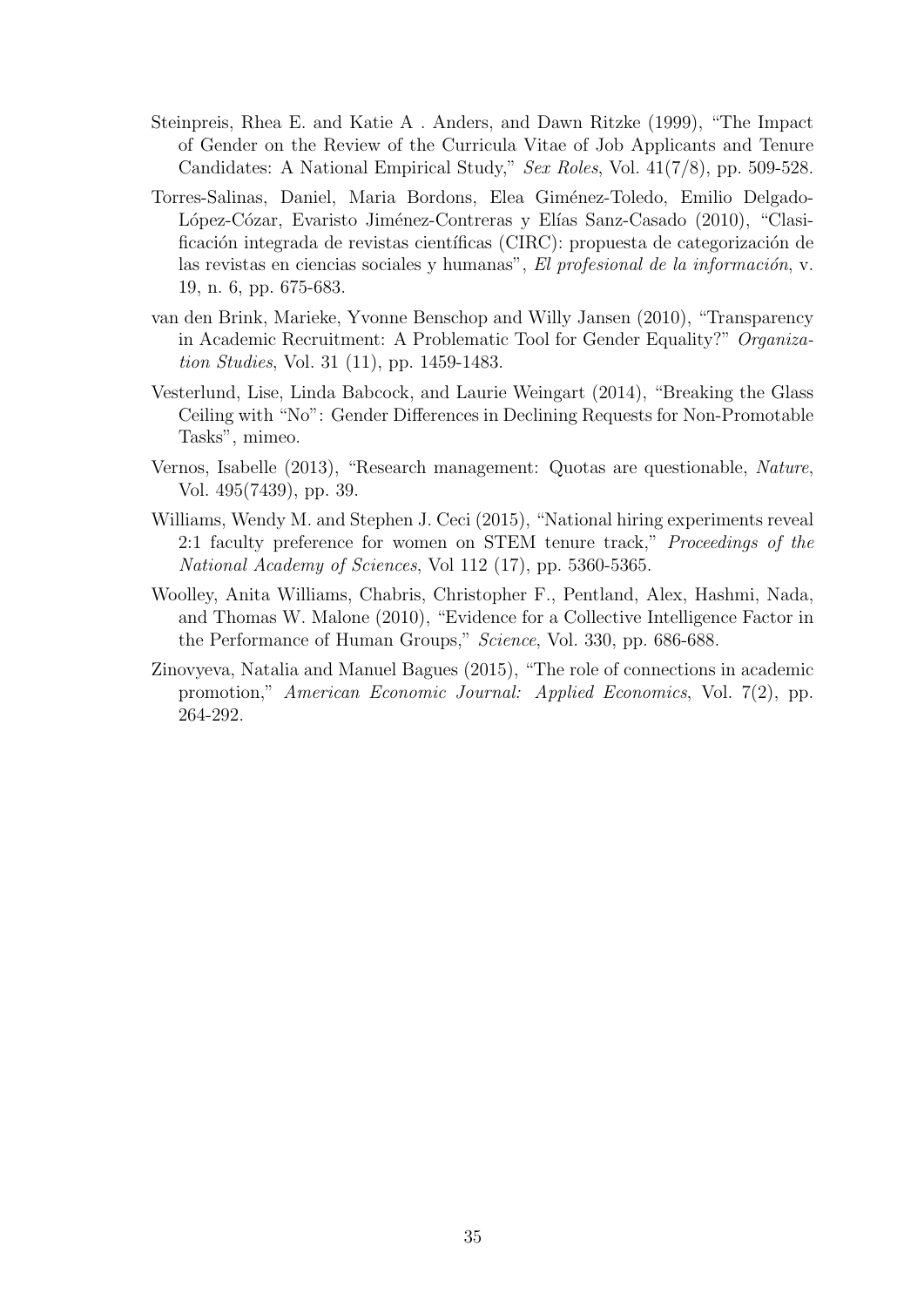|                               |                          | $\overline{2}$ | 3               | 4       | 5                        | 6    | 7               | 8              | 9              | 10   | 11                   | 12      |
|-------------------------------|--------------------------|----------------|-----------------|---------|--------------------------|------|-----------------|----------------|----------------|------|----------------------|---------|
|                               |                          | Italy          |                 |         | Spain                    |      |                 |                |                |      |                      |         |
|                               |                          |                | Full professors |         |                          |      | Full professors |                |                |      | Associate professors |         |
|                               | All                      | Male           | Female          | p-value | All                      | Male |                 | Female p-value | All            | Male | Female               | p-value |
| Female                        | 0.20                     |                |                 |         | 0.14                     |      |                 |                | 0.35           |      |                      |         |
| Tenure in position            | 13                       | 0.05           | $-0.24$         | 0.000   | 13                       | 0.05 | $-0.33$         | 0.000          | 10             | 0.01 | $-0.03$              | 0.000   |
| Age                           | $\overline{\phantom{a}}$ |                |                 |         | 52                       | 0.00 | $-0.03$         | 0.010          | 45             | 0.01 | $-0.02$              | 0.001   |
| All Publications:             | 131                      | 0.03           | $-0.14$         | 0.000   | 34                       | 0.02 | $-0.14$         | 0.000          | 14             | 0.05 | $-0.09$              | 0.000   |
| - Articles                    | 72                       | 0.04           | $-0.18$         | 0.000   | 30                       | 0.02 | $-0.14$         | 0.000          | 12             | 0.05 | $-0.10$              | 0.000   |
| - Books                       | 5                        | 0.04           | $-0.16$         | 0.000   |                          | 0.01 | $-0.06$         | 0.000          | 0.44           | 0.01 | $-0.02$              | 0.000   |
| - Book chapters               | 20                       | 0.01           | $-0.06$         | 0.004   | 3                        | 0.01 | $-0.07$         | 0.000          |                | 0.01 | $-0.01$              | 0.003   |
| - Conference proceedings      | 23                       | $-0.00$        | 0.01            | 0.545   | ۰                        |      |                 |                |                |      |                      |         |
| - Patents                     | 0.42                     | 0.00           | $-0.01$         | 0.527   | 0.10                     | 0.00 | $-0.02$         | 0.001          | 0.04           | 0.01 | $-0.02$              | 0.000   |
| - Other                       | 11                       | 0.02           | $-0.07$         | 0.001   | $\overline{\phantom{a}}$ |      |                 |                |                |      |                      |         |
| Total Article Influence Score | 132                      | 0.03           | $-0.20$         | 0.000   | 33                       | 0.01 | $-0.10$         | 0.000          | 12             | 0.03 | $-0.07$              | 0.000   |
| A-journal articles            | 12                       | 0.04           | $-0.12$         | 0.000   | $\overline{4}$           | 0.03 | $-0.15$         | 0.000          | $\overline{2}$ | 0.04 | $-0.06$              | 0.000   |
| PhD students advised          | $\overline{\phantom{0}}$ |                |                 |         | 5                        | 0.03 | $-0.20$         | 0.000          |                | 0.08 | $-0.15$              | 0.000   |
| PhD committees                |                          |                |                 |         | 25                       | 0.05 | $-0.33$         | 0.000          | 5              | 0.07 | $-0.13$              | 0.000   |
| Observations                  | 5,876                    |                |                 |         | 49,199                   |      |                 |                | 61,052         |      |                      |         |

Table 1: Descriptive statistics – Eligible evaluators

<span id="page-37-0"></span> Notes: The table provides descriptive information for the pool of eligible evaluators in qualification exams in Italy and in Spain. In Italy it includesonly evaluators who are based in an Italian university. Article Influence Score is only available for candidates in science, technology, engineering, mathematics and medicine. Information on publications in A-journal articles is only provided for candidates in social sciences and humanities. Columns 1, 5 and 9 report mean values for each corresponding variable and sample. In columns 2, 3, 6, 7, 10 and 11 variables have been normalized to have zero mean and unit variance for individuals within each field and rank. Columns 4, 8 and 12 report the p-value of <sup>a</sup> t-test of the difference in meansbetween male and female eligible evaluators in the corresponding variable.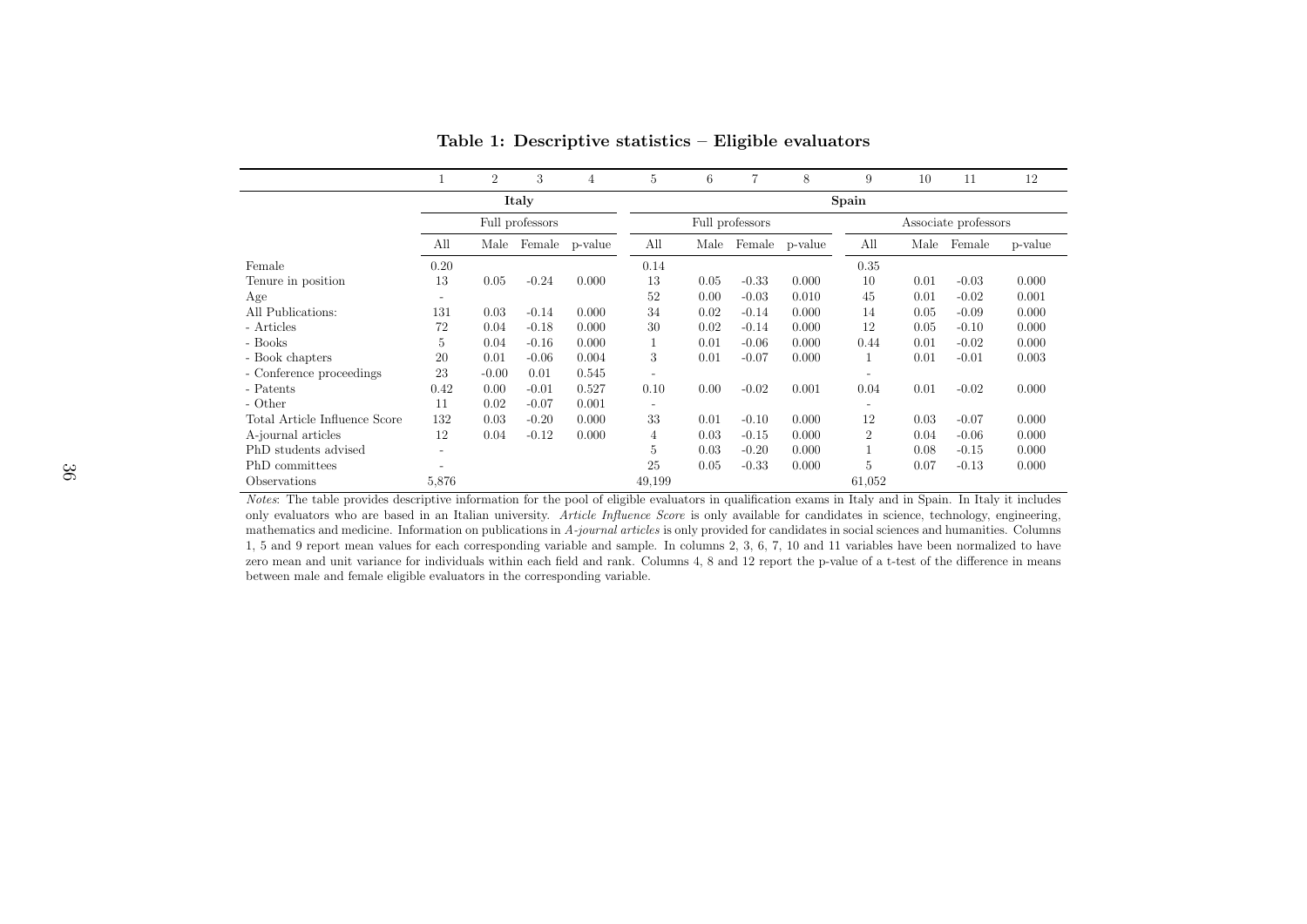<span id="page-38-0"></span>

|                                 | $\mathbf{1}$   | $\overline{2}$                      | 3       | $\overline{4}$ | $\overline{5}$ | 6              | $\overline{7}$                           | 8       | 9       | 10      |
|---------------------------------|----------------|-------------------------------------|---------|----------------|----------------|----------------|------------------------------------------|---------|---------|---------|
|                                 |                | Applications to full professorships |         |                |                |                | Applications to associate professorships |         |         |         |
|                                 | Mean           | St.Dev.                             | Male    | Female         | p-value        | Mean           | St.Dev.                                  | Male    | Female  | p-value |
|                                 |                |                                     |         |                |                | Italy          |                                          |         |         |         |
| Female                          | 0.31           | 0.46                                |         |                |                | 0.41           | 0.49                                     |         |         |         |
| Age                             | 49             | 8                                   | $-0.01$ | 0.01           | 0.205          | 43             | $\overline{7}$                           | 0.02    | $-0.03$ | 0.000   |
| Based in a national university  | 0.96           | 0.19                                | 0.96    | 0.98           | 0.000          | 0.96           | 0.18                                     | 0.96    | 0.97    | 0.000   |
| Permanent position:             | 0.74           | 0.44                                | 0.72    | 0.77           | 0.000          | 0.47           | 0.50                                     | 0.46    | 0.48    | 0.000   |
| - same field                    | 0.77           | 0.42                                | 0.76    | 0.80           | 0.000          | 0.74           | 0.44                                     | 0.72    | 0.76    | 0.000   |
| Application order               | 0.50           | 0.29                                | 0.50    | 0.51           | $\rm 0.012$    | 0.50           | 0.29                                     | 0.50    | 0.50    | 0.717   |
| CV length (pages)               | 20             | 79                                  | $-0.01$ | 0.03           | 0.006          | 14             | 60                                       | $-0.03$ | 0.04    | 0.000   |
| All Publications:               | 89             | 83                                  | 0.04    | $-0.09$        | 0.000          | 53             | 54                                       | 0.04    | $-0.06$ | 0.000   |
| - Articles                      | 52             | 65                                  | 0.06    | $-0.14$        | 0.000          | 29             | 41                                       | 0.07    | $-0.10$ | 0.000   |
| - Books                         | $\overline{2}$ | $\overline{4}$                      | 0.04    | $-0.09$        | 0.000          | $\mathbf{1}$   | $\overline{2}$                           | 0.05    | $-0.08$ | 0.000   |
| - Book chapters                 | 9              | 13                                  | 0.01    | $-0.03$        | 0.000          | $\overline{5}$ | 8                                        | 0.01    | $-0.02$ | 0.004   |
| - Conference proceedings        | 17             | 32                                  | $-0.01$ | 0.03           | 0.002          | 11             | 21                                       | $-0.01$ | 0.02    | 0.000   |
| - Patents                       | 0.35           | 2.09                                | 0.01    | $-0.03$        | 0.000          | 0.19           | 1.39                                     | 0.03    | $-0.04$ | 0.000   |
| - Other                         | 8              | 21                                  | 0.01    | $-0.02$        | 0.037          | 6              | 16                                       | 0.01    | $-0.01$ | 0.048   |
| Number of coauthors per article | $\overline{5}$ | 6                                   | $-0.01$ | 0.03           | 0.003          | 5              | 6                                        | $-0.03$ | 0.04    | 0.000   |
| First-authored                  | 0.22           | 0.19                                | $-0.01$ | 0.02           | 0.039          | 0.22           | 0.2                                      | 0.00    | $-0.01$ | 0.324   |
| Last-authored                   | 0.15           | 0.17                                | 0.02    | $-0.04$        | 0.000          | 0.11           | 0.16                                     | 0.02    | $-0.03$ | 0.000   |
| Average Article Influence Score | 1.28           | 0.93                                | 0.03    | $-0.09$        | 0.000          | 1.28           | 0.98                                     | 0.03    | $-0.04$ | 0.000   |
| A-journal articles              | 6              | 10                                  | 0.04    | $-0.08$        | 0.000          | $\overline{4}$ | 6                                        | 0.03    | $-0.04$ | 0.000   |
| Qualified                       | 0.36           | 0.48                                | 0.37    | 0.34           | 0.000          | 0.37           | 0.48                                     | 0.38    | 0.35    | 0.000   |
| Failure                         | 0.48           | 0.50                                | 0.48    | 0.46           | 0.013          | 0.50           | 0.50                                     | 0.5     | 0.5     | 0.969   |
| Withdrawal                      | 0.16           | 0.37                                | 0.15    | 0.20           | 0.000          | 0.13           | 0.34                                     | 0.12    | 0.16    | 0.000   |
| Proportion of positive votes    | 0.47           | 0.46                                | 0.47    | 0.46           | 0.242          | 0.45           | 0.47                                     | 0.46    | 0.44    | 0.000   |
| Number of applications          | 21,594         |                                     |         |                |                | 47,426         |                                          |         |         |         |
|                                 |                |                                     |         |                |                | Spain          |                                          |         |         |         |
| Female                          | 0.27           | 0.44                                |         |                |                | 0.40           | 0.49                                     |         |         |         |
| Age                             | 46             | 6                                   | $-0.01$ | 0.03           | 0.015          | 37             | 6                                        | 0.03    | $-0.05$ | 0.000   |
| All Publications:               | 19             | 21                                  | 0.03    | $-0.09$        | 0.000          | 8              | 14                                       | 0.07    | $-0.10$ | 0.000   |
| - Articles                      | 17             | 21                                  | 0.04    | $-0.09$        | 0.000          | $\overline{7}$ | 14                                       | 0.07    | $-0.11$ | 0.000   |
| - Books                         | 0.64           | 1.47                                | 0.01    | $-0.03$        | 0.005          | 0.21           | 0.65                                     | 0.02    | $-0.02$ | 0.000   |
| - Book chapters                 | 1.57           | 3.18                                | 0.01    | $-0.02$        | 0.086          | 0.54           | 1.41                                     | 0.01    | $-0.01$ | 0.025   |
| - Patents                       | 0.04           | 0.33                                | 0.00    | 0.00           | 0.919          | 0.02           | 0.22                                     | 0.01    | $-0.01$ | 0.012   |
| Number of coauthors per article | 3              | 10                                  | 0.00    | 0.01           | 0.691          | 5              | 23                                       | 0.00    | 0.00    | 0.863   |
| First-authored                  | 0.25           | 0.31                                | 0.00    | 0.00           | 0.862          | 0.26           | 0.34                                     | 0.01    | $-0.01$ | 0.200   |
| Last-authored                   | 0.24           | 0.30                                | 0.01    | $-0.02$        | 0.220          | 0.17           | 0.30                                     | 0.03    | $-0.05$ | 0.000   |
| Average Article Influence Score | 0.75           | 0.43                                | $-0.01$ | 0.02           | 0.458          | 0.72           | 0.54                                     | 0.03    | $-0.06$ | 0.000   |
| A-journal articles              | 3              | 5                                   | 0.05    | $-0.10$        | 0.000          | $\mathbf{1}$   | $\overline{2}$                           | 0.06    | $-0.06$ | 0.000   |
| PhD students advised            | $\overline{2}$ | 3                                   | 0.03    | $-0.09$        | 0.000          | 0.24           | 0.88                                     | 0.03    | $-0.05$ | 0.000   |
| PhD committees                  | $\overline{7}$ | 9                                   | 0.03    | $-0.08$        | 0.000          | 1              | 3                                        | 0.05    | $-0.08$ | 0.000   |
| Qualified                       | 0.11           | 0.31                                | 0.11    | 0.09           | 0.003          | 0.12           | 0.32                                     | 0.12    | 0.11    | 0.025   |
| Number of applications          | 13,444         |                                     |         |                |                | 17,799         |                                          |         |         |         |

Table 2: Descriptive statistics – Applications

Notes: Article Influence Score is only available for candidates in science, technology, engineering, mathematics and medicine. Information on publications in A-journal articles is only provided for candidates in social sciences and humanities. Columns 1 and 6 report mean values for each corresponding variable and sample. In columns 3, 4, 8, and 9 all productivity variables have been normalized to have zero mean and unit variance for applications within each exam. Columns 5 and 10 report the p-value of a t-test of the difference in means between male and female candidates in the corresponding variable.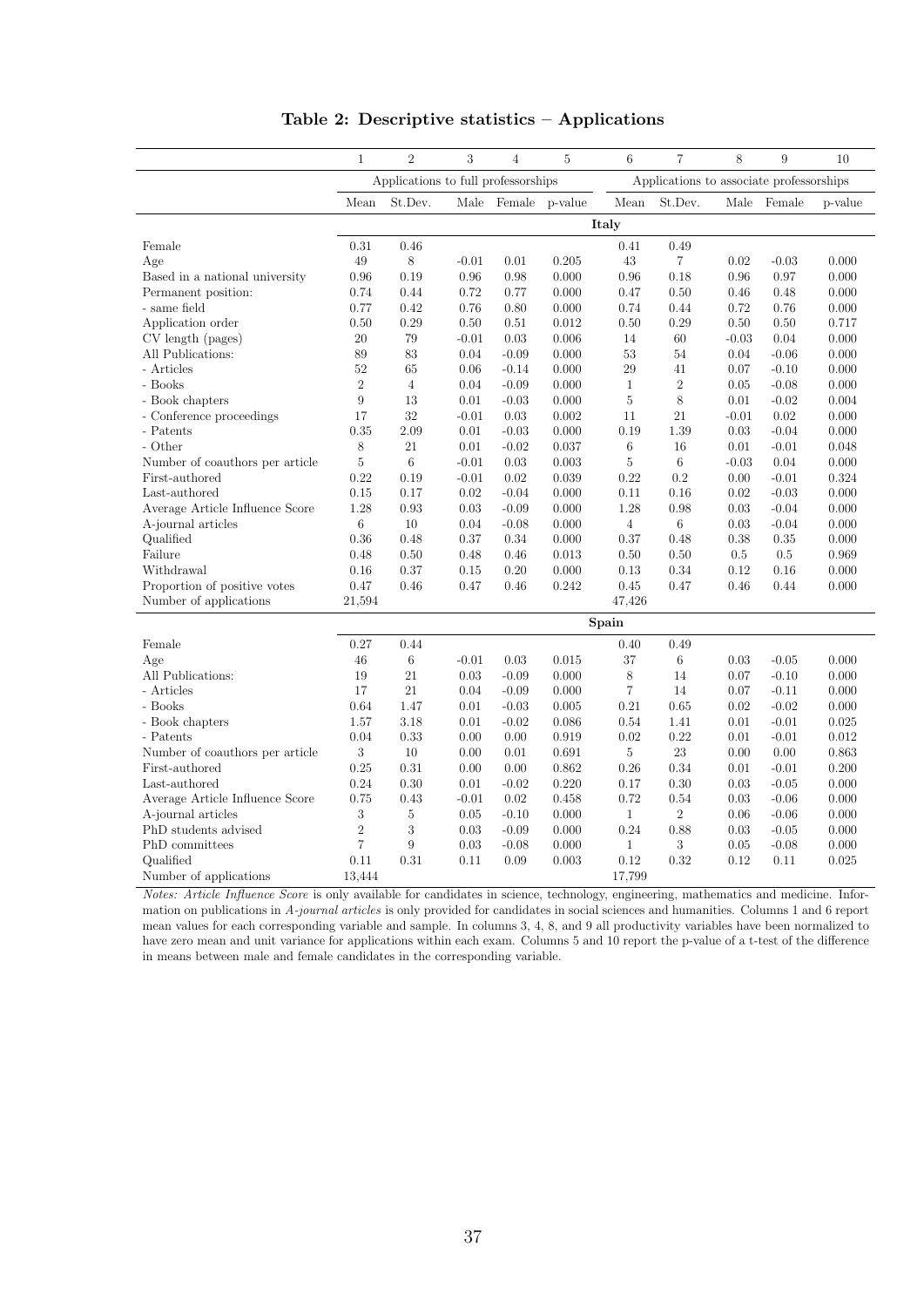|                               |           | $\overline{2}$ | 3     | 4      | 5       |
|-------------------------------|-----------|----------------|-------|--------|---------|
|                               | All       |                | Male  | Female |         |
| Italy                         | N         | Mean           | Mean  | Mean   | p-value |
| Colleagues                    | 2,555,839 | 0.028          | 0.027 | 0.030  | 0.000   |
| Coauthors                     | 2,555,839 | 0.014          | 0.015 | 0.014  | 0.000   |
| Same subfield                 | 1,373,790 | 0.598          | 0.597 | 0.599  | 0.022   |
| Spain                         |           |                |       |        |         |
| Colleagues                    | 5,445,067 | 0.046          | 0.047 | 0.043  | 0.000   |
| Coauthors                     | 5,445,067 | 0.004          | 0.005 | 0.004  | 0.000   |
| PhD advisor                   | 5,445,067 | 0.002          | 0.002 | 0.002  | 0.322   |
| PhD thesis committee          | 5,445,067 | 0.013          | 0.014 | 0.011  | 0.000   |
| Overlap in research interests | 4,711,621 | 0.201          | 0.189 | 0.221  | 0.000   |

<span id="page-39-0"></span>Table 3: Descriptive statistics – Links and Research Overlap

Notes: The table provides information on links between candidates and eligible evaluators within each discipline. Information about research interests is only available for candidates with a permanent contract in an Italian university and for candidates who have defended their thesis in Spain or who have participated in a thesis committee in Spain. The variable Same subfield takes value one if a candidate and an eligible evaluator belong to the same subfield (settore scientifico-disciplinare). The variable Overlap in research interests measures the degree of overlap between the research interests of eligible evaluators and candidates, as measured by their participation in PhD thesis committees.

<span id="page-39-1"></span>

|                                      |                        | $\overline{2}$         | 3                     | 4                      | 5                      | 6                     |
|--------------------------------------|------------------------|------------------------|-----------------------|------------------------|------------------------|-----------------------|
|                                      |                        | Italy                  |                       |                        | Spain                  |                       |
| Female                               | $-0.028***$<br>(0.006) | $-0.016***$<br>(0.005) | $-0.006$<br>(0.007)   | $-0.022***$<br>(0.004) | $-0.014***$<br>(0.004) | $-0.012**$<br>(0.006) |
| Female * Share of women in committee |                        |                        | $-0.050**$<br>(0.025) |                        |                        | $-0.010$<br>(0.022)   |
| Controls:                            |                        |                        |                       |                        |                        |                       |
| Candidate characteristics            | No                     | Yes                    | Yes                   | No                     | Yes                    | Yes                   |
| Adj. R-squared                       | 0.081                  | 0.303                  | 0.303                 | 0.006                  | 0.040                  | 0.040                 |
| Number of observations               | 69020                  | 69020                  | 69020                 | 31243                  | 31243                  | 31243                 |

#### Table 4: Success rate by gender of candidates and evaluators

Notes: OLS estimates. All regressions include exam fixed effects. Candidate characteristics include all individual predetermined characteristics listed in Table [2.](#page-38-0) Standard errors are clustered by exam. \* p < 0.10, \*\* p < 0.05, \*\*\* p < 0.01.

|  | Table 5: Randomization check |  |
|--|------------------------------|--|

<span id="page-39-2"></span>

|                                       |                     | $\overline{2}$   | 3                   | 4                   | 5                   | 6                    |                       | 8                        | 9                     | 10                   |                     |
|---------------------------------------|---------------------|------------------|---------------------|---------------------|---------------------|----------------------|-----------------------|--------------------------|-----------------------|----------------------|---------------------|
| Dependent variable:                   | All<br>Publ         | Articles         | <b>Books</b>        | Chapters            | Patents             | Total<br>AIS         | A-journal<br>articles | Coauthors<br>per article | Prop.<br>first-author | Prop.<br>last-author | Age                 |
|                                       | Italy               |                  |                     |                     |                     |                      |                       |                          |                       |                      |                     |
| Female*Share of<br>women in committee | $-0.035$<br>(0.085) | 0.009<br>(0.078) | 0.071<br>(0.070)    | 0.082<br>(0.065)    | $-0.046$<br>(0.054) | 0.012<br>(0.068)     | $-0.077$<br>(0.065)   | $-0.037$<br>(0.070)      | $0.102*$<br>(0.058)   | 0.037<br>(0.097)     | $0.153*$<br>(0.088) |
|                                       |                     |                  |                     |                     |                     |                      | Spain                 |                          |                       |                      |                     |
| Female*Share of<br>women in committee | 0.011<br>(0.090)    | 0.037<br>(0.092) | $-0.022$<br>(0.064) | $-0.013$<br>(0.065) | $-0.073$<br>(0.046) | $0.173**$<br>(0.080) | 0.049<br>(0.066)      | 0.120<br>(0.090)         | 0.053<br>(0.093)      | 0.047<br>(0.094)     | $-0.110$<br>(0.102) |

Notes: OLS estimates. All regressions include exam fixed effects and the interaction between the variables Female candidate and the Expected share of women in committee. Standard errors are clustered by exam.

 $*$  p < 0.10,  $*$  p < 0.05,  $**$  p < 0.01.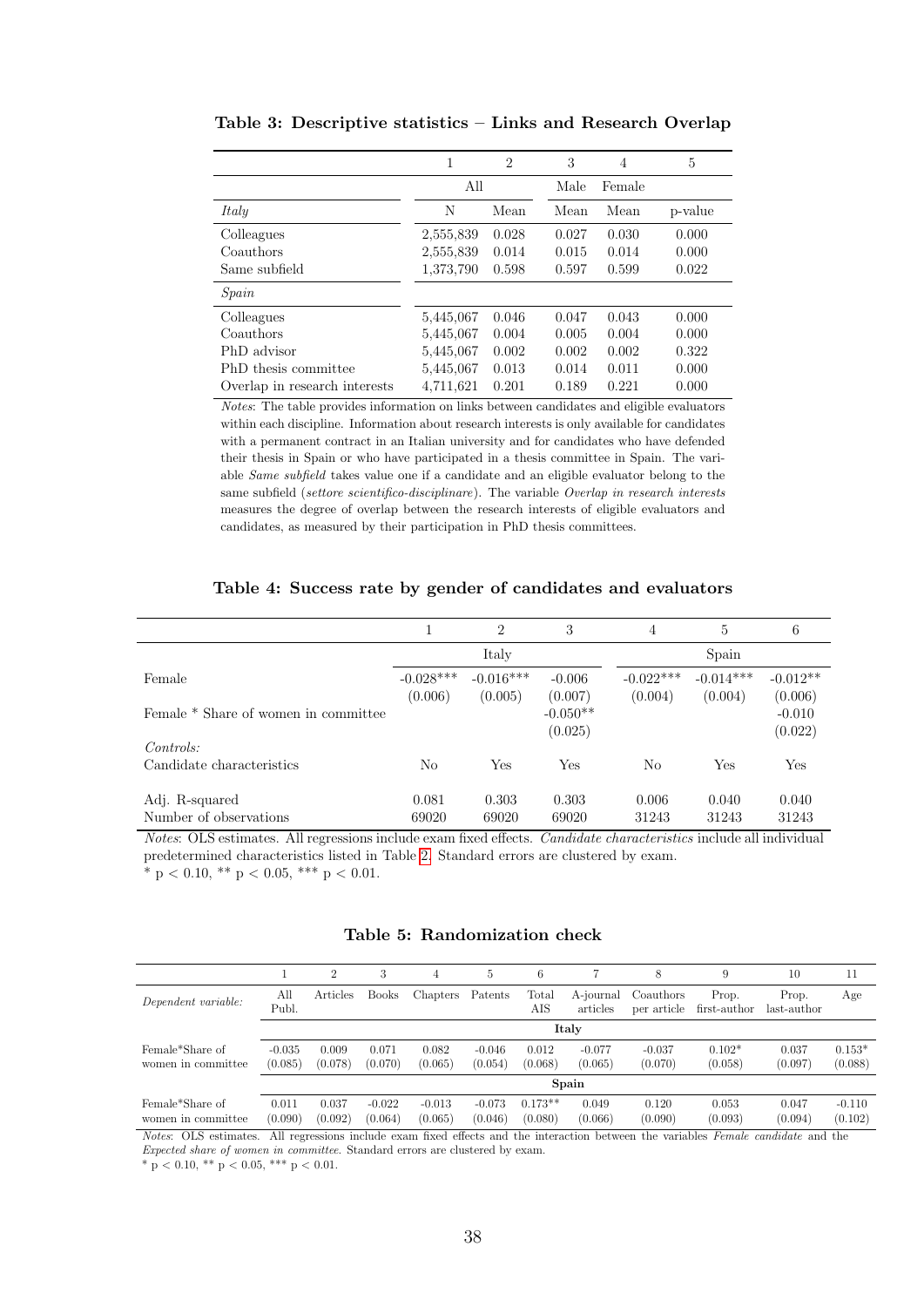<span id="page-40-0"></span>

|                                               | 1              | $\overline{2}$ | 3           | 4           | 5          | 6          |           |  |
|-----------------------------------------------|----------------|----------------|-------------|-------------|------------|------------|-----------|--|
|                                               | Italy          |                |             |             | Spain      |            |           |  |
| Dependent variable:                           |                | Qualified      |             | Applied     | Qualified  |            |           |  |
|                                               | <b>OLS</b>     | <b>OLS</b>     | IV          | IV          | <b>OLS</b> | <b>OLS</b> | IV        |  |
| Female candidate                              | $-0.015$       | 0.003          | 0.009       | $-0.026***$ | $-.022***$ | $-0.011*$  | $-0.011*$ |  |
|                                               | (0.009)        | (0.006)        | (0.008)     | (0.006)     | (0.007)    | (0.007)    | (0.007)   |  |
| Female candidate* Share of women in committee | $-0.073**$     | $-0.107***$    | $-0.132***$ | $-0.025$    | $-0.001$   | $-0.015$   | $-0.016$  |  |
|                                               | (0.036)        | (0.026)        | (0.035)     | (0.026)     | (0.029)    | (0.028)    | (0.028)   |  |
| Contents:                                     |                |                |             |             |            |            |           |  |
| Candidate characteristics                     | N <sub>o</sub> | Yes            | Yes         | Yes         | No         | Yes        | Yes       |  |
| Number of observations                        | 69020          | 69020          | 69020       | 69020       | 31243      | 31243      | 31243     |  |
| Mean dep. var. for female candidates          | 0.35           | 0.35           | 0.35        | 0.83        | 0.11       | 0.11       | 0.11      |  |

#### Table 6: The causal impact of committees' gender composition

Notes: All regressions include exam fixed effects and the interaction between the variables Female candidate and the Expected share of women in committee. Candidate characteristics include all individual predetermined characteristics listed in Table [2.](#page-38-0) Standard errors are clustered by exam.

\* p < 0.10, \*\* p < 0.05, \*\*\* p < 0.01.

<span id="page-40-1"></span>

|           | $\mathbf 1$                     | $\overline{2}$                  | 3         | $\overline{4}$ | 5                              | 6          | 7                 |  |  |  |  |  |
|-----------|---------------------------------|---------------------------------|-----------|----------------|--------------------------------|------------|-------------------|--|--|--|--|--|
| Dep. var. | Publications                    | Citations                       | Total AIS | A-journal      | PhD students                   | PhD thesis | Success in future |  |  |  |  |  |
|           |                                 |                                 |           | articles       | advised                        | committees | evaluations       |  |  |  |  |  |
|           | A. Italy, before the evaluation |                                 |           |                |                                |            |                   |  |  |  |  |  |
| All       | 0.001                           | 0.123                           | $-0.117$  | $-0.186$       |                                |            |                   |  |  |  |  |  |
|           | (0.060)                         | (0.102)                         | (0.134)   | (0.183)        |                                |            |                   |  |  |  |  |  |
| Women     | $-0.017$                        | 0.148                           | $-0.020$  | $-0.300$       |                                |            |                   |  |  |  |  |  |
|           | (0.078)                         | (0.114)                         | (0.137)   | (0.234)        |                                |            |                   |  |  |  |  |  |
| Men       | $-0.008$                        | 0.084                           | $-0.203$  | $-0.071$       |                                |            |                   |  |  |  |  |  |
|           | (0.083)                         | (0.129)                         | (0.187)   | (0.186)        |                                |            |                   |  |  |  |  |  |
|           |                                 | B. Spain, before the evaluation |           |                |                                |            |                   |  |  |  |  |  |
| All       | $-0.004$                        | 0.068                           | $-0.082$  | $-0.200$       | 0.121                          | $-0.143$   |                   |  |  |  |  |  |
|           | (0.142)                         | (0.216)                         | (0.237)   | (0.244)        | (0.135)                        | (0.131)    |                   |  |  |  |  |  |
| Women     | 0.171                           | 0.446                           | $-0.004$  | $-0.142$       | $0.565**$                      | 0.052      |                   |  |  |  |  |  |
|           | (0.216)                         | (0.396)                         | (0.426)   | (0.357)        | (0.239)                        | (0.230)    |                   |  |  |  |  |  |
| Men       | $-0.149$                        | $-0.225$                        | $-0.201$  | $-0.218$       | $-0.163$                       | $-0.291*$  |                   |  |  |  |  |  |
|           | (0.191)                         | (0.282)                         | (0.292)   | (0.349)        | (0.175)                        | (0.168)    |                   |  |  |  |  |  |
|           |                                 |                                 |           |                | C. Spain, after the evaluation |            |                   |  |  |  |  |  |
| All       | $-0.005$                        | $-0.056$                        | $-0.092$  | $-0.200$       | 0.169                          | $-0.083$   | 0.040             |  |  |  |  |  |
|           | (0.131)                         | (0.211)                         | (0.219)   | (0.244)        | (0.133)                        | (0.135)    | (0.052)           |  |  |  |  |  |
| Women     | 0.248                           | $-0.009$                        | $-0.097$  | $-0.142$       | 0.116                          | $-0.114$   | 0.001             |  |  |  |  |  |
|           | (0.220)                         | (0.380)                         | (0.401)   | (0.357)        | (0.222)                        | (0.243)    | (0.056)           |  |  |  |  |  |
| Men       | $-0.167$                        | $-0.131$                        | $-0.230$  | $-0.218$       | 0.077                          | $-0.129$   | 0.018             |  |  |  |  |  |
|           | (0.181)                         | (0.273)                         | (0.275)   | (0.349)        | (0.189)                        | (0.184)    | (0.076)           |  |  |  |  |  |

#### Table 7: Quality of qualified candidates

Notes: OLS estimates for the sample of qualified candidates. Each coefficient corresponds to an independent regression for a given sample and dependent variable. In panels A and B the dependent variables are measured at the time of the evaluation. In panel C the dependent variables refer to the output in the five-year period following the evaluation. Success in future evaluations takes value one if a candidate who obtained a qualification for an associate professorship in our sample, qualifies in the evaluation for full professorship by year 2013. The dependent variables in columns 1-6 are normalized to have zero mean and unit variance for candidates within each exam. Article Influence Score is only available for candidates in science, technology, engineering, mathematics and medicine. Information on publications in A-journal articles is only provided for candidates in social sciences and humanities. All regressions include non-parametric controls for expected share of women in the committee, disciplinary area\*rank, and age. Standard errors are clustered by exam. \* p < 0.10, \*\* p < 0.05, \*\*\* p < 0.01.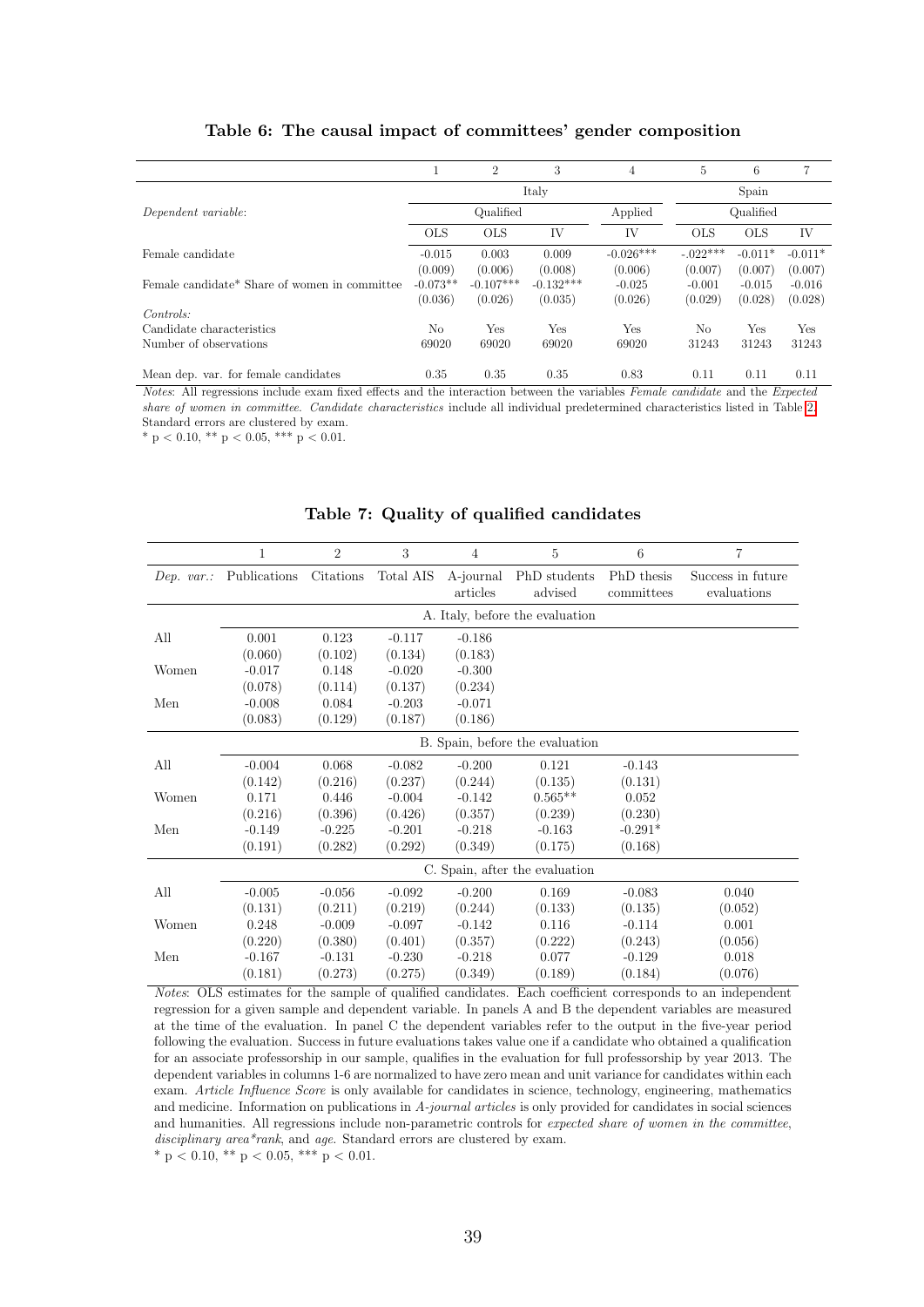<span id="page-41-0"></span>

|                            |                         | 2                       | 3                       | 4                       | 5                       | 6                       |                         | 8                       |  |  |  |
|----------------------------|-------------------------|-------------------------|-------------------------|-------------------------|-------------------------|-------------------------|-------------------------|-------------------------|--|--|--|
|                            | Italy                   |                         |                         |                         | Spain                   |                         |                         |                         |  |  |  |
|                            | Colleague               | Coauthor                | Same subfield           | Colleague               | Coauthor                | PhD Advisor             | PhD committee           | Research overlap        |  |  |  |
| Female candidate           | $0.0020***$             | $0.0005**$              | $0.0162***$             | $-0.0012$               | $-0.0003*$              | $-0.0001$               | $-0.0010***$            | $0.0052*$               |  |  |  |
|                            | (0.0003)                | (0.0002)                | (0.0050)                | (0.0014)                | (0.0002)                | (0.0001)                | (0.0003)                | (0.0027)                |  |  |  |
| Female evaluator           | $0.0033***$             | $-0.0004$               | $0.0325***$             | 0.0006                  | $-0.0015***$            | $-0.0013***$            | $-0.0047***$            | $-0.0106***$            |  |  |  |
|                            | (0.0008)                | (0.0004)                | (0.0123)                | (0.0014)                | (0.0002)                | (0.0002)                | (0.0006)                | (0.0016)                |  |  |  |
| Female candidate*          | $0.0030***$             | $0.0022***$             | $0.0167**$              | $0.0043***$             | $0.0010**$              | $0.0005***$             | $0.0013***$             | $0.0040*$               |  |  |  |
| Female evaluator           | (0.0007)                | (0.0004)                | (0.0070)                | (0.0016)                | (0.0002)                | (0.0002)                | (0.0005)                | (0.0020)                |  |  |  |
| Constant                   | $0.0210***$<br>(0.0002) | $0.0112***$<br>(0.0001) | $0.4753***$<br>(0.0032) | $0.0453***$<br>(0.0001) | $0.0045***$<br>(0.0000) | $0.0025***$<br>(0.0000) | $0.0142***$<br>(0.0002) | $0.2010***$<br>(0.0010) |  |  |  |
| <i><b>Observations</b></i> | 3,143,428               | 3.143.428               | 1,679,376               | 5,445,067               | 5,445,067               | 5,445,067               | 5,445,067               | 4,711,621               |  |  |  |

Table 8: Gender segregation across research networks and subfields

Notes: OLS estimates. The number of observations corresponds to the number of possible pairs between candidates and eligible evaluators with non-missing information in a given exam. All regressions include exam fixed effects. Standard errors are clustered by candidate. \* p < 0.10, \*\* p < 0.05, \*\*\* p < 0.01.

<span id="page-41-1"></span>

|                                               | $\mathbf{1}$ | $\overline{2}$ | 3        | $\overline{4}$ | 5         | 6                     | $\overline{7}$ | 8                     |
|-----------------------------------------------|--------------|----------------|----------|----------------|-----------|-----------------------|----------------|-----------------------|
|                                               |              | Italy          |          | Spain          |           |                       |                |                       |
| Female candidate                              | 0.009        | 0.006          | $-0.007$ | $-0.008$       | $-0.011*$ | $-0.011$              | $-0.011$       | $-0.012$              |
|                                               | (0.008)      | (0.008)        | (0.009)  | (0.009)        | (0.007)   | (0.007)               | (0.008)        | (0.008)               |
| Female candidate * Share of female evaluators | $-0.132***$  | $-0.127***$    | $-0.070$ | $-0.069$       | $-0.016$  | $-0.019$              | $-0.015$       | $-0.020$              |
| <i>Connections in committee:</i>              | (0.035)      | (0.034)        | (0.047)  | (0.046)        | (0.028)   | (0.028)               | (0.035)        | (0.035)               |
| Colleagues                                    |              | $0.180***$     |          | $0.181***$     |           | $0.318***$            |                | $0.317***$            |
|                                               |              | (0.037)        |          | (0.044)        |           | (0.031)               |                | (0.031)               |
| Coauthors                                     |              | $0.251***$     |          | $0.221***$     |           | $0.872***$            |                | $0.837***$            |
|                                               |              | (0.048)        |          | (0.054)        |           | (0.140)               |                | (0.142)               |
| PhD advisors                                  |              |                |          |                |           | $0.633***$            |                | $0.570***$            |
| PhD thesis committee                          |              |                |          |                |           | (0.107)<br>$0.173***$ |                | (0.115)<br>$0.162***$ |
|                                               |              |                |          |                |           | (0.037)               |                | (0.038)               |
| <i>Research similarity:</i>                   |              |                |          |                |           |                       |                |                       |
| Same subfield                                 |              |                |          | 0.049          |           |                       |                |                       |
|                                               |              |                |          | (0.032)        |           |                       |                |                       |
| Overlap in research interests                 |              |                |          |                |           |                       |                | $0.156***$            |
| Contents:                                     |              |                |          |                |           |                       |                | (0.041)               |
| Expected connections                          |              | Yes            |          | Yes            |           | Yes                   |                | Yes                   |
| Expected same subfield                        |              |                |          | Yes            |           |                       |                |                       |
| Expected overlap in research interests        |              |                |          |                |           |                       |                | Yes                   |
| Number of observations                        | 69020        | 69020          | 35831    | 35831          | 31243     | 31243                 | 27998          | 27998                 |

#### Table 9: Connections and research similarity

Notes: The final share of female evaluators is instrumented by the initial share of female evaluators in the committee. All regressions include exam fixed-effects, an interaction between Female candidate and the Expected share of women in committee, and controls for all individual predetermined characteristics listed in Table [2.](#page-38-0) Connection variables are measured in shares. PhD thesis committee refers to candidates and evaluators who have been members of the same doctoral thesis committee. Same subfield is the share of evaluators who belong to the same subfield (settore scientifico disciplinario) as the candidate. Overlap in research interests is based on evaluators' and candidates' participation in doctoral thesis committees, which are classified in 2,000 different subfields (see more details in Data section). Expected connections is a vector including the expected share in the committee of colleagues, coauthors, advisors and PhD thesis committee. Standard errors are clustered by exam.

\* p < 0.10, \*\* p < 0.05, \*\*\* p < 0.01.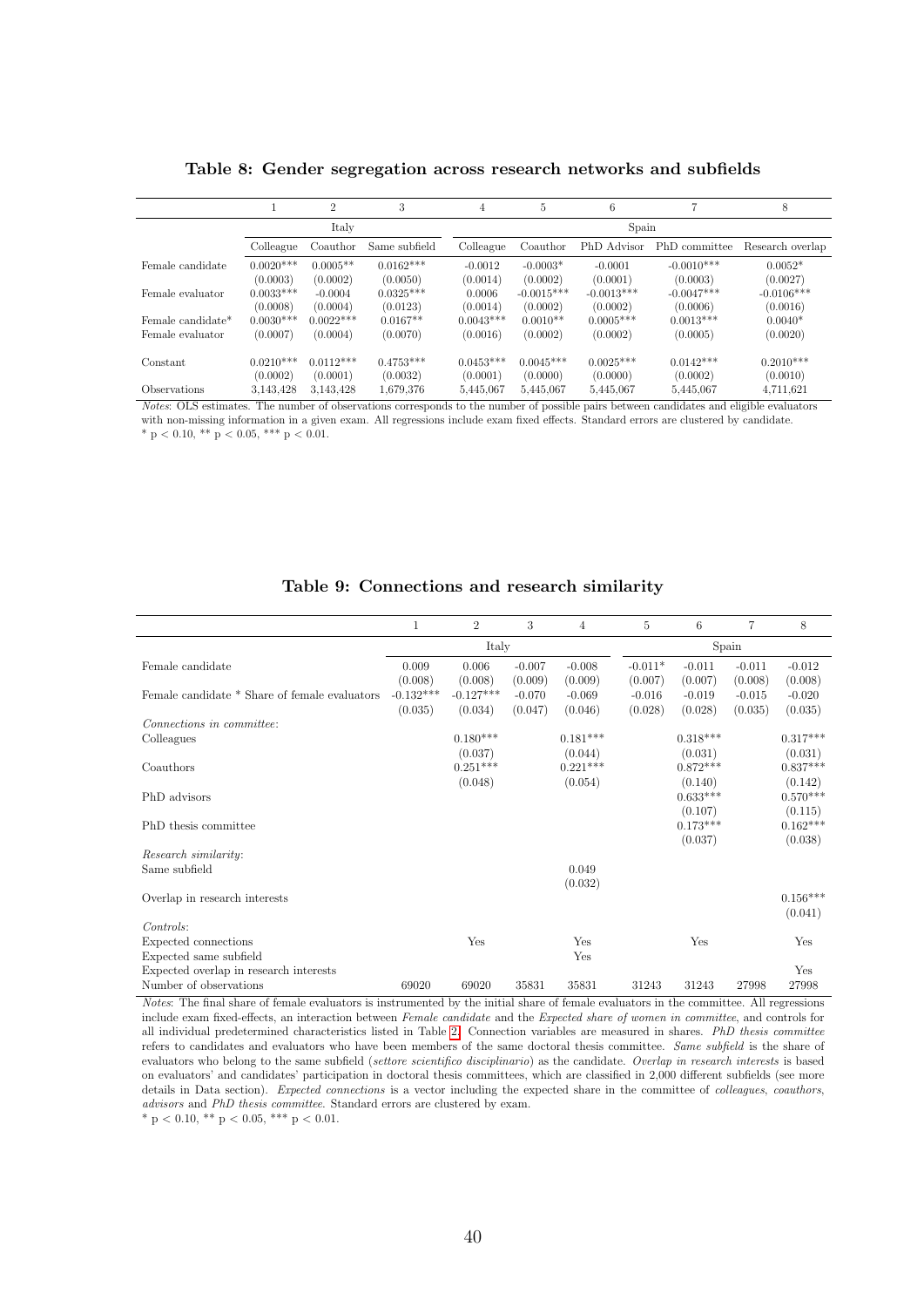<span id="page-42-0"></span>

|                       |                              | $\overline{2}$         | 3                    | 4                     |
|-----------------------|------------------------------|------------------------|----------------------|-----------------------|
|                       |                              | Italy                  |                      | Spain                 |
| Research overlap      | > median<br>$\langle$ median |                        | > median             | $\epsilon$ median     |
|                       | 0.007<br>(0.046)             | $-0.193***$<br>(0.067) | 0.063<br>(0.048)     | $-0.110**$<br>(0.043) |
| Discipline            | SSH                          | <b>STEMM</b>           | <b>SSH</b>           | <b>STEMM</b>          |
|                       | $-0.117**$<br>(0.053)        | $-0.135***$<br>(0.039) | $-0.026$<br>(0.039)  | 0.003<br>(0.041)      |
| Feminization of field | > median                     | $\lt$ median           | > median             | $\epsilon$ median     |
|                       | $-0.152***$<br>(0.042)       | $-0.077$<br>(0.056)    | $-0.018$<br>(0.040)  | $-0.016$<br>(0.037)   |
| Level of promotion    | FP                           | AΡ                     | FP                   | AP                    |
|                       | $-0.107*$<br>(0.058)         | $-0.144***$<br>(0.038) | $0.121**$<br>(0.054) | $-0.072**$<br>(0.032) |

Table 10: Heterogeneity analysis

Notes: IV estimates. The dependent variable is a dummy variable that takes value one if the candidate qualified. Each coefficient corresponds to an independent regression for the corresponding sample. SSH stands for social sciences and humanities, and STEMM for science, technology, engineering, mathematics and medicine. The feminization of the field is measured by the proportion of women among full professors in the discipline. FP and AP stand, respectively, for full and associate professors. Standard errors are clustered by exam.  $*$  p < 0.10, \*\* p < 0.05, \*\*\* p < 0.01.

<span id="page-42-1"></span>

|                                                |         | $\overline{2}$ |  |
|------------------------------------------------|---------|----------------|--|
|                                                |         |                |  |
| Female evaluator                               | 0.001   | $-0.001$       |  |
|                                                | (0.010) | (0.014)        |  |
| Female candidate                               |         | 0.004          |  |
|                                                |         | (0.007)        |  |
| Female candidate * Female evaluator            | 0.006   | 0.003          |  |
|                                                | (0.006) | (0.013)        |  |
| Female candidate * Share of women in committee |         | $-0.048*$      |  |
|                                                |         | (0.028)        |  |
| Controls:                                      |         |                |  |
| Application FE                                 | Yes     | N <sub>o</sub> |  |
| Adj. R-squared                                 | 0.846   | 0.411          |  |
| N                                              | 279,427 | 279,427        |  |
|                                                |         |                |  |

#### Table 11: Individual voting

Notes: OLS estimates. All regressions include as controls exam fixed-effects and individual predetermined characteristics listed in Table [2.](#page-38-0) The regression reported in column 2 also includes controls (non-reported) for Female evaluator\*Share of women in committee and Female candidate\*Female evaluator\*Share of women in committee. Standard errors are clustered by exam. \* p < 0.10, \*\* p < 0.05, \*\*\* p < 0.01.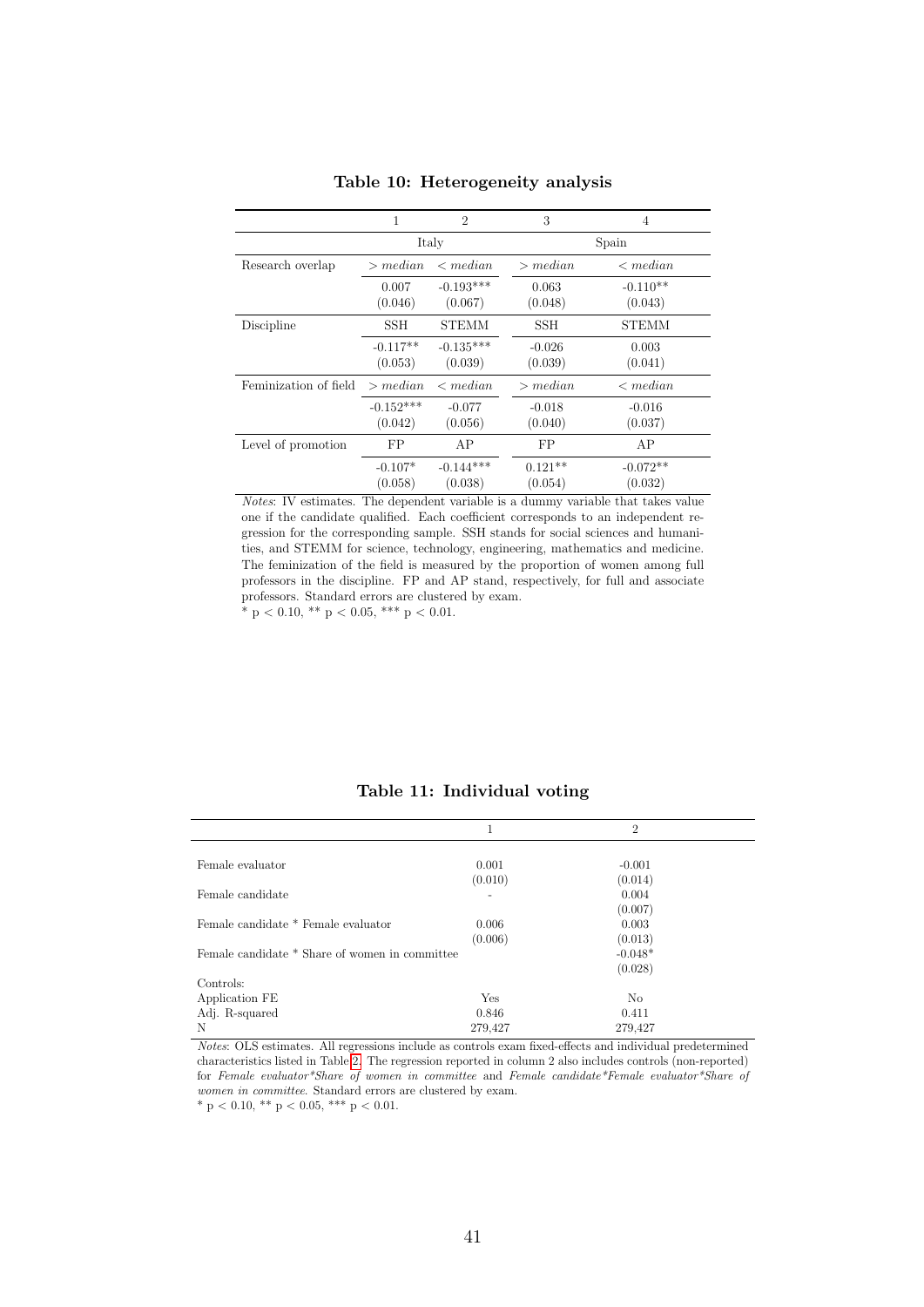

<span id="page-43-0"></span>Figure 1: The causal impact of committees gender composition, by disciplinary group

Note: The figure reports the causal estimates of the effect of a higher proportion of women among evaluators on the relative success rate of female candidates in the corresponding disciplinary group and country. The confidence internals are based on committee-clustered standard errors and they are not adjusted for multiple comparisons. At the bottom of the figure, the number of committees and the number of candidates in a corresponding group are shown. The disciplinary groups are sorted according to the number of applicants in each group in Spain.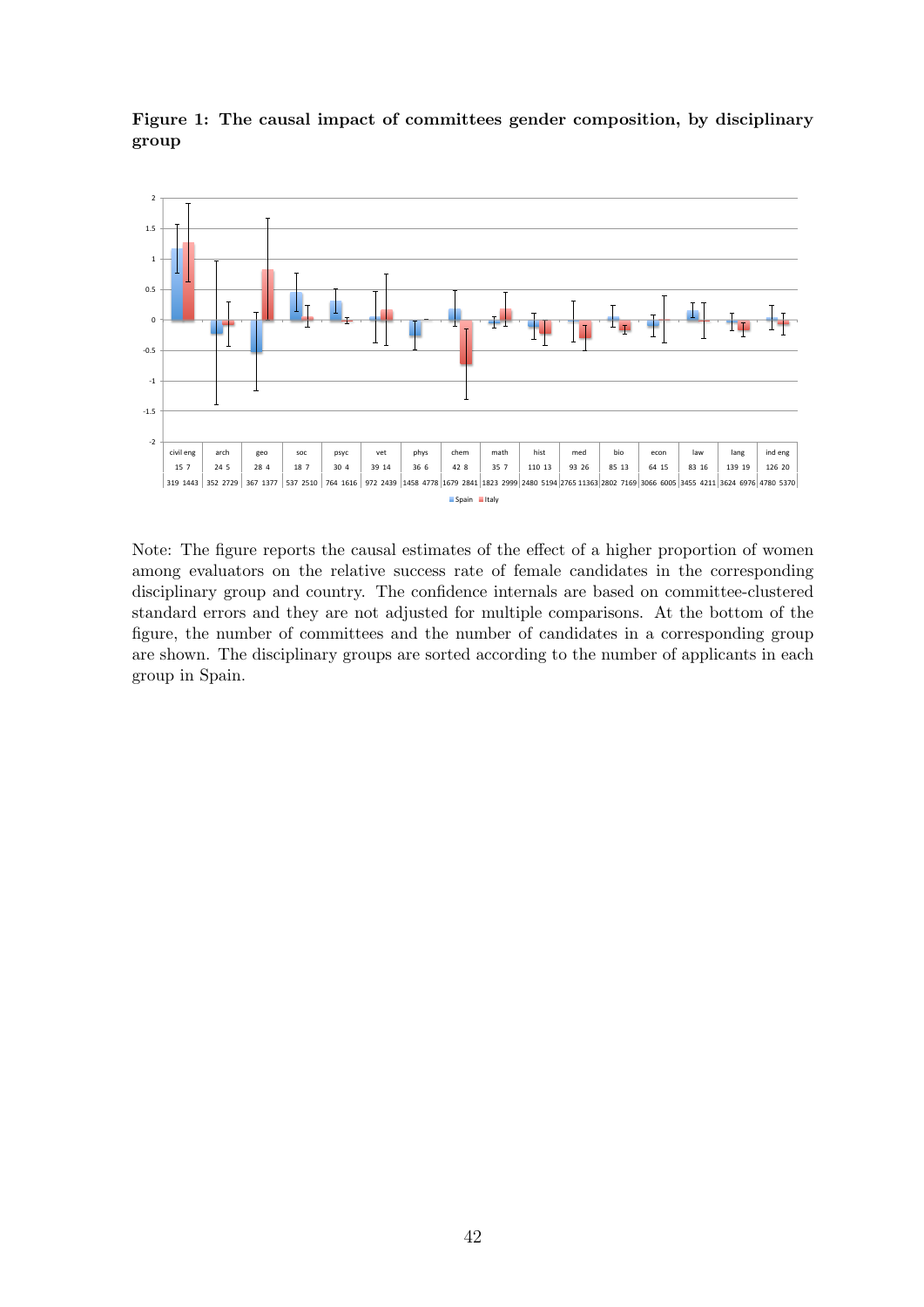## Appendix A. Data

The data on the participants in Italian evaluations, including the CV of all eligible evaluators and all candidates, was available at the website of the Italian Ministry of Higher Education and Research. We extracted all the individual characteristics that we use in the analysis from these CVs.

The data on the participants in Spanish evaluations was collected from different sources, including the Spanish Ministry of Research and Science, Thomson Reuters (ISI) Web of Knowledge, the database of publications in Spanish language Dialnet, the European Patent Office and TESEO database on doctoral dissertations.<sup>[24](#page-44-0)</sup>

Publications indexed in above sources are matched to the list of professors in Spain based on individuals' names and field of research. This process suffers from an important problem with homonymity since there are lots of common surnames in Spain. In addition to this, bibliographic databases often incompletely record authors' names (this especially concerns the data on publications before 2010 in the Web of Knowledge). Facing the choice between minimizing the number of false positives or the number of false negatives, we generally preferred the former. This means that, on the one hand, the individuals are authors of the outcomes assigned. On the other hand, we are unable to assign research outputs that have an incomplete record of authors' names.

Below we describe in detail the process of data collection in the case of Spain.

Spanish Ministry of Research and Science The Spanish system of centralized examinations known as 'habilitación' was in place between 2002 and 2006. In total, 1,016 exams took place, around five per discipline. We restrict the sample in several ways. We exclude exams where the number of available positions was larger or equal than the number of candidates (two exams, both in Basque Philology) and disciplines where the number of potential evaluators was not large enough to form a committee  $(55 \text{ exams})^{25}$  $(55 \text{ exams})^{25}$  $(55 \text{ exams})^{25}$ . The final database includes 967 exams.

<span id="page-44-0"></span> $24$ The would like to thank Stéphane Maraut and Catalina Martinez for kindly sharing the data on academic inventors who have patented their inventions in the European Patent Office. See Maraut and Martínez (2014) for the description of how the patent data was collected and matched to professors.

<span id="page-44-1"></span><sup>25</sup>In these cases, unfilled seats in the committee were filled with professors from related disciplines.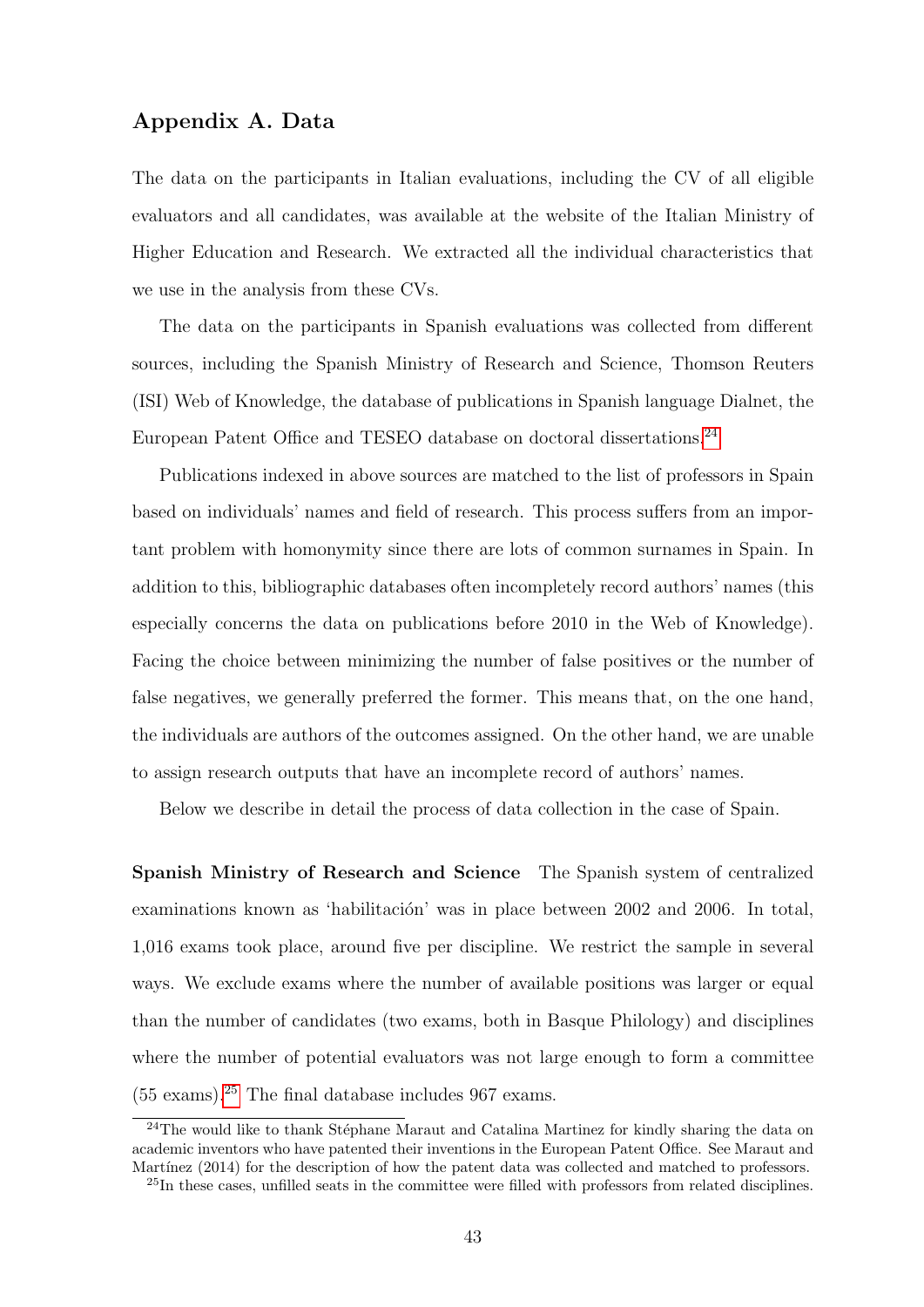Information on candidates' and evaluators' first name, last name, tenure and ID number was retrieved from the website of the Ministry of Research and Science in July 2009 (<http://www.micinn.es>). We used first name information in order to identify gender. In a few cases where it was not possible to assign gender based on first name, we searched online for any personal picture or document that would make it possible to assign gender.

The actual age of individuals is not observable. Instead, we exploit the fact that Spanish ID numbers contain information on their issue date to construct a proxy for the age of native individuals on the basis of his/her national ID number. In Spain, police stations are given a range of ID numbers which are assigned to individuals in a sequential manner. Since it is compulsory for all Spaniards to have an ID number by age 14, two Spaniards with similar ID numbers are likely to be of the same age (and geographical origin).<sup>[26](#page-45-0)</sup> In order to perform the assignment, we first use registry information on the date of birth and ID numbers of 1.8 million individuals in order to create a correspondence table which assigns year of birth to the first four digits of ID number (ranges of 10,000 numbers). To test the precision of this correspondence, we apply it to a publicly available list of 3,000 court clerks, which contains both the ID number and the date of birth. In 95% of the cases the assigned age is within a three-year interval of the actual age. In order to minimize potential errors, whenever our age proxy indicated that a candidates for an associate professorship is less than 27 years old and a candidate for full professorship is less than 35 years old, we assign age a missing value. This proxy is also not defined for non-Spaniards (less than 1% of the sample). We imputed the missing age with the average age of individuals at the same discipline and rank (around 5% of the sample).

In 2006 the system of *habilitación* was replaced by a system known as *acreditación*, which is still in place. Under the *acreditación* system applicants aspiring for promotion

<span id="page-45-0"></span><sup>&</sup>lt;sup>26</sup>There are a number of exceptions. For instance, this methodology will fail to identify the age of individuals who obtained their nationality when they were older than 14. Nevertheless, immigration was a rare phenomenon in Spain until the late 1990s. Additionally, some parents may have their children obtain an ID number before they are 14. This may be the case particularly after Spain entered in the mid 90s the Schengen zone and IDs became a valid documentation to travel to a number of European countries.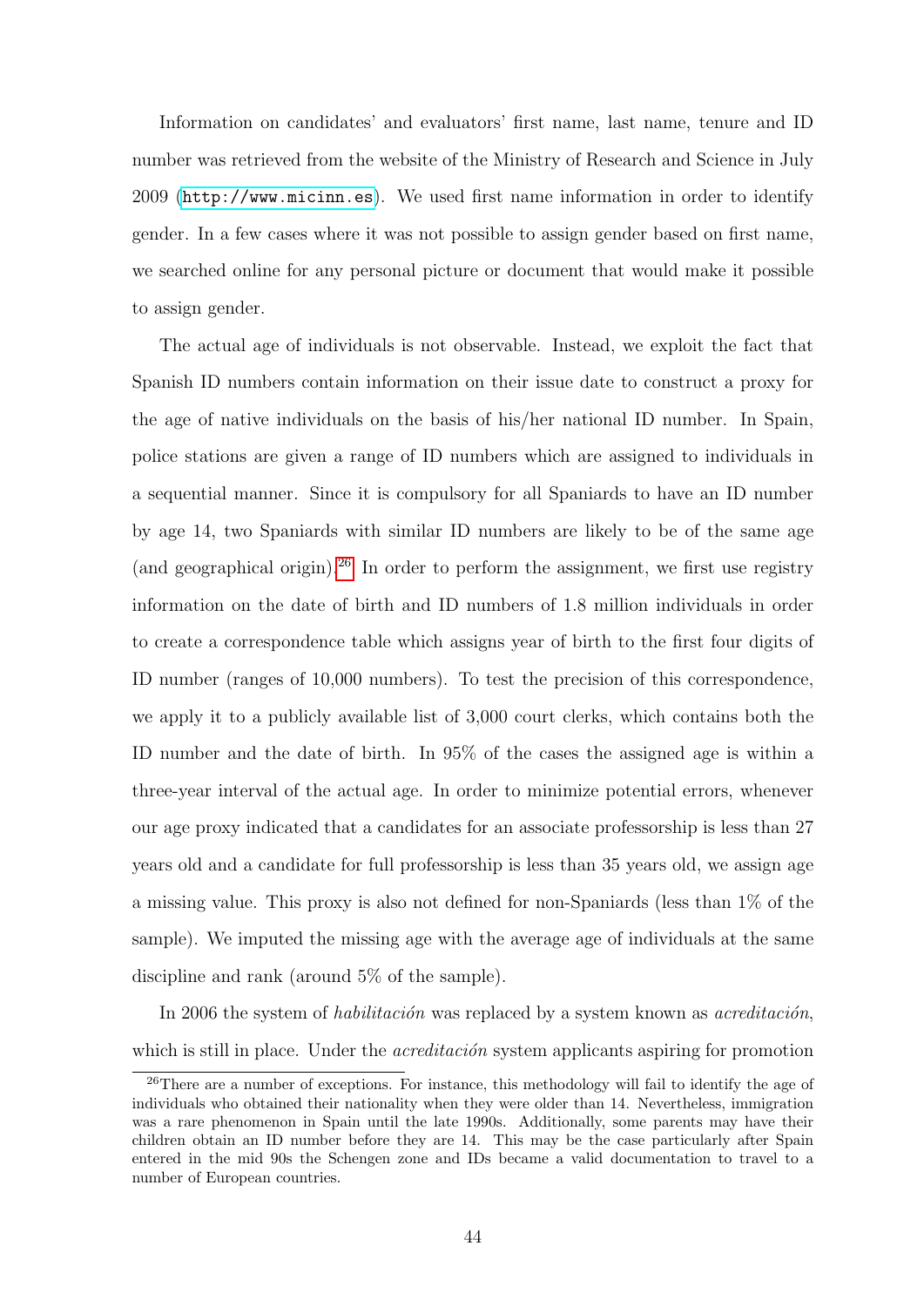are also required to be approved by a national review committee. These committees evaluate candidacies on a monthly basis and their decisions are published in the Official State Bulletin. We collected information on the identity of all candidates that qualified for a FP position before September 2013.

The Ministry provides information on affiliation and on tenure in the position for eligible evaluators. Given that most candidates to full professor positions are eligible evaluators themselves in exams to associate professor positions, it is possible to obtain their affiliation by matching the list of eligible evaluators with the list of candidates. Using this procedure, we were able to obtain the information on affiliation for 93% of candidates to full professor positions. We obtained the information on affiliation for the remaining 7% of candidates from the State Official Bulletin or directly from professors' CVs that can be found online.

ISI Web of Knowledge We also collected information on the research output of eligible evaluators and candidates from the ISI Web of Knowledge.<sup>[27](#page-46-0)</sup>

Information on scientific publications comes from the Thomson Reuters ISI Web of Knowledge (WoK). We consider publications published since 1972 by authors based in Spain, as well as the number of citations received by these publications before July 2009. The WoK database includes over 10,000 high-impact journals in the categories of Science, Engineering, Medicine and Social Sciences, as well as international proceedings coverage for over 110,000 conferences. For the purpose of this analysis, we considered all articles, reviews, notes and proceedings.

The assignment of articles to professors is non-trivial. For each publication and author, WoS provides information on his/her surname and on his/her initial. In Spain, some surnames are very common (e.g., Garcia, Fernandez, Gonzalez), and this may create problems with homonymity. Moreover, unlike most other countries, individuals are assigned two surnames (paternal and maternal) and sometimes also several first names. When Spanish authors sign a paper they may do it with only their paternal or

<span id="page-46-0"></span><sup>&</sup>lt;sup>27</sup>We are grateful to the *Fundación Española para la Ciencia y la Tecnología* for providing us with access to the data.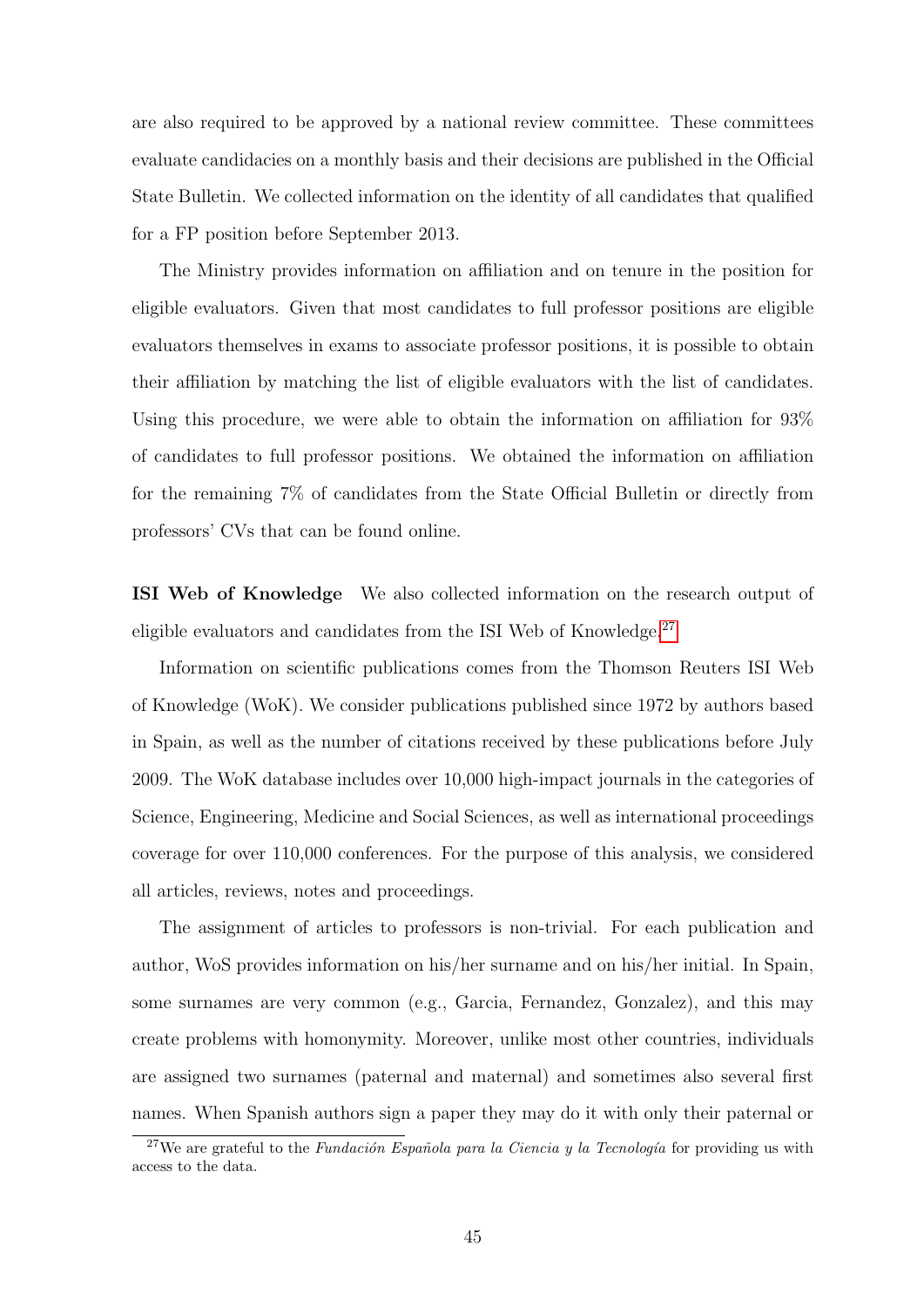with their maternal surname, or they may hyphenate the two surnames. Authors may also sign using their first name, their middle name, or both.

We use the following matching procedure in order to deal with the above problems. First, we assign all publications and all professors in our sample to a broad disciplinary category. In order to attribute comparable disciplinary categories for publications and individuals, we aggregate disciplines defined by the Spanish Ministry and ISI disciplinary areas into the following categories: Agriculture; Chemistry; Biology; Geology; Physics; Mathematics and Computer Science; Engineering; Medicine, Veterinary and Pharmacology; Economics and Management; Psychology, Sociology and Political Science.<sup>[28](#page-47-0)</sup> Second, in each broad disciplinary category we match publications with individuals in our database using the information on their surnames and initials.

Specifically, the publication is assigned to a professor in the list of eligible evaluators if it is in the same disciplinary category as the professor, and the author's surname and initial, as reported by ISI, coincide (i) with the first surname and the first name's initial of the professor, (ii) with the last surname and the first initial, (iii) with the first surname hyphenated with the second surname and the first initial. We also repeat stages (i) through (iii) substituting the first initial with the middle-name initial. If a given publication can be assigned to more than one possible match, the value of this publication is divided by the number of such possible matches.

Given that the propensity to publish differs substantially across the disciplines, we normalize the number of individual's publications to have zero mean and unit standard deviation among applicants to the same exam and among eligible evaluators of a given category in a given exam. The number of citations of each publication depends on the time elapsed between the publication date and the date when the number of received citations is observed. Therefore, we first normalize the number of citations that each publication receives by subtracting the average number of citations received by Spanish-authored articles published in the corresponding ISI disciplinary

<span id="page-47-0"></span> $^{28}$ In practice, apart from the case of journals *Science* and *Nature*, the ISI scientific categories are assigned to journals, not publications. In very rare cases a publication happened to be assigned to more than one broad disciplinary group.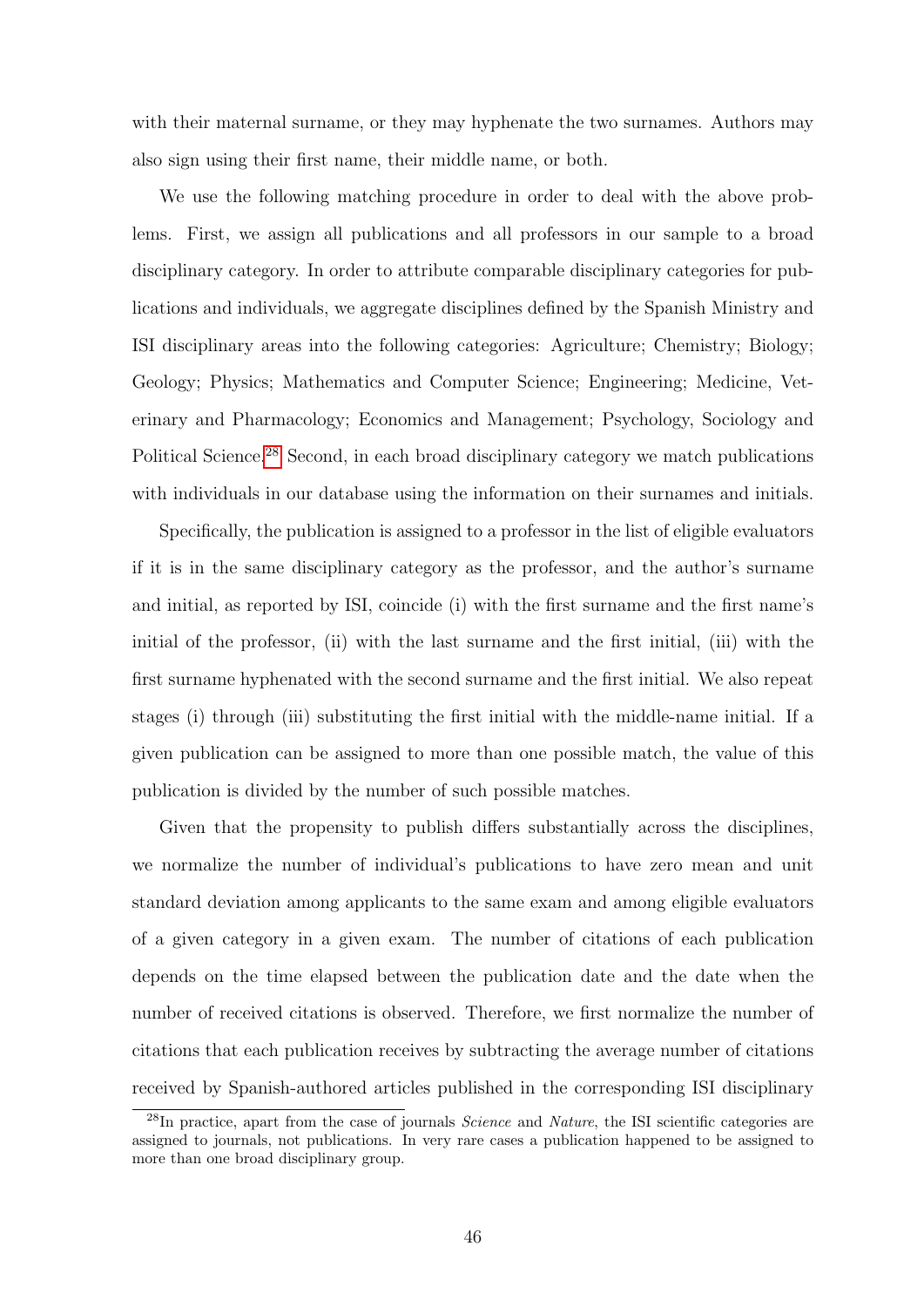area in the same year and then dividing by the corresponding standard deviation. Next, for each individual in our database we calculate the average number of citations per publication. For individuals who have no ISI publications, this variable takes the minimum value in the corresponding discipline. Finally, similarly to the number of publications, we normalize the number of individual's citations per publication to have zero mean and unit standard deviation among applicants to the same exam and among eligible evaluators of a given category in a given exam.

Dialnet Dialnet (<http://dialnet.unirioja.es>) is an open access bibliographic index created by the University of Rioja. It contains information on more than 8,000 journals and more than 3,5 million documents in Hispanic languages, including articles published in scientific journals, collective works and books. The database mainly covers publications in social sciences and humanities. Dialnet provides (in most cases) systematized information on individual authors' first name, paternal surname, maternal surname and affiliation, thus limiting potential concerns about homonymity.

We collected information on publications in Dialnet. Due to its lack of representativeness, we did not considered publications in Science and Engineering. We also excluded publications that appear in ISI Web of Science. We also restricted the set of journals considered to those which satisfy certain minimum research quality requirements (categories A, B or C) as established by the Integrated Scientific Journals Classification (CIRC) (Torres-Salinas et al. 2010). Similarly, we considered only books and collective volumes that are published by publishers that satisfy a minimum quality requirement. In particular, we used the EPUC-CSIC publisher list, which summarizes the names of the main publishers in social sciences and humanities in Spain and abroad (Giménez-Toledo, Tejada-Artigas and Mañana-Rodríguez 2012). Publications that have been excluded from our study are mainly publications in working paper series, non-refereed journals and volumes published by local universities (around 30%).

Teseo database on doctoral dissertations Since 1977, PhD candidates in Spanish universities have registered their dissertation in the database TESEO, which is run by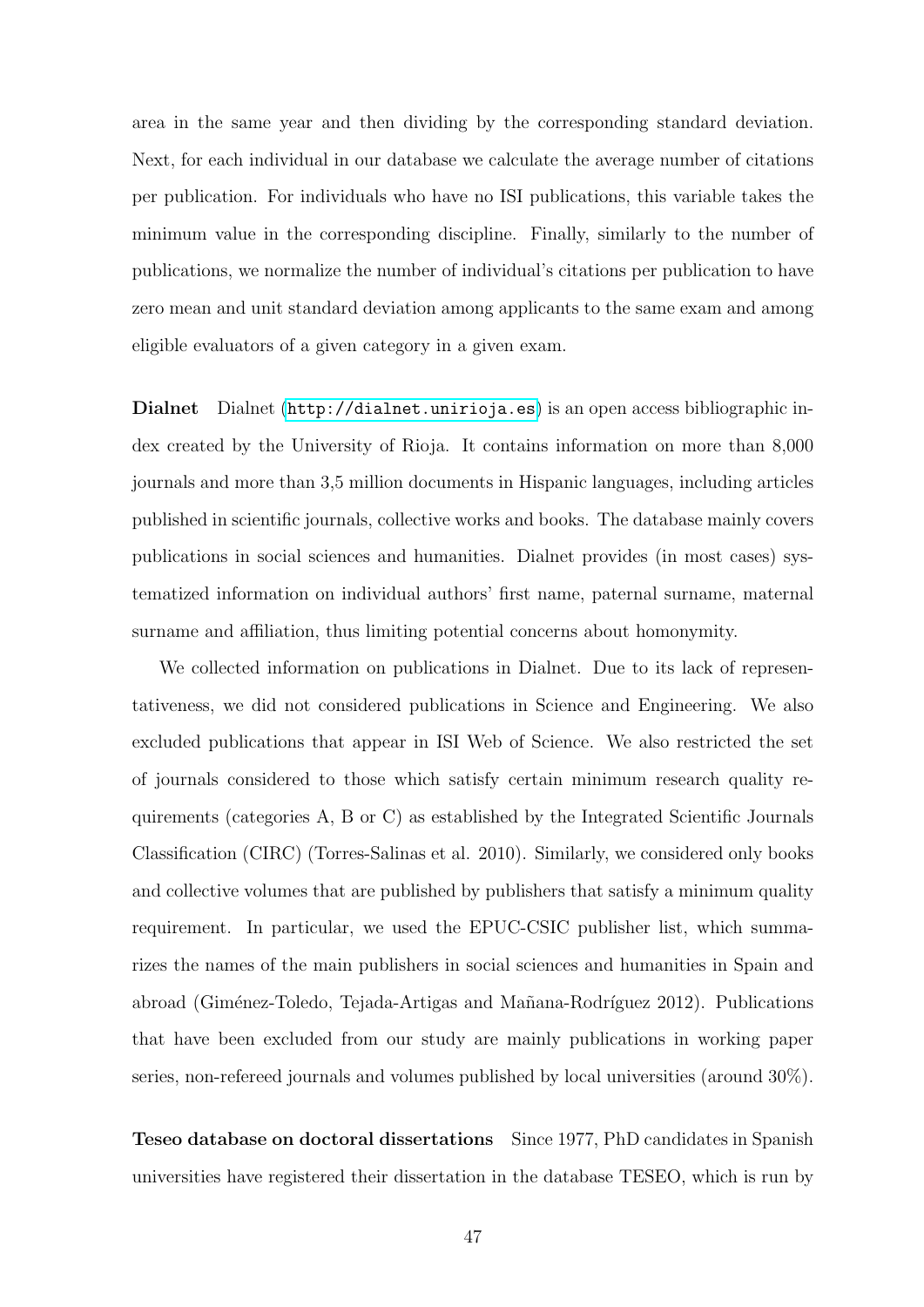the Ministry of Education. We retrieved all the information available in this database from the website <https://www.educacion.gob.es/teseo> in May 2011. While registration is compulsory, according to Fuentes and Arguimbau (2010) TESEO includes information on approximately 90% of all dissertations read in Spain during this period. We observe information on 151,483 dissertations. TESEO provides the identity and affiliation of dissertations' authors, advisors and committee members. Approximately 40% of dissertations are female authored. Female supervisors are scarce and represent only 18% of the total. While 58% of the students they supervise are female, in the case of male advisors, 61% of their students are male.

We match TESEO data with the list of candidates and evaluators. In exams to full professor positions we are able to find the dissertation of 71% of candidates and 41% of evaluators. In exams to associate professor positions we observe the dissertation of 83% of candidates and 70% of evaluators. Missing information may be due to the fact that individuals (i) did their PhD abroad, (ii) defended their dissertation before 1977, (iii) there are spelling mistakes, (iv) the dissertation was not included in TESEO for unknown reasons (approximately  $10\%$  of all dissertations), or (v) there was a problem with homonymity (in our dataset  $0.1\%$  of individuals share the same name, middle name, paternal surname and maternal surname).

Each thesis has been classified by its author using the Unesco International Standard Nomenclature for Fields of Science and Technology. This is a system developed by Unesco that includes more than two thousand six-digits categories.<sup>[29](#page-49-0)</sup> 80% of dissertations provide this information. Approximately half of the authors select one six-digit category, 35% select two categories, and 15% select three or more categories. There are on average around one hundred dissertations per category. We use this information to construct a measure of individuals' research interests. In particular, we take into account every dissertation where an individual appears as an advisor, committee member or author. We were able to obtain information on the research interests of 98% candidates to full professor positions, 94% of candidates to full professor positions,

<span id="page-49-0"></span><sup>29</sup>Available at <http://unesdoc.unesco.org/images/0008/000829/082946eb.pdf>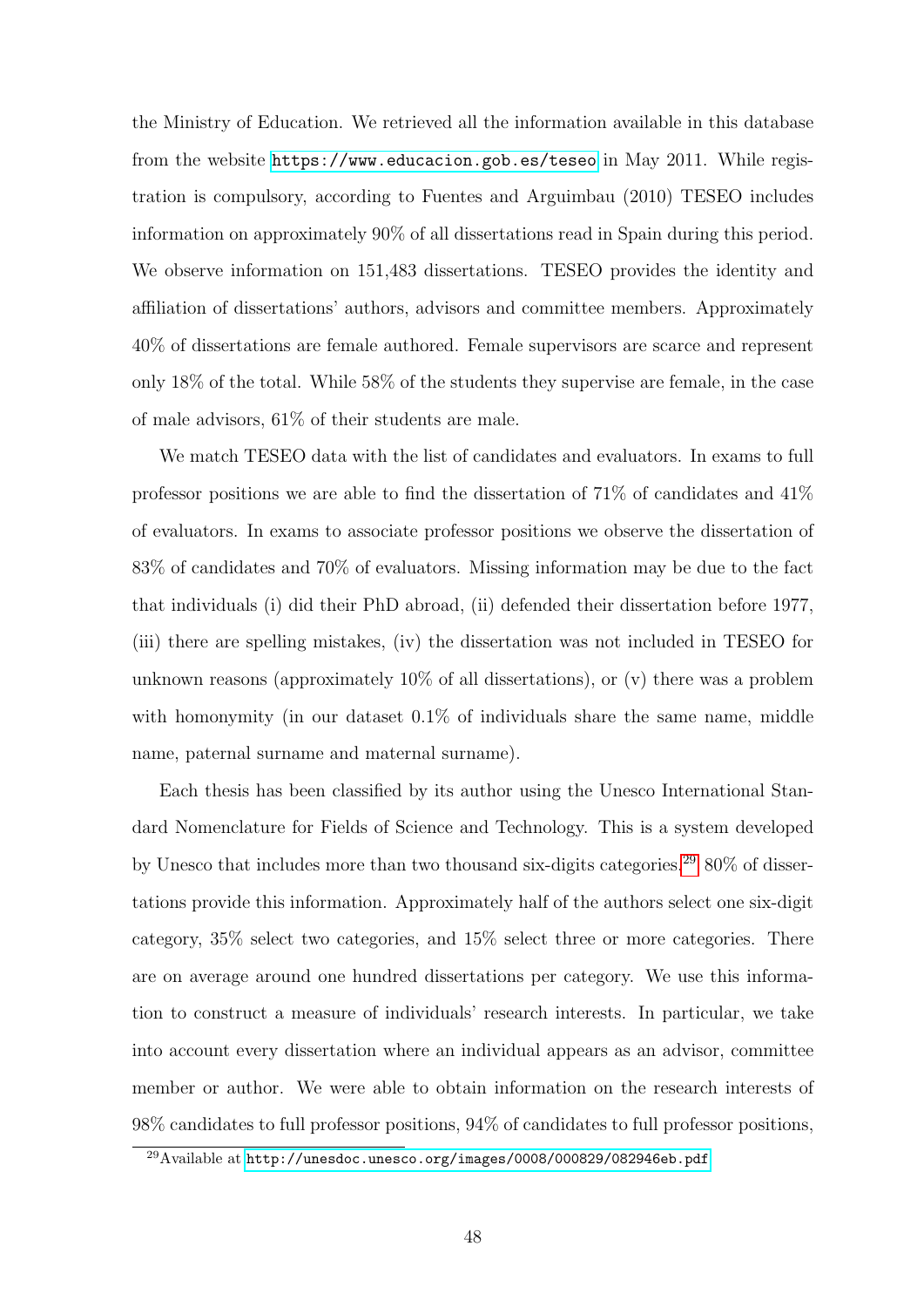98% of eligible full professors and 96% of eligible associate professors.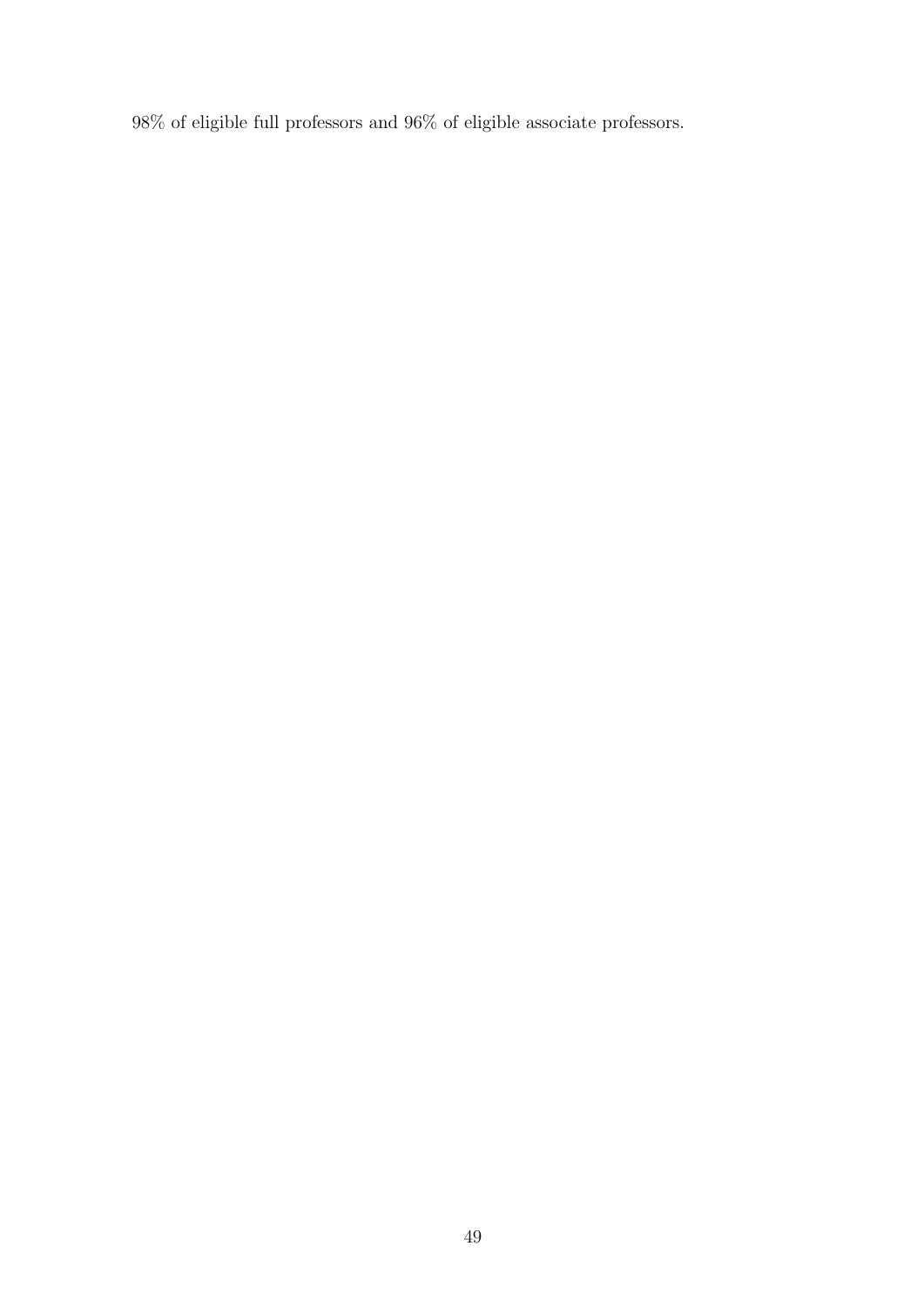### Appendix B. Nonlinearities

The effect of the gender composition of committee on the relative success rate of females may be non-linear for a number of reasons. First, the presence of a woman in the committee may affect the voting behavior of male evaluators (see section [4.5\)](#page-29-1). If this is the case, the transition from zero to one female evaluator in the committee may have a different effect than the transition from one to two female evaluators, or from two to three female evaluators. Second, decisions in the committee are taken on a (qualified) majority basis. Therefore, having a committee where the (qualifying) majority of members are female might have a particularly strong effect.

In order to correctly identify the potential existence of nonlinear effects, it is necessary to control for the probability that a given number of women is assigned to the committee. We consider the following model:

$$
y_{ie} = \beta_0 + \beta_1 Female_i + \sum_k \gamma_k Female_i D_{ke}
$$

$$
+ \sum_k \delta_k Female_i D_{ke}^{expected} + \mathbf{X}_i \beta_2 + \mathbf{Z}_i \beta_3 + \mu_e + \epsilon_{ie}
$$

where  $D_{ke}$  is a dummy variable that takes value one if the number of female evaluators in committee e is equal to k and  $D_{ke}^{expected}$  is the probability that exactly k female evaluators are assigned to a given committee. For Spanish evaluations, we directly compute these probabilities using information on the gender mix of the pool of eligible evaluators. For the Italian case, the direct computation is more complicated, since the assignment procedure required no more than one committee member from each university. Instead, we compute these probabilities using the outcomes of 1000 simulated random draws, which account for the restrictions on the randomization.

Committees rarely included more then three women. Therefore, we only analyze the effect of having one, two, and three or more female evaluators. The estimation results are presented in Table [A3.](#page-55-0) Overall, the linearity of the effect of committees' gender composition cannot be rejected by the data.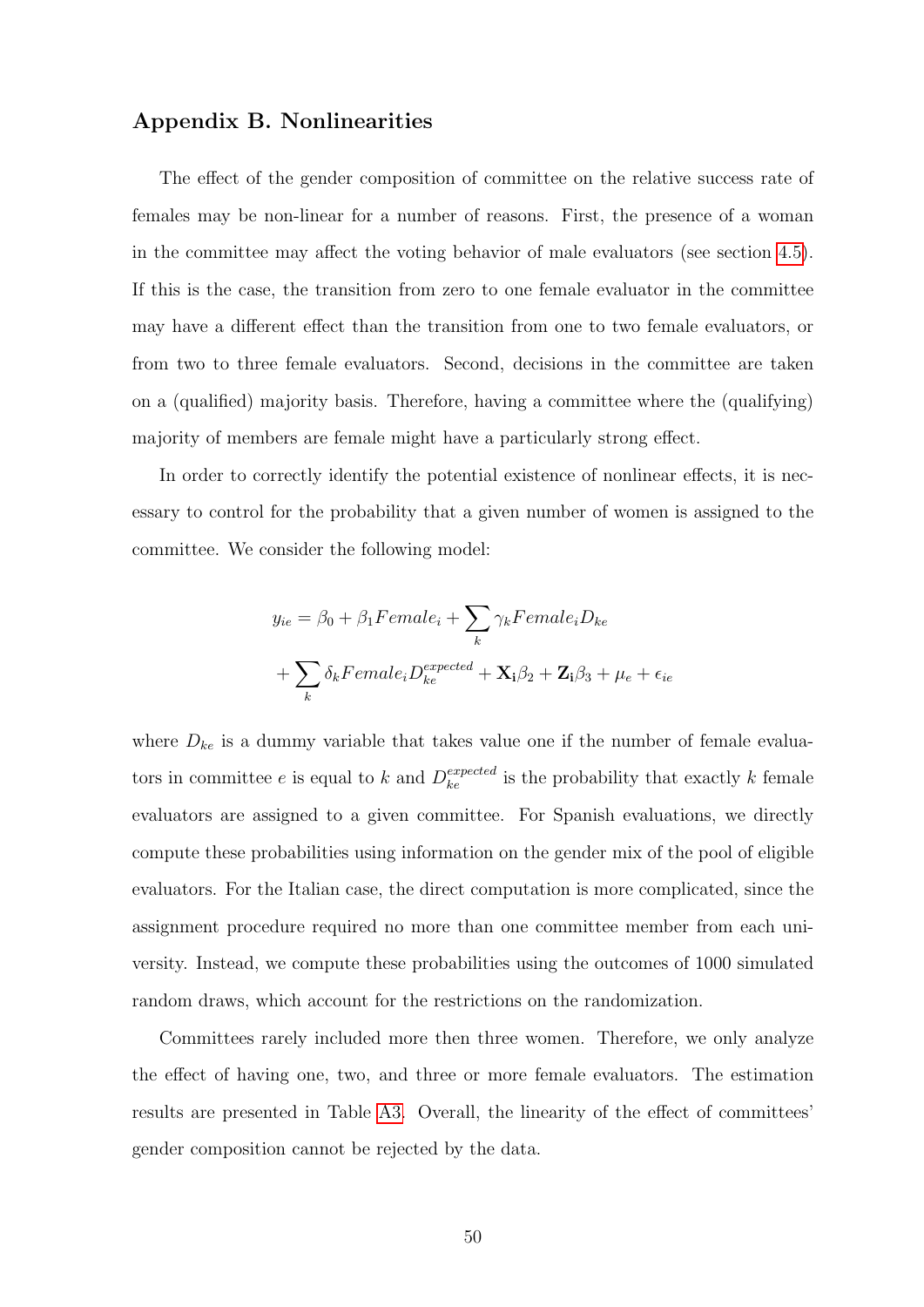# Appendix C. The effect of connections, by gender of evaluators and candidates

As we have seen in section [4.4.2,](#page-26-1) there is significant gender segregation across networks but it is not strong enough to manifest itself as apparent preference for candidates of the same sex as evaluators. One might be interested whether this is in part due to the differential impact of same-sex and opposite-sex connections upon female and male candidates. In Table [A4,](#page-55-1) we explore this issue in more detail. We do not observe any differential effect of strong connections (coauthors, colleagues and, in the case of Spain, advisors) for female and male candidates. We also do not observe that the female and male connections have a differential effect on candidates' success.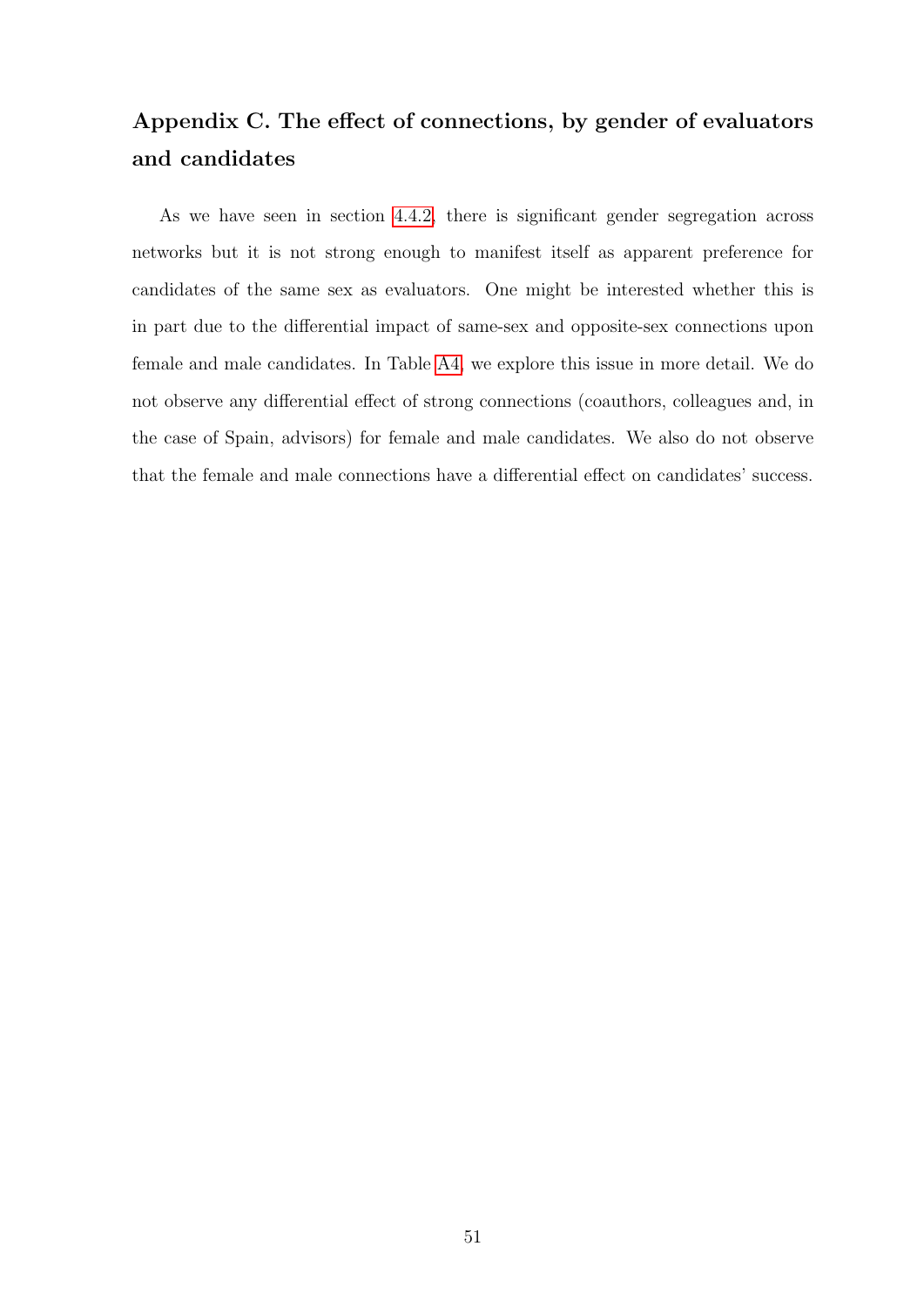# Appendix Tables

<span id="page-53-0"></span>

| Paper                                | Type of evaluation                   | Field                   | Empirical method                    | Applications Results |                           |
|--------------------------------------|--------------------------------------|-------------------------|-------------------------------------|----------------------|---------------------------|
| Broder (1993)                        | Grant applications                   | Economics               | Application fixed effects           | 1,479                | Opposite-sex preference   |
| Steinpreis, Anders and Ritzke (1999) | Job applicants and tenure candidates | Psychology              | Randomized field experiment         | 238                  | No significant difference |
| Jayasinghe, Marsh and Bond (2003)    | Grant applications                   | Several                 | Application fixed effects           | 2331                 | No significant difference |
| Ellemers et al. $(2004)$             | Work commitment of students          | Several                 | Identification based on observables | 212                  | Opposite-sex preference   |
| Moss-Racusin et al. $(2012)$         | Laboratory manager position          | Life Sciences           | Randomized field experiment         | 127                  | No significant difference |
| Abrevaya and Hamermesh (2012)        | Paper submitted for publication      | Economics               | Application fixed effects           | 2.940                | No significant difference |
| Casadevall and Handelsman (2013)     | Selection of conference speakers     | Microbiology            | Identification based on observables | 1,845                | Same-sex preference       |
| De Paola and Scoppa (2015)           | Job applicants                       | Economics and Chemistry | Identification based on observables | 2.279                | Same-sex preference       |
| Williams and Ceci (2015)             | Job applicants                       | Several                 | Randomized field experiment         | 873                  | No significant difference |

## Table A1: Literature review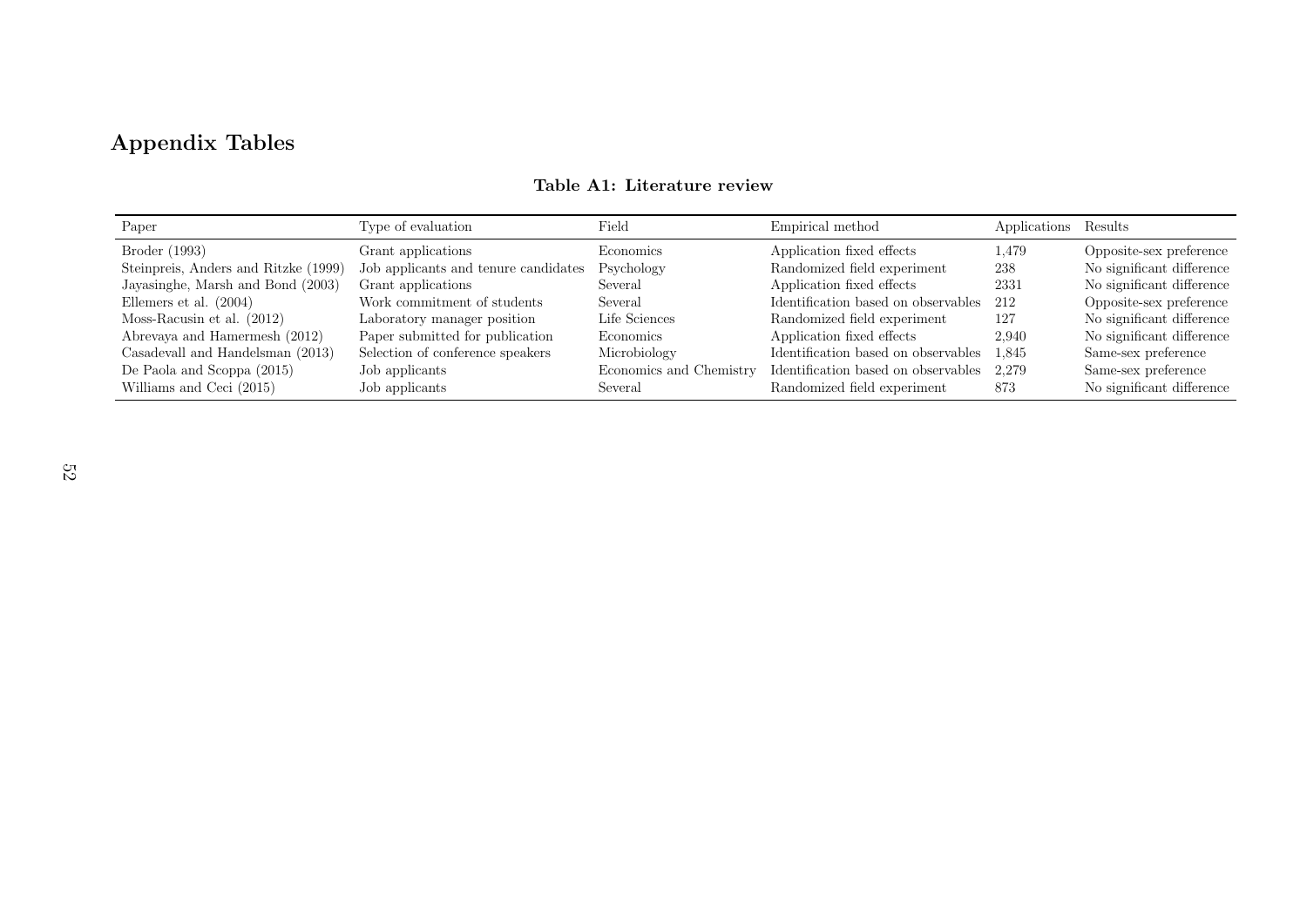# <span id="page-54-0"></span>Table A2: Main features of the evaluation systems in Italy and Spain

|                                                                   | Italy, Abilitazione Scientifica Nazionale, 2012-2014                                                                                                                                                                                                                                                                                                                                                                                                                                                                                                                                                                                          | Spain, Habilitación, 2002-2006                                                                                                                                                                                                                                                                                                                                                                                    |
|-------------------------------------------------------------------|-----------------------------------------------------------------------------------------------------------------------------------------------------------------------------------------------------------------------------------------------------------------------------------------------------------------------------------------------------------------------------------------------------------------------------------------------------------------------------------------------------------------------------------------------------------------------------------------------------------------------------------------------|-------------------------------------------------------------------------------------------------------------------------------------------------------------------------------------------------------------------------------------------------------------------------------------------------------------------------------------------------------------------------------------------------------------------|
| Eligibility requirement for can-<br>didates                       | None                                                                                                                                                                                                                                                                                                                                                                                                                                                                                                                                                                                                                                          | None                                                                                                                                                                                                                                                                                                                                                                                                              |
| Size of evaluation committees                                     | 5 evaluators                                                                                                                                                                                                                                                                                                                                                                                                                                                                                                                                                                                                                                  | 7 evaluators                                                                                                                                                                                                                                                                                                                                                                                                      |
| Assignment to committees                                          | Based on a random draw                                                                                                                                                                                                                                                                                                                                                                                                                                                                                                                                                                                                                        | Based on a random draw                                                                                                                                                                                                                                                                                                                                                                                            |
| Composition of committees                                         | 4 full professors based in Italian universities, 1 pro-<br>fessor based abroad                                                                                                                                                                                                                                                                                                                                                                                                                                                                                                                                                                | In full professor exams, 7 full professors based in<br>Spanish universities or public research centers. In<br>associate professor exams, 3 full professors and 4<br>associate professors.                                                                                                                                                                                                                         |
| Constraints on randomization                                      | No university can have more than one evaluator<br>within a single committee.                                                                                                                                                                                                                                                                                                                                                                                                                                                                                                                                                                  | Only one non-university researcher is allowed to<br>be selected as a member of the committee for a<br>given exam. Similarly, only one emeritus professor<br>is allowed to be selected as a member of a given<br>committee.                                                                                                                                                                                        |
| Minimum research quality re-<br>quirement for evaluators          | In STEMM disciplines, eligible professors should<br>be above the median in their category and field in<br>at least two of the following dimensions: (i) the<br>number of articles published in scientific journals,<br>(ii) the number of citations, (iii) and the H-index.<br>In SSH disciplines, they should be above the me-<br>dian in at least one of the following dimensions: (i)<br>the number of articles published in high quality sci-<br>entific journals (so-called A-journals), (ii) the over-<br>all number of articles published in any scientific<br>journals and book chapters, and (iii) the number<br>of published books. | Eligible associate professors should have one sex-<br><i>enio</i> and eligible full professors should have two<br>sexenios. Sexenios are granted by the Spanish ed-<br>ucation authority on the basis of applicants' re-<br>search output in any non-interrupted period of a<br>maximum of six years.                                                                                                             |
| Inclusion in the pool of eligible Voluntary<br>evaluators         |                                                                                                                                                                                                                                                                                                                                                                                                                                                                                                                                                                                                                                               | Compulsory                                                                                                                                                                                                                                                                                                                                                                                                        |
| Substitution of resigned evalu- Based on a random draw<br>ators   |                                                                                                                                                                                                                                                                                                                                                                                                                                                                                                                                                                                                                                               | Based on a random draw                                                                                                                                                                                                                                                                                                                                                                                            |
| Voting rule                                                       | Qualified majority of 4                                                                                                                                                                                                                                                                                                                                                                                                                                                                                                                                                                                                                       | Simple majority                                                                                                                                                                                                                                                                                                                                                                                                   |
| Number<br>qualifications<br>οf<br>granted by the committee        | Unlimited                                                                                                                                                                                                                                                                                                                                                                                                                                                                                                                                                                                                                                     | Limited by the number of available positions at<br>the university level                                                                                                                                                                                                                                                                                                                                           |
| Validity of a positive qualifica-<br>tion                         | 4 years (later extended to 6 years)                                                                                                                                                                                                                                                                                                                                                                                                                                                                                                                                                                                                           | Unlimited                                                                                                                                                                                                                                                                                                                                                                                                         |
| Penalization for a negative 2 years application ban<br>evaluation |                                                                                                                                                                                                                                                                                                                                                                                                                                                                                                                                                                                                                                               | None                                                                                                                                                                                                                                                                                                                                                                                                              |
| Application withdrawal                                            | Up until two weeks after the evaluation criteria are<br>publicized                                                                                                                                                                                                                                                                                                                                                                                                                                                                                                                                                                            | Candidates can drop out from the process at any<br>time                                                                                                                                                                                                                                                                                                                                                           |
| Evaluation                                                        | Evaluations are based solely on the material pro-<br>vided in candidates' application packages, consist-<br>ing of CVs and selected publications.                                                                                                                                                                                                                                                                                                                                                                                                                                                                                             | Oral exams to full professor positions have two<br>qualifying stages. In the first stage, candidates<br>present their CVs. In the second stage, candidates<br>present a piece of their research work. Exams to<br>associate professor, in addition to these two stages,<br>have an intermediate stage where candidates give a<br>lecture on a topic randomly chosen from a syllabus<br>proposed by the candidate. |
| Degree of transparency                                            | The lists of potential and actual evaluators and<br>candidates, as well as the lists of qualified candi-<br>dates, are published online. Furthermore, the CVs<br>of all participants and individual evaluation re-<br>ports are published online. The evaluation agency<br>also collects and publicizes information on the bib-<br>liometric indicators of candidates.                                                                                                                                                                                                                                                                        | The lists of potential and actual evaluators and<br>candidates, as well as the lists of qualified candi-<br>dates, are published online.                                                                                                                                                                                                                                                                          |